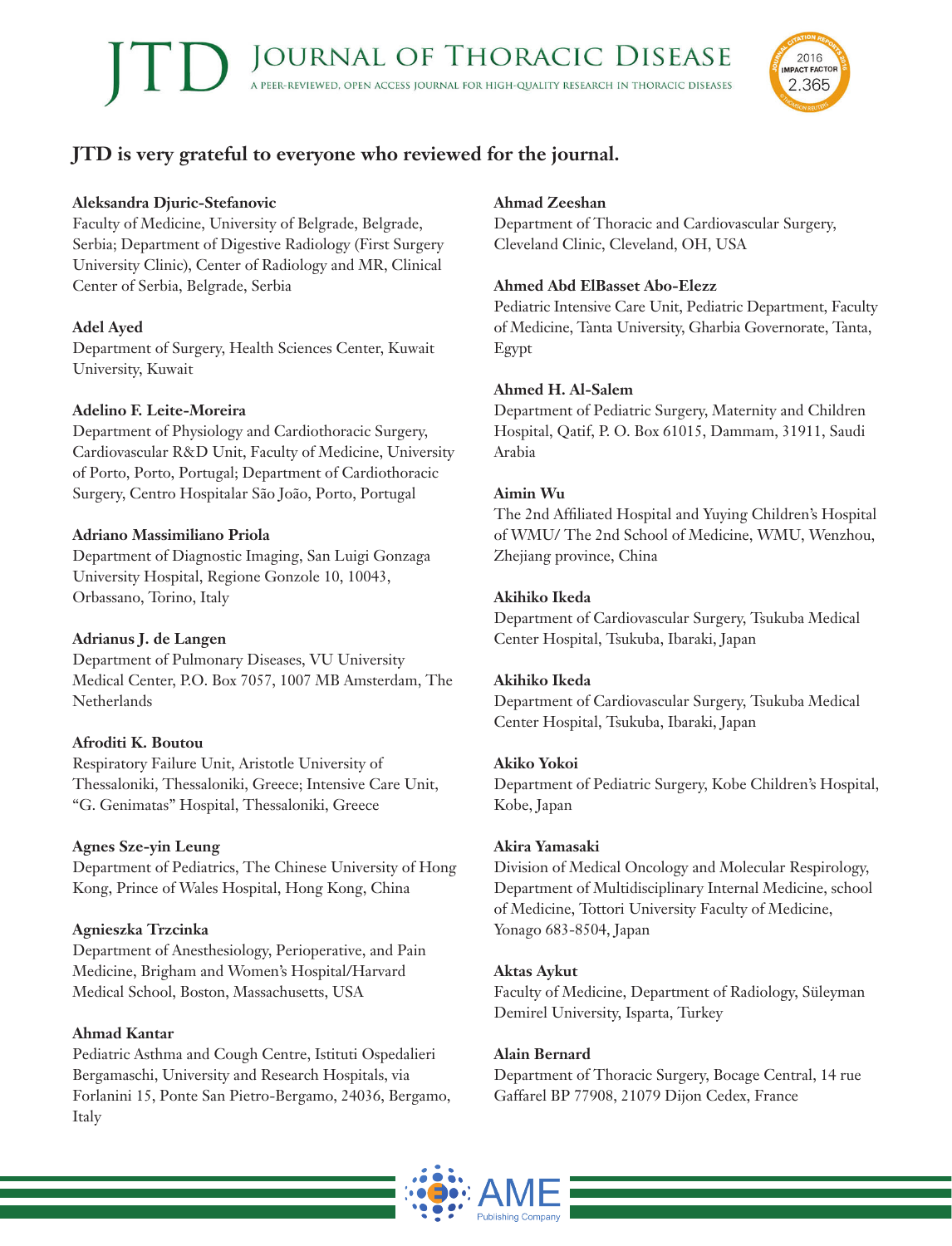

# **Alberto Aiolfi**

Division of General Surgery, Department of Biomedical Sciences for Health, University of Milan, IRCCS Policlinico San Donato, Milan, Italy

# **Alberto M. Isla**

Northwick Park and St Mark's Hospitals, London, UK

## **Alberto Rebonato**

Radiology Unit, Department of Surgical and Biomedical Science, Santa Maria della Misericordia University Hospital, Perugia University, Sant'Andrea delle Fratte, 06132, Perugia, Italy

## **Alberto Sandri**

Department of Cardiothoracic Surgery, Headley Way, Headington, Oxford, Oxfordshire, OX3 9DU, UK

## **Alessandra Bonotti**

Preventive and Occupational Medicine, University Hospital of Pisa, Pisa, Italy

#### **Alessandro Baisi**

Thoracic Surgery Unit, Azienda Ospedaliera San Paolo, University of Milan, Milan, Italy

#### **Alessandro Bertani**

Thoracic Surgery and Lung Transplantation Unit, Department for the Treatment and Study of Cardiothoracic Diseases and Cardiothoracic Transplantation, Mediterranean Institute for Transplantation and Advanced Specialized Therapies (ISMETT), Palermo, Italy

#### **Alessandro Gonfiotti**

Thoracic Surgery Unit, University Hospital Careggi, Largo Brambilla, 1, 50134, Florence, Italy

#### **Alex Chee**

Division of Respirology, Department of Medicine, University of Calgary, Calgary, Alberta, Canada

#### **Alex Fourdrain**

Department of Thoracic Surgery, Amiens University Hospital, Jules Verne University of Picardy, F-80054 Amiens, France

#### **Alex Molassiotis**

School of Nursing, Midwifery and Social Work, University of Manchester, Manchester, UK

#### **Alexandar Tzankov**

Institute of Pathology, University Hospital Basel, Basel, Switzerland

#### **Alexandre de Oliveira**

Chief of Thoracic Surgery, Police Veterans Cruz Azul Hospital, Sao Paulo, Brazil; Thoracic Surgery Department, Albert Einstein Israeli Hospital, Sao Paulo, Brazil

#### **Alexandros Briasoulis**

Division of Cardiovascular Disease, Mayo Clinic, Rochester, MN 55905, USA

## **Alfons Navarro**

Molecular Oncology and Embryology Laboratory, Human Anatomy Unit, School of Medicine, University of Barcelona, IDIBAPS, Barcelona, Spain

#### **Alfonso Fiorelli**

Thoracic Surgery Unit, Universita' della Campania Luigi Vanvitelli, Naples, Italy

#### **Alfredo D. Guerron**

Department of Surgery, Division of Metabolic and Weight Loss Surgery, Duke University Health System, Durham, NC, USA

#### **Ali I. Saeed**

Department of Internal Medicine, Pulmonary Critical Care and Sleep Medicine, University of New Mexico, Albuquerque, NM, USA; Department of Internal Medicine, Pulmonary and Critical Care Medicine, Mayo Clinic, Rochester, MN, USA

#### **Alicja Sieminska**

Department of Allergology and Pneumonology, Medical University of Gdansk, Debinki Str 7, Gdansk 80-211, Poland

#### **Alireza Abdi**

Department of Nursing, Nursing and Midwifery School, Shahid Beheshti University of Medical Sciences, Tehran, Iran

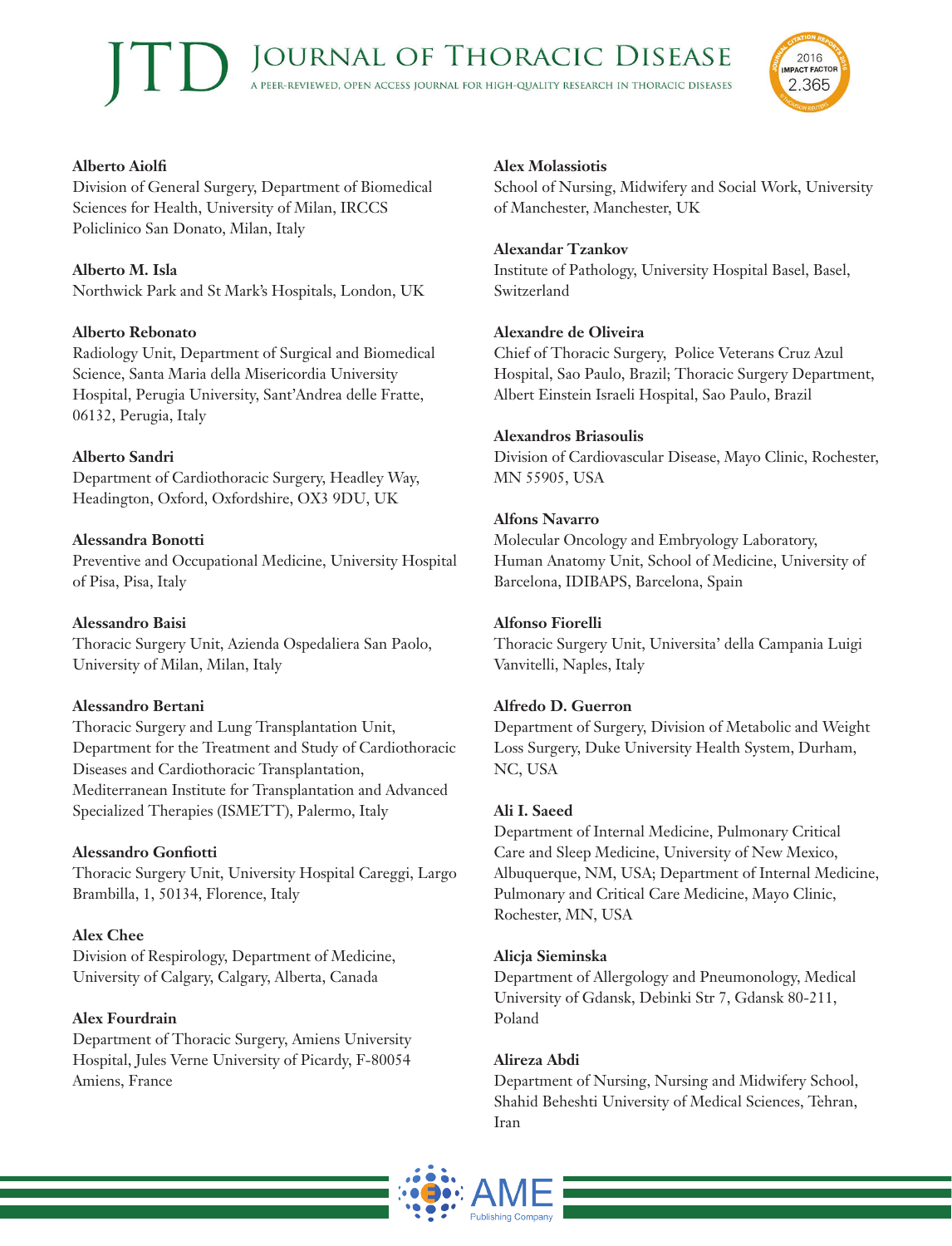

#### **Amanda Piper**

Department of Respiratory and Sleep Medicine, Royal Prince Alfred Hospital, Sydney Local Health District, Sydney, Camperdown, and Woolcock Institute of Medical Research, University of Sydney, Sydney, NSW, Australia

# **Amanjit Bal**

Department of Histopathology, Post Graduate Institute of Medical Education and Research (PGIMER), Sector-12, Chandigarh, India

# **Amit Bardia**

Department of Anesthesiology, Yale School of Medicine, New Haven, Connecticut, USA

# **Anand Shah**

Host Defence Unit, Royal Brompton and Harefield NHS Foundation Trust, Sydney Street, London SW3 6NP, UK

# **Anders Jeppsson**

Department of Cardiovascular Surgery and Anesthesia, Sahlgrenska University Hospital, Gothenburg, Sweden; Department of Molecular and Clinical Medicine, Institute of Medicine, Sahlgrenska Academy, University of Gothenburg, Gothenburg, Sweden

# **Andras Bikov**

Department of Pulmonology, Semmelweis University, Dios arok 1/C, Budapest, H-1125, Hungary

# **Andrea Cortegiani**

Department of Biopathology and Medical Biotechnologies, Section of Anesthesia Analgesia Intensive Care and Emergency, University of Palermo, Palermo, Italy

# **Andrea Mazza**

Cardiac Surgery Institute, Catholic University–A. Gemelli Hospital, Rome, Italy

# **Andrea Viti**

Thoracic Surery, Unit Sacro Cuore Don Calabria, Negrar, Italy

# **Andrea Zuin**

Department of Cardio-Thoracic and Vascular Sciences, University of Padua, Padua, Italy

# **Andreas Goetzenich**

Clinic for Cardiothoracic and Vascular Surgery, University Clinic RWTH Aachen, Aachen, Germany

# **Andreas Gunter Bach**

Department of Radiology, Martin-Luther-University Halle-Wittenberg, Ernst-Grube-Str. 40, 06120 Halle, Germany

# **Andreas Keller**

Univ Saarland, Chair Clin Bioinformat, Saarbrucken, Germany

## **Andreas Kirschbaum**

Department of Surgery, University Hospital, Baldingerstrasse, Marburg 35033, Germany

# **Andreas Leithner**

Patrick Sadoghi, Department of Orthopedic Surgery, Medical University of Graz, 8036 Graz, Austria

# **Andrés Felipe Cardona**

Clinical and Translational Oncology Group, Thoracic Oncology Unit, Institute of Oncology, Clínica del Country, Bogotá, Colombia; Foundation for Clinical and Applied Cancer Research (FICMAC), Bogotá, Colombia

# **Andrew C. Chang**

University of Michigan Medical School, 1301 Catherine, Ann Arbor, MI, 48109, USA; Section of Thoracic Surgery, Department of Surgery, University of Michigan Medical Center, Taubman Center, 2120, 1500 East Medical Center Drive, Ann Arbor, MI, 48109, USA

#### **Andrew J.E. Seely**

Faculty of Medicine, University of Ottawa, Ottawa, Ontario, Canada; Clinical Epidemiology Program, Ottawa Hospital Research Institute, Ottawa, Ontario, Canada; Division of Thoracic Surgery, The Ottawa Hospital, Ottawa, Ontario, Canada; Ottawa Hospital Research Institute, The Ottawa Hospital, Ottawa, Ontario, Canada

# **Angela C. Tramontano**

Institute for Technology Assessment, Massachusetts General Hospital, Boston, Massachusetts, USA

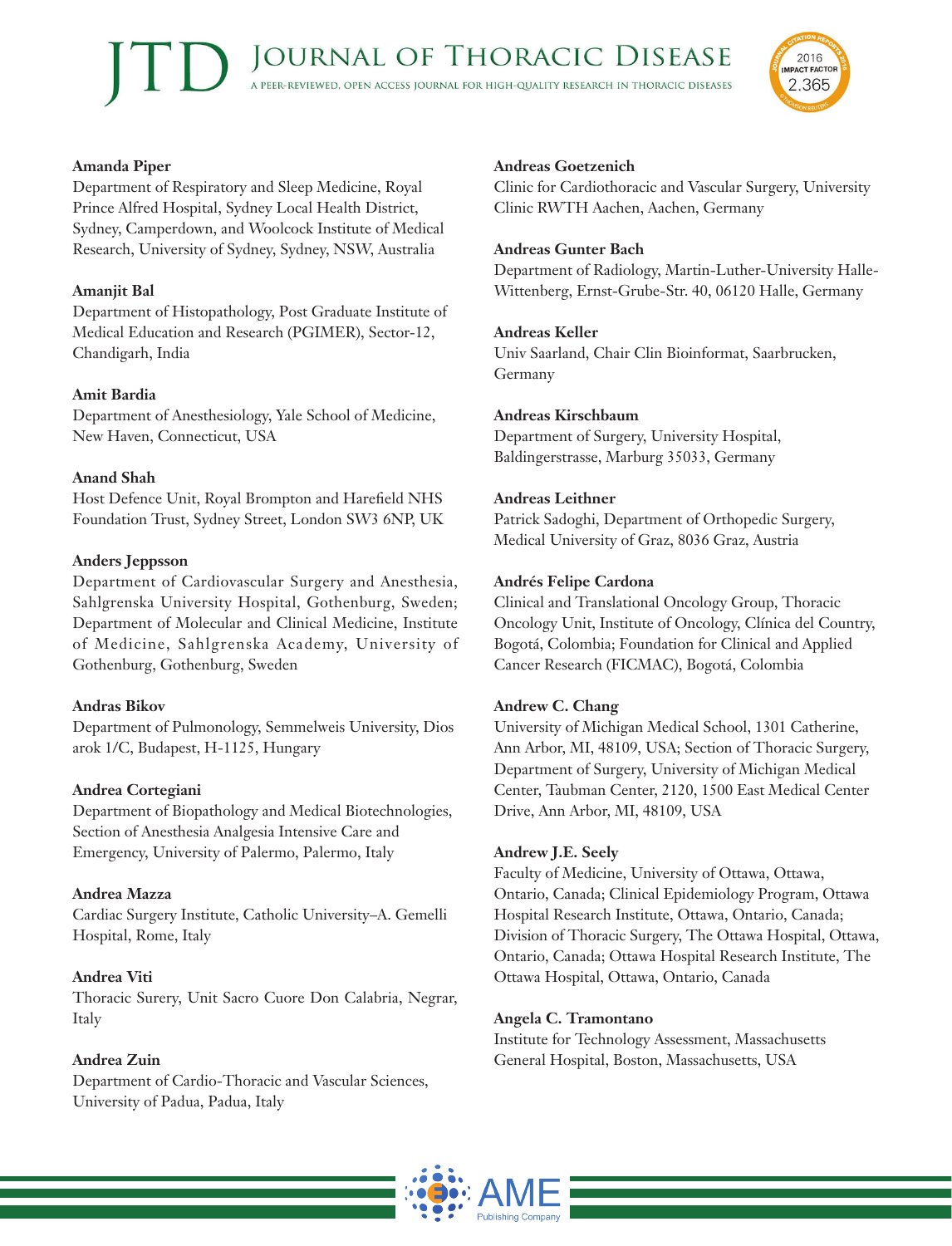

## **Angela De Palma**

Department of Thoracic Surgery, University of Bari, Bari, Italy

## **Angelo Carretta**

Department of Thoracic Surgery, San Raffaele Hospital, Milan, Italy

# **Ankit Bharat**

Division of Thoracic Surgery, Department of Surgery, Northwestern Memorial Hospital, Chicago, Illinois, USA

## **Anna Caliò**

Department of Pathology and Laboratory Medicine, Indiana University School of Medicine, Indianapolis, Indiana, USA; Department of Pathology, University of Verona, Verona, Italy

## **Anna-Lena Volckmar**

Institute of Pathology, University Hospital Heidelberg, Im Neuenheimer Feld 224, 69120 Heidelberg, Germany

#### **Anne V Gonzalez**

Respiratory Epidemiology and Clinical Research Unit, Montreal Chest Institute, McGill University Health Centre, Montreal, Quebec, Canada

#### **Annie Malkus**

Departments of Medical Physics, Radiology, and Biomedical Engineering, University of Wisconsin, Madison, WI, USA

#### **Anthony L. Panos**

Division of Cardiothoracic Surgery, University of Miami Miller School of Medicine and Jackson Memorial Hospital, Miami, Fla, USA

#### **Anton Crnjac**

Department of Thoracic Surgery, University Medical Centre Maribor, Ljubljanska 5, SI-2000 Maribor, Slovenia

#### **Antonello Nicolini**

Department of Respiratory and Critical Care Medicine, Schaffner Hospital, lens; Intensive Care Unit Hospital Morales Meseguer, Murcia; Internal Medicine Department, via Terzi 43, Sestri Levante, Italy

#### **Antoni Xaubet**

Servei de Pneumologia, Hospital Clinic, Universitat de Barcelona Centro de Investigaciones Médicas en Red de Enfermedades Respiratorias (CIBERES) , Villarroel 170, Barcelona 08036 , Spain

#### **Antonino M. Grande**

Divisione Cardiochirurgia, Fondazione IRCCS Policlinico San Matteo - Università degli Studi di Pavia, 27100 Pavia, Italy

#### **Antonio Alvarez**

Thoracic Surgery and Lung Transplantation Unit, University Hospital Reina Sofía, Córdoba, Spain; Group for the Study of Thoracic Neoplasms and Lung Transplantation, IMIBIC (Instituto Maimónides de Investigación Biomédica de Córdoba), University of Córdoba, Córdoba, Spain

#### **Antonio Arcadipane**

Department of Anesthesia and Intensive Care, IRCCS-ISMETT, Istituto Mediterraneo per i Trapianti e Terapie ad alta specializzazione, Palermo, Italy

#### **Antonio Francisco Honguero Martínez**

Cirugía Torácica, Complejo Hospitalario Universitario de Albacete, Albacete, Spain

#### **Antonio Loforte**

Department of Cardiovascular Surgery and Transplantation, S. Orsola-Malpighi Hospital, Bologna University, Via Massarenti n.9, Bologna 40138, Italy

#### **Antonio Manenti**

Department of Surgery, University of Modena, Policlinic Hospital, v.Pozzo, 41124 Modena, Italy

#### **Antonio Martin-Ucar**

Department of Thoracic Surgery, Nottingham University Hospitals NHS Trust, Nottingham, UK

#### **Antonio Messineo**

Department of Pediatric Surgery, A. Meyer Children's University Hospital, University of Florence, Florence 50100, Italy

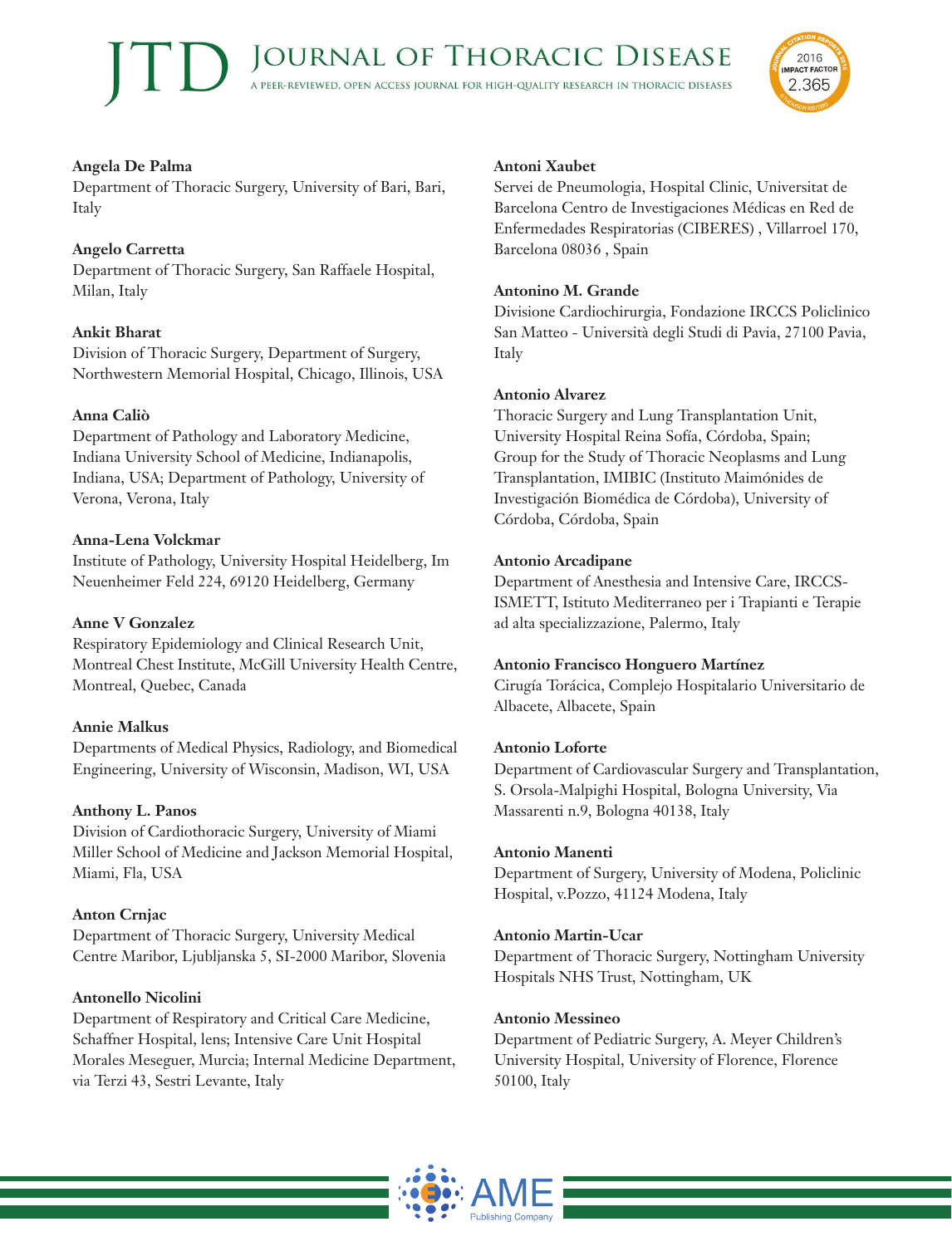

#### **Antonio Molino**

First Division of Pneumology, High Speciality Hospital "V. Monaldi" and University "Federico II" Medical School, Naples, Italy

# **Antonio Rossi**

Division of Medical Oncology, S G Moscati Hospital, Avellino 83100, Italy

# **Apar K. Ganti**

Division of Oncology-Hematology, Department of Internal Medicine, University of Nebraska Medical Center, Omaha, NE 68198-7680, USA

# **Aref Rashed**

Department of Cardiac Surgery, Zala County Hospital, University of Pécs, Zalaegerszeg, Hungary

# **Ari Mennander**

Department of Cardiothoracic Surgery, Heart Center Co., Tampere University Hospital, University of Tampere, SDSKIR, Tampere, Finland

# **Ariel M. Modrykamien**

Respiratory Care Services, Division of Pulmonary and Critical Care Medicine, Baylor University Medical Center at Dallas, 3600 Gaston Avenue, Suite 960, Dallas, TX 75246, USA

# **Arjun Chatterjee**

Department of Internal Medicine, Wake Forest University School of Medicine, Medical Center Blvd, Winston-Salem, NC 27157, USA

# **Arjun Khanna**

Metro Center for Respiratory Diseases, Metro Multispeciality Hospital, Noida, Uttar Pradesh, India

# **Asmita A Mehta**

Department of Pulmonary Medicine, Amrita Institute of Medical Sciences, Ponekkara, Kochi - 682 041, Kerala, India

# **Assane Ndiaye**

Clinic of Thoracic and Cardiovascular Surgery, Fann University Hospital Center, Dakar, Sénégal

## **Atsushi Iwai**

Aureo Science Co., Ltd., Hokudai Business Spring, North 21, West 12, Kita-ku, Sapporo, Hokkaido, 001-0021, Japan

## **Atsushi Miyamoto**

Department of Respiratory Medicine, Respiratory Center, Toranomon Hospital, Tokyo, Japan

# **Atsushi Sano**

Department of Thoracic Surgery, Chigasaki Municipal Hospital, Honson 5-15-1, Chigasaki, Kanagawa, 253-0042, Japan

# **Awadhesh Kumar Singh**

Department of Endocrinology, G.D Hospital & Diabetes Institute, Kolkata, West Bengal, India

# **Ayako Matsuda**

Department of Hygiene and Public Health, Teikyo University School of Medicine, Tokyo, Japan

# **Bahaaldin Alsoufi**

Division of Cardiothoracic Surgery, Children's Healthcare of Atlanta, Emory University School of Medicine, Atlanta, Georgia, USA

# **Bahig M. Shehata**

Department of Pathology, Emory University School of Medicine and Children's Healthcare of Atlanta, Atlanta, GA, USA

#### **Bart De Geest**

Centre for Molecular and Vascular Biology, Department of Cardiovascular Sciences, Catholic University of Leuven, 3000 Leuven, Belgium

#### **Bart Maesen**

Department of Cardio-Thoracic Surgery, Maastricht University Medical Center, Maastricht, The Netherlands

# **Bart Reymen**

Department of Radiation Oncology (MAASTRO clinic), GROW - School for Oncology and Developmental Biology, Maastricht University Medical Centre, The Netherlands

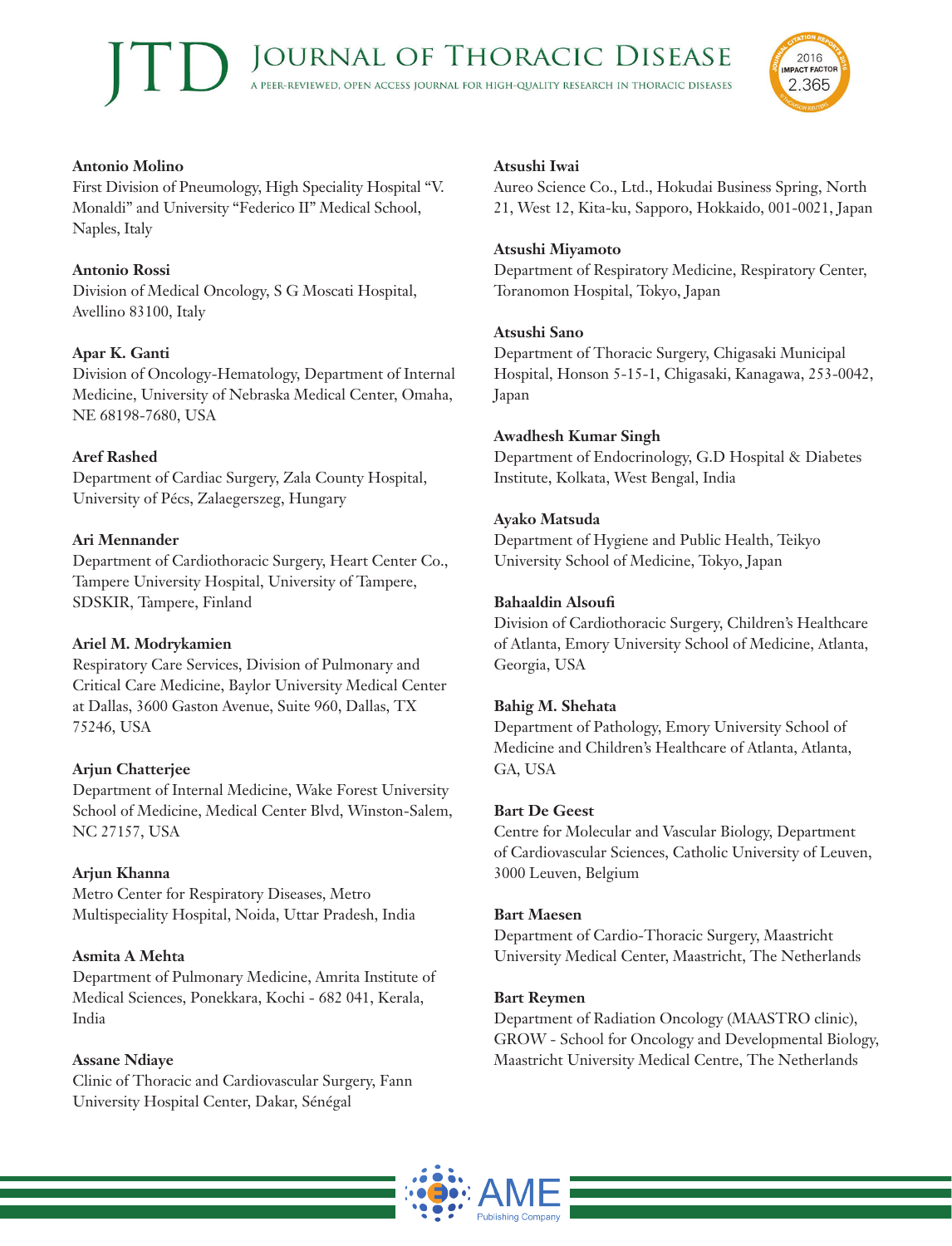

## **Bartosz Hudzik**

3rd Department of Cardiology, Silesian Centre for Heart Disease, SMDZ in Zabrze, Medical University of Silesia in Katowice, Poland

# **Beata Morawiec**

Department of Cardiology, School of Medicine with the Division of Dentistry, Zabrze, Medical University of Silesia, Katowice, Poland

# **Bedrettin Yildizeli**

Department of Thoracic and Vascular Surgery and Heart-Lung Transplantation, Hôpital Marie-Lannelongue, Paris-Sud University, Le Plessis Robinson, France

## **Ben Dunne**

Western Australian Cardiothoracic Research and Audit Group, Fiona Stanley Hospital, Perth, WA, Australia

## **Benedetta Bedetti**

Department of Thoracic Surgery, Malteser Hospital, Bonn, Germany

#### **Benjamin Wei**

Division of Cardiothoracic Surgery, University of Alabama-Birmingham Medical Center, Birmingham, AL, USA

# **Benny Weksler**

Division of Thoracic Surgery, Department of Surgery, University of Tennessee Health Science Center, Memphis, Tennessee, USA

#### **Benoit Jacques Bibas**

Division of Thoracic Surgery, Heart Institute (InCor), Hospital das Clínicas da Faculdade de Medicina da Universidade de São Paulo, São Paulo, Brazil

# **Berhane Worku**

Department of Cardiothoracic Surgery, New York-Presbyterian Brooklyn Methodist Hospital, New York, NY; Department of Cardiothoracic Surgery, Weill Cornell Medical Center, New York, NY, USA

#### **Bernhard Moser**

Christian Doppler Laboratory for Cardiac and Thoracic Diagnosis and Regeneration, Medical University, Vienna, Austria; Department of Surgery, Division of Thoracic Surgery, Medical University, Vienna, Austria

#### **Bernward Passlick**

Department of Thoracic Surgery, Medical Center– University of Freiburg, Freiburg, Germany; Faculty of Medicine, University of Freiburg, Freiburg, Germany; German Cancer Consortium (DKTK), Partner Site Freiburg, German Cancer Research Center (DKFZ), Germany

## **Bing Yen Wang**

Division of Thoracic Surgery, Department of Surgery, Changhua Christian Hospital, Changhua, Taiwan

#### **Biniam Kidane**

Section of Thoracic Surgery, Department of Surgery, Max Rady College of Medicine, University of Manitoba, Winnipeg, Manitoba, Canada

#### **Bob T. Li**

Thoracic Oncology Service, Division of Solid Tumor Oncology, Department of Medicine, Memorial Sloan Kettering Cancer Center, Weill Cornell Medical College, New York, NY, USA

#### **Bobby Yanagawa**

Division of Cardiac Surgery, Terrence Donnelly Heart Center, St Michael's Hospital, University of Toronto, Toronto, Ontario, Canada

#### **Bodil M. K. Larsen**

Nutrition Service, Alberta Health Services, Edmonton, Alberta, Canada; Department of Medicine, University of Alberta, Edmonton, Alberta, Canada

#### **Bojan Zaric**

Institute for Pulmonary Diseases of Vojvodina, Clinic for Thoracic Oncology, Faculty of Medicine, University of Novi Sad, Serbia

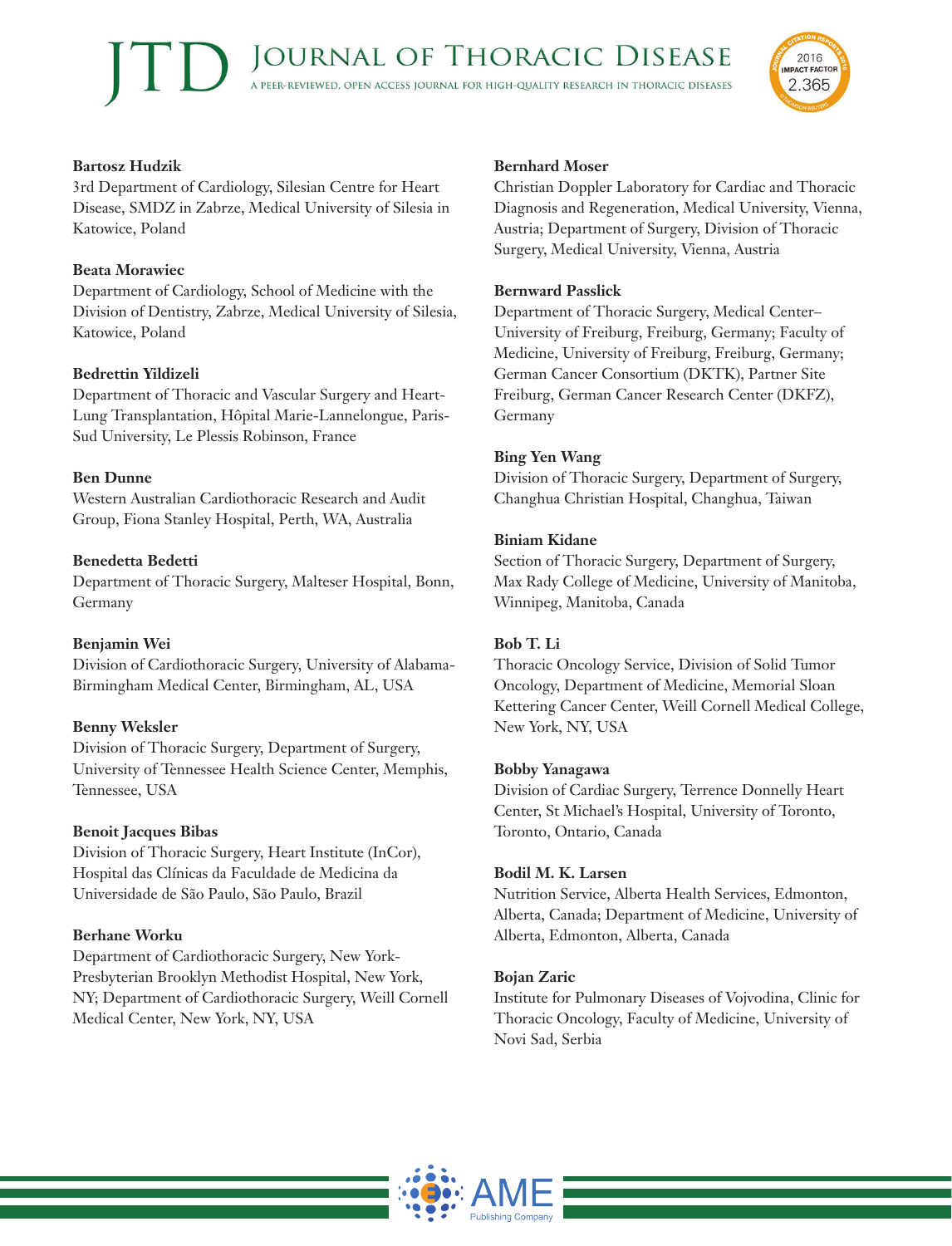#### **Borislav A. Alexiev**

Department of Pathology, Northwestern University Feinberg School of Medicine, Northwestern Memorial Hospital, 251 East Huron St, Feinberg, Chicago, IL 60611, USA

# **Brendon M. Stiles**

Division of Thoracic Surgery, Department of Cardiothoracic Surgery, New York-Presbyterian Hospital, Weill Cornell Medical College, New York, NY, USA

## **Britt Nakstad**

The Department of Paediatric and Adolescent Medicine, Akershus University Hospital, 1478 Lørenskog, Oslo, Norway; Institute of Clinical Medicine, Campus Akershus University Hospital, University of Oslo, Oslo, Norway

## **Bruce Rubin**

The Children's Hospital of Richmond at Virginia Commonwealth University, 1000 East Broad Street, Richmond, VA 23298, USA

#### **Bruno Neuner**

Charité - Universitätsmedizin Berlin, Department of Anesthesiology and Intensive Care Medicine, Campus Virchow Klinikum and Campus Charité Mitte, Charitéplatz 1, 10117 Berlin, Germany

#### **Bulat A. Ziganshin**

Aortic Institute at Yale-New Haven Hospital, Yale University School of Medicine, New Haven, CT, USA; Department of Surgical Diseases # 2, Kazan State Medical University, Kazan, Russia

#### **Carlo Banfi**

Division of Cardiovascular Surgery, Geneva University Hospitals, Geneva, Switzerland; Faculty of Medicine, University of Geneva, Geneva, Switzerland; Geneva Hemodynamic Research Group, Faculty of Medicine, University of Geneva, Geneva, Switzerland

#### **Carlo Contini**

Department of Clinical and Experimental Medicine, Section of Infectious Diseases, University of Ferrara, Italy

#### **Carlos Camps**

Molecular Oncology Laboratory, General University Hospital Research Foundation, University General Hospital of Valencia, Valencia, Spain; Department of Medicine, Universitat de València, Valencia, Spain; Department of Medical Oncology, University General Hospital of Valencia, Valencia, Spain

2016 **IMPACT FACTOR** 

2.365

#### **Carmen S. V. Barbas**

Adult ICU, Hospital Israelita Albert Einstein, Avenida Albert Einstein, 627, 5 andar, São Paulo, SP, CEP:05652- 900, Brazil.;Respiratory ICU, University of São Paulo Medical School, Avenida Dr Eneas de Carvalho Aguiar, 255, 6 andar, São Paulo, CEP: 05403-000, Brazi

#### **Carolina Vitale**

Department of Medicine, Surgery and Dentistry, Section of Respiratory Diseases, University of Salerno, Salerno, Italy

#### **Carolyn Peddle-McIntyre**

Exercise Medicine Research Institute, Edith Cowan University, Joondalup, WA, 6027, Australia.

#### **Chae-Man Lim**

Department of Pulmonary and Critical Care Medicine, Asan Medical Center, University of Ulsan College of Medicine, Songpa-gu, Seoul, Republic of Korea

#### **Chaicharn Pothirat**

Division of Pulmonary, Critical Care, and Allergy, Department of Internal Medicine, Faculty of Medicine, Chiang Mai University, Chiang Mai 50200, Thailand

#### **Chang Dong Yeo**

Division of Pulmonology, Department of Internal Medicine, Uijeongbu St. Mary's Hospital, The Catholic University of Korea, College of Medicine, 65-1, Geumodong, Uijeongbu, Gyeonggi 480-821, South Korea

#### **Chang-Hoon Lee**

Division of Pulmonary and Critical Care Medicine, Department of Internal Medicine, Seoul National University College of Medicine Seoul, Republic of Korea

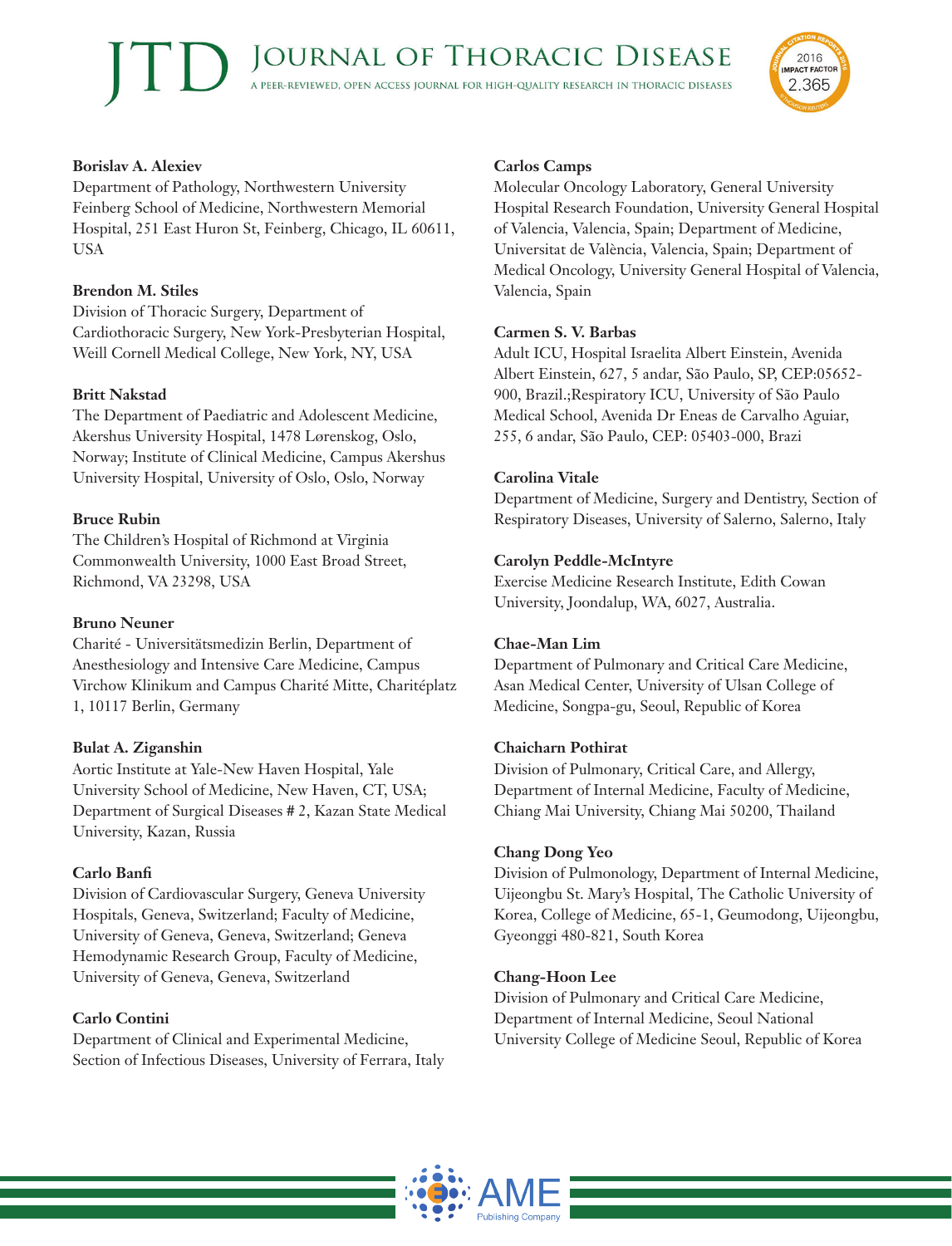

# **Chao-Chi Ho**

Department of Internal Medicine, National Taiwan University Hospital, 7 Chung Shan South Road, Taipei 100, Taiwan

## **Chao-Yu Liu**

Division of Thoracic Surgery, Department of Surgery, Far Eastern Memorial Hospital, New Taipei City, Taiwan School of Medicine, National Yang-Ming University, Taipei, Taiwan

## **Chen Chen**

Department of Thoracic Surgery, The Second Xiangya Hospital of Central South University, Changsha,China

## **Cheng Zhan**

Department of Thoracic Surgery, Zhongshan Hospital, Fudan University, Shanghai, China

## **Cheng-Chuan Su**

School of Medicine, Tzu Chi University, Hualien, Taiwan; Department of Clinical Pathology, Buddhist Dalin Tzu Chi Hospital, 2, Minsheng Road, Dalin Town, Chiayi County, 622, Taiwan; Department of Anatomic Pathology, Buddhist Dalin Tzu Chi Hospital, Chiayi County, Taiwan

# **Che-Wei Wu**

Faculty of Medicine, College of Medicine, Kaohsiung Medical University Hospital, Kaohsiung Medical University, Kaohsiung, Taiwan; Department of Otolaryngology-Head and Neck Surgery, Kaohsiung Medical University HospitalKaohsiung Medical University, Kaohsiung, Taiwan

#### **Chia-Hsun Lin**

Division of Cardiovascular Surgery, Department of Surgery, Shin Kong Wu Ho-Su Memorial Hospital, Taipei, Taiwan

#### **Chiara Lazzeri**

Intensive Cardiac Coronary Unit, Heart and Vessel Department, Azienda Ospedaliero-Universitaria Careggi, Florence, Italy

# **Chiara Lestuzzi**

Cardiology, IRCCS National Cancer Institute (CRO), Aviano (PN), Italy

#### **Chiara Robba**

Neurocritical Care Unit, Addenbrooke's Hospital, Cambridge, UK

#### **Chien-Sheng Huang**

Division of Thoracic Surgery, Department of Surgery, Taipei Veterans General Hospital, Taipei, Taiwan; Department of Surgery, Taiwan

#### **Chien-Sung Tsai**

Division of Cardiovascular Surgery, Department of Surgery, Tri-Service General Hospital, National Defense Medical Centre, Taipei, Taiwan; Division of Cardiovascular Surgery, Department of Surgery, Taoyuan Armed Forces General Hospital, National Defense Medical Centre, Taoyuan, Taiwan

#### **Chien-Ying Liu**

Department of Thoracic Medicine, Chang Gung Memorial Hospital at Linkou, Chang Gung University College of Medicine, Taoyuan, Taiwan

#### **Chih-Cheng Hsieh**

Division of Thoracic Surgery, Department of Surgery, Taipei Veterans General Hospital, Taipei, Taiwan; Institute of Clinical Medicine and Department of Surgery, School of Medicine, National Yang-Ming University, Taipei, Taiwan

#### **Chih-Hao Lin**

Department of Emergency Medicine, National Cheng Kung University Hospital, College of Medicine, National Cheng Kung University, Tainan, Taiwan

#### **Chin A Yi**

Department of Radiology and Center for Imaging Science, Samsung Medical Center, Sungkyunkwan University School of Medicine, Seoul, 135-710, Korea

#### **Ching Feng Wu**

Chang Gung University, Division of Thoracic and Cardiovascular Surgery, Department of Surgery, Chang Gung Memorial Hospital, Linkou, Taiwan

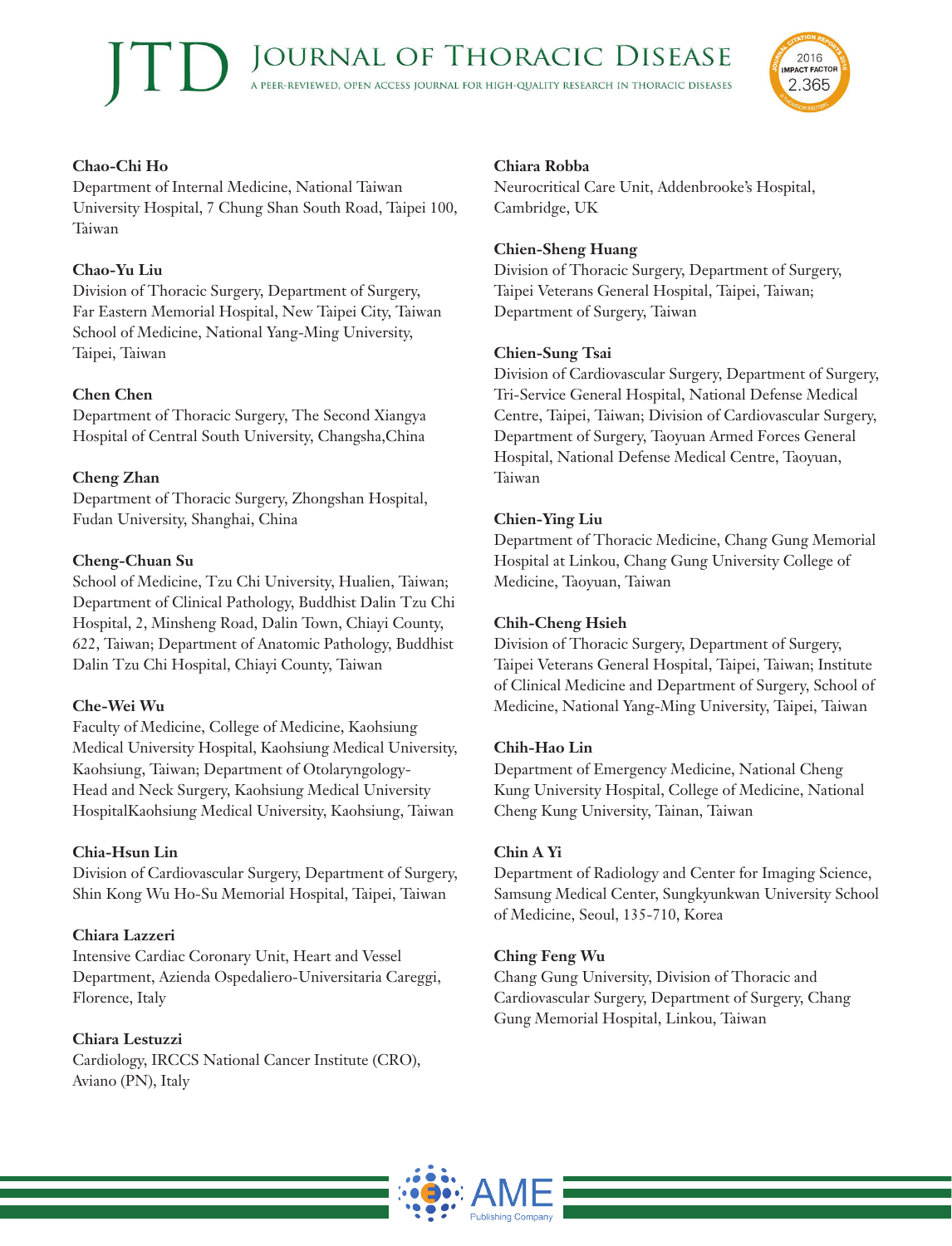

#### **Choon Sik Park**

Department of Interdisciplinary Program in Biomedical Science Major, Soonchunhyang Graduate School, Bucheon, Korea; Division of Allergy and Respiratory Medicine, Department of Internal Medicine, Soonchunhyang, University Bucheon Hospital, Bucheon, Korea

# **Chris Hensman**

LapSurgery Australia, Melbourne, Australia

## **Christian Bode**

Department of Anesthesiology and Critical Care Medicine, University of Bonn, Bonn, Germany

## **Christian Dullin**

Institute of Diagnostic and Interventional Radiology, University Medical Center Goettingen, Robert Koch Strasse 40, Goettingen, Lower Saxony 37075, Germany

#### **Christina R. Bellinger**

Department of Pulmonary/Critical Care, Wake Forest Baptist Health, Medical Center Blvd, Winston Salem, NC, 27157, USA

#### **Christoph Beisswenger**

Department of Internal Medicine V-Pulmonology, Allergology, and Respiratory Critical Care Medicine, Saarland University Hospital, Homburg, Germany

#### **Christopher A. French**

Department of Pathology, Brigham and Women's Hospital, Harvard Medical School, oston, Massachusetts, USA

#### **Christopher R. Gilbert**

Division of Pulmonary, Allergy, and Critical Care Medicine, Penn State College of Medicine-Milton S. Hershey Medical Center, Hershey, Pennsylvania, USA

#### **Christophoros N. Foroulis**

Aristotle University Medical School, AHEPA University Hospital, Department of Thoracic and Cardiovascular Surgery, Thessaloniki, Greece

#### **Christos Chouaïd**

Service de pneumologie, CHI Créteil, 40 avenue de verdun, 94010 Créteil, France

#### **Chuen-Chau Chang**

Department of Anesthesiology, Taipei Medical University Hospital, Taipei, Taiwan; Health Policy Research Center, Taipei Medical University Hospital, Taipei, Taiwan; Department of Anesthesiology, School of Medicine, College of Medicine, Taipei Medical University, 250 Wuxing St., Taipei, 11031, Taiwan

#### **Chunhui Han**

Department of Radiation Oncology, City of Hope National Medical Center, Duarte, California, USA

## **Chun-Ru Chien**

Department of Radiation Oncology, China Medical University Hospital, Taichung, Taiwan

#### **Clare D. Ramsey**

Section of Respiratory Medicine, Department of Medicine, University of Manitoba, RS 314, 810 Sherbrook Street, Winnipeg, Manitoba R3A 1R8, Canada

## **Clement Fournier**

Service d'Endoscopie Respiratoire, CHU Lille, Lille, France

#### **Colin J. McMahon**

Department of Paediatric Cardiology, Our Lady's Children's Hospital, Crumlin, Dublin 12, Ireland

#### **Conroy Wong**

Department of Respiratory Medicine, Middlemore Hospital, Counties Manukau District Health Board, Auckland, New Zealand

#### **Cristina Aurigemma**

Istituto di Cardiologia, Università Cattolica del Sacro Cuore, Roma, Italy

#### **Dae Joon Kim**

Department of Thoracic and Cardiovascular Surgery, College of Medicine, Yonsei University, 50 Yonsei-ro, Seodaemun-gu, Seoul, 120-752, South Korea

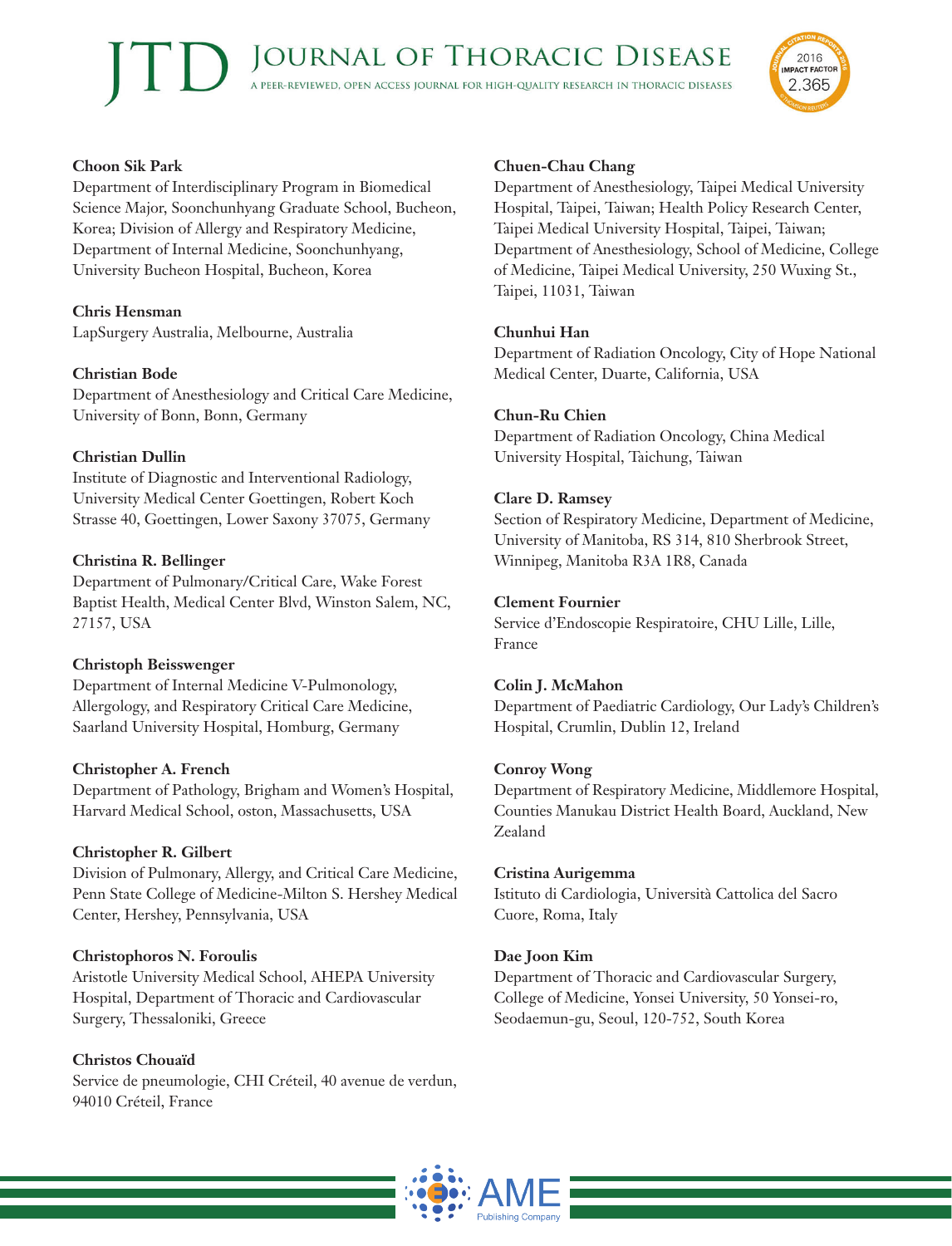

# **Daichi Fujimoto**

Department of Respiratory Medicine, Kobe City Medical Center General Hospital, 2 Minatojima-minamimachi, Chuo-ku, Kobe, 650-0047, Japan

# **Daijiro Hori**

Department of Cardiovascular Surgery, Fujigaoka Hospital, Showa University, Kanagawa, Japan

# **Daisuke Minami**

Department of Hematology, Oncology, and Respiratory Medicine, Okayama University Hospital, Okayama, Japan

# **Damian Kawecki**

Second Department of Cardiology, Zabrze, Medical University of Silesia, Katowice, Poland

# **Dan J. Raz**

Division of Thoracic Surgery, City of Hope, Duarte, California, USA

# **Dania Nachira**

Department of General Thoracic Surgery, Catholic University, Rome, Italy

# **Daniel E. Banks**

Staff physician, Veterans Administration Medical Center, Orlando, Florida, USA

# **Daniel E. Banks**

Department of Medicine, Uniformed Services University of the health Sciences, and Department of Medicine, Brooke Army Medical Center, Fort Sam Houston, Tex, USA

# **Daniel Franzen**

Department of Pulmonology, University Hospital and University of Zurich, Raemistrasse 100, 8091, Zurich, Switzerland

# **Daniel Grandmougin**

Department of Cardiovascular Surgery and Heart Transplantations, ILCV CHU-Nancy, Vandoeuvre-lès-Nancy, France

# **Daniel J. Boffa**

Department of Thoracic Surgery, Yale University School of Medicine, 330 Cedar Street, BB205, New Haven, CT 06520-8062, USA

# **Daniel R Perez**

Department of General, Visceral and Thoracic Surgery, University Medical Center Hamburg-Eppendorf, Martinistraße 52, 20246 Hamburg, Germany

# **Daniela Negrini**

Department of Surgical and Morphological Sciences, University of Insubria, Varese, Italy

# **Daniele Pironi**

Department of Surgical Sciences, Sapienza University of Rome, Rome, Italy

# **Danny Ramzy**

Division of Cardiac Surgery, Cedars-Sinai Medical Center, 8700 Beverly Blvd, A3105, Los Angeles, CA, USA

# **Darryl Hoffman**

Arnot Ogden Medical Center - Cardiothoracic Surgery, Chief of Surgical Specialties, 600 Roe Ave., Elmira, N.Y., USA

# **Dave Singh**

Division of Infection, Immunity and Respiratory Medicine, Medicines Evaluation Unit, University Hospital of South Manchester Foundation Trust, University of Manchester, Manchester, UK

#### **David A. Dorward**

Department of Pathology, Royal Infirmary Edinburgh, 51 Little France Crescent, Edinburgh, EH16 4SA, UK

# **David Baldwin**

Nottingham University Hospitals and University of Nottingham, Respiratory Medicine Unit, David Evans Centre, Nottingham City Hospital Campus, NG5 1PB, UK

#### **David Bennett**

Respiratory Diseases and Lung Transplantation Unit, AOUS - Department of Medical, Surgical and Neurological Sciences, University of Siena, Italy

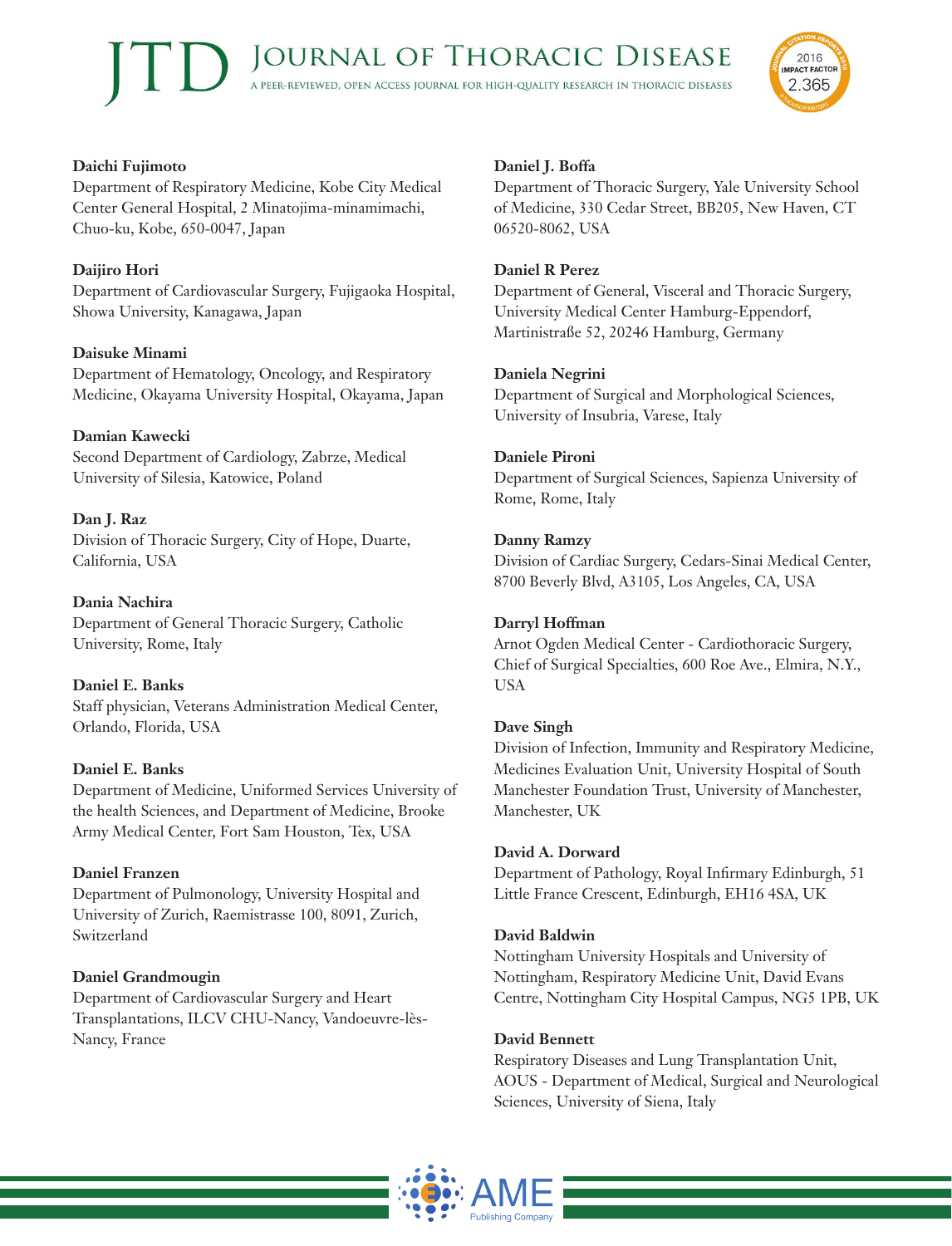

# **David J. Maron**

Division of Cardiovascular Medicine, Stanford University School of Medicine, Stanford, California, USA

# **David L.S. Morales**

Cardiothoracic Surgery, Cincinnati Children's Hospital, Cincinnati, Ohio, USA

# **David M. Pariser**

International Hyperhidrosis Society, Quakertown, PA 18951, USA; Department of Dermatology, Eastern Virginia Medical School, 601 Medical Tower, Norfolk, VA 23507, USA

# **David O Wilson**

Division of Thoracic and Foregut Surgery; Department of Cardiothoracic Surgery, University of Pittsburgh, Pittsburgh, PA, USA

# **David Sanchez**

Department of Thoracic Surgery, University of Barcelona, Barcelona, Spain

# **Davide Chiumello**

Dipartimento di Anestesia, Rianimazione (Intensiva e Subintensiva) e Terapia del Dolore, Fondazione IRCCS Ca' Granda-Ospedale Maggiore Policlinico, Via F. Sforza 35, Milan, Italy

# **Davor Stamenovic**

Department of Thoracic Surgery, St Vincentius Kliniken, Karlsruhe, Germany

# **Dawn S. Hui**

Center for Comprehensive Cardiovascular Care, Saint Louis University, St. Louis, MO, USA

# **Delia Reina**

Department of Rheumatology, Hospital de Sant Joan Despí Moisès Broggi, Barcelona, Spain

# **Denise Duprat Neves**

Federal University of the State of Rio de Janeiro, Rio de Janeiro, Brazil

# **Denise Rossato Silva**

Department of Internal Medicine, Universidade Federal do Rio Grande do Sul, Porto Alegre, Brazil; Department of Pulmonary Medicine, Hospital de Clínicas de Porto Alegre, Porto Alegre, Brazil

# **Deog Gon Cho**

Department of Thoracic and Cardiovascular Surgery, St. Vincent's Hospital, College of Medicine, The Catholic University of Korea, Suwon, Republic of Korea

# **Deok Heon Lee**

Department of Thoracic and Cardiovascular Surgery, Kyungpook National University Hospital, School of Medicine, Kyungpook National University, 130 Dongdeokro, Jung-gu, Daegu 700-721, Republic of Korea

## **Desheng Sun**

Department of Respiratory Medicine, Affiliated Hospital of Zunyi Medical College, Zunyi, Guizhou province, China

# **Diamantis Chloros**

Pulmonary Department, Aristotle University of Thessaloniki, Thessaloniki, Greece

# **Diana L. Diesen**

Department of Surgery, UT Southwestern Medical Center, 5323 Harry Hines Blvd, Dallas, TX 75390-9092, USA

# **Dimitrios N. Tziakas**

University Cardiology Department, Medical School, Democritus University of Thrace, Dragana, GR-68131, Alexandroupolis, Greece

# **Dimos Karangelis**

Department of Cardiovascular and Thoracic Surgery, University Hospital of Thessaly, Larissa, Greece

# **Dinesh Mehta**

Department of Respiratory Medicine, Maharishi Markandeshwar Institute of Medical Sciences and Research, Ambala, Haryana, India

# **Dirk Van Raemdonck**

Department of Thoracic Surgery, University Hospital Leuven, 3000 Leuven, Belgium

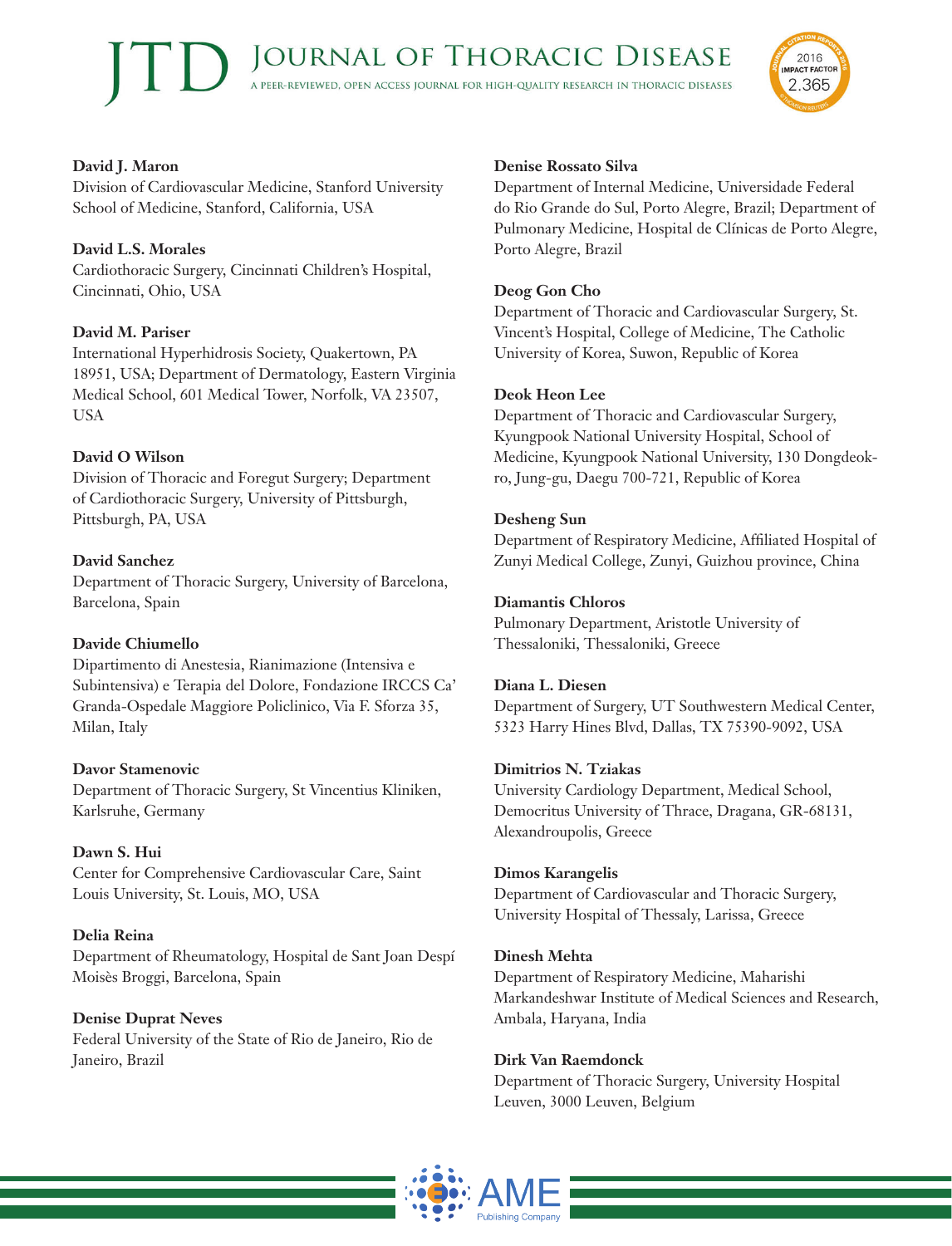

# **Domenico Galetta**

Division of Thoracic Surgery, European Institute of Oncology, Milan, Italy

## **Dominick E Shaw**

Respiratory Research Unit, Division of Respiratory Medicine, University of Nottingham, Clinical Sciences Building, Nottingham City Hospital, Edwards Lane, Nottingham NG5 1PB, UK

## **Don Poldermans**

Department of Anesthesiology, Erasmus MC's Gravendijkwal 230, 3015 CE Rotterdam, The Netherlands

## **Donald B. Sanders**

Neuromuscular Section, Division of Neurology, Department of Medicine, Duke University Medical Center, Durham, North Carolina, USA

## **Donglin Li**

Department of Vascular Surgery, The First Affiliated Hospital, School of Medicine, Zhejiang University, Hangzhou, China

# **Dorota Diakowska**

Department of Gastrointestinal and General Surgery, Wroclaw University of Medicine, Sklodowskiej-Curie 66, 50-367 Wroclaw, Poland

# **Dusko Nezic**

Department of Cardiac Surgery, "Dedinje" Cardiovascular Institute, Belgrade, Serbia

#### **E. Mouloudi**

Intensive Care Unit, "Hippokratio" University Hospital, Thessaloniki, Greece

#### **Eduard Quintana**

Cardiovascular Surgery Department, Institut Clínic Cardiovascular, Hospital Clínic de Barcelona, University of Barcelona Medical School, Barcelona, Spain

#### **Edward A. Bittner**

Department of Anesthesiology, Critical Care and Pain Medicine, Massachusetts General Hospital, Harvard Medical School, Boston, Massachusetts, USA

#### **Edward Chan**

Department of Medicine and Academic Affairs, National Jewish Health, Denver, Colorado; Division of Pulmonary Sciences and Critical Care Medicine, University of Colorado Anschutz Medical Campus, Aurora, Colorado USA

#### **Eero Sihvo**

Department of Surgery, Central Finland Central Hospital, Jyväskylä, Finland

#### **Efstathios D. Pagourelias**

Third Cardiology Department, Hippokration Hospital, Medical School, Aristotle University of Thessaloniki, Thessaloniki, Greece

## **Eleftherios Pelechas**

Department of Medicine, Section of Rheumatology, University of Ioannina, Ioannina, Greece

#### **Elif Kupeli**

Pulmonary Disease Department, Baskent University School of Medicine, Ankara, Turkey

#### **Elisa Meacci**

Division of Thoracic Surgery, Fondazione Policlinico A. Gemelli- Catholic University of Sacred Heart of Rome, Rome, Italy

#### **Elisabeth Quoix**

Department of Pulmonology, Nouvel Hôpital Civil, Hôpitaux Universitaires de Strasbourg, Strasbourg Cedex, France

#### **Elise Kaspi**

Aix Marseille Univ, INSERM, GMGF, Marseille, France; Medical genetics and functional genomics, Faculty of Medicine la Timone, Marseille, France

#### **Elliot Wakeam**

Division of Thoracic Surgery, Department of Surgery, University of Toronto, Toronto, Ontario, Canada

#### **Elvis M. Irusen**

Divisions of Pulmonology, Department of Medicine, Stellenbosch University, PO Box 19063, 7505, Cape Town, South Africa

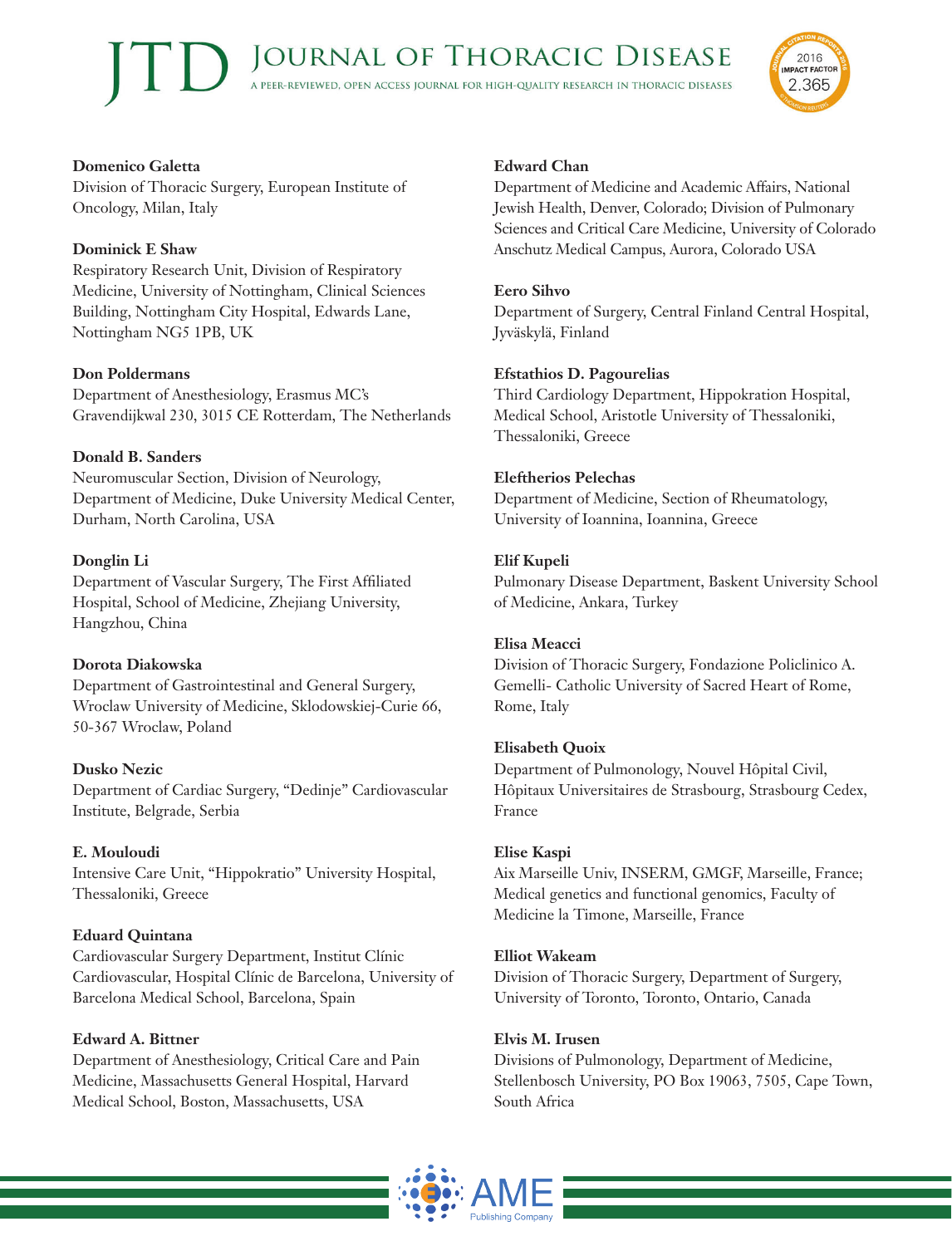

## **Elżbieta Radzikowska**

National Tuberculosis and Lung Diseases Research Institute, Plocka Street 26, Warsaw, Poland

## **Emanuela Taioli**

Department of Thoracic Surgery, Mount Sinai Medical Center, One Gustave L. Levy Place, New York, New York; Department of Population Health Science and Policy and Institute for Translational Epidemiology, Icahn School of Medicine at Mount Sinai, One Gustave L. Levy Place, New York, NY, USA

# **Emanuele Bertaglia**

Department of Cardiological, Thoracic, and Vascular Sciences, University of Padua, Padova, Italy

## **Enrico M. Camporesi**

Department of Surgery and Anesthesiology, University of South Florida, Tampa, Florida ; TeamHealth Anesthesia, Tampa General Hospital, 1 Tampa General Hospital Circle, Suite A327, Tampa, Florida 33606, USA

# **Enrico Ruffini**

Department of Thoracic Surgery, University of Torino, Torino, Italy

#### **Eric Dannaoui**

Unité de Parasitologie-Mycologie, Service de Microbiologie, Université Paris-Descartes, Faculté de Médecine, Hôpital Européen Georges Pompidou, Assistance Publique - Hôpitaux de Paris, Paris, France

# **Eric I. Chang**

Division of Plastic and Reconstructive Surgery, Department of Surgical Oncology, Fox Chase Cancer Center, Philadelphia, PA, USA

# **Erich Stoelben**

Department of Thoracic Surgery, University Medical Center Witten/Herdecke, Lung Clinic Merheim, Campus Cologne, Ostmerheimerstr. 200, 51109, Cologne, Germany

#### **Erik E. Folch**

Division of Pulmonary and Critical Care Medicine, Massachusetts General Hospital, Harvard Medical School, 55 Fruit Street, Bulfinch 148, Boston, MA, 02114, USA

#### **Erik Thunnissen**

Medical Center, Department of Pathology, VU University, Amsterdam, The Netherlands **Ernest Nadal** Thoracic Oncology Unit, Department of Medical Oncology, Catalan Institute of Oncology (ICO), L'Hospitalet del Llobregat, Barcelona, Spain

## **Esteban Sáez-González**

Digestive Functional Disorders Unit, Gastroenterology Department, Hospital Universitari i Politècnic La Fe, Valencia, Spain

## **Esther Nossent**

Pulmonology, Vrije University Medical Centre (VUMC), Amsterdam, Netherlands

## **Eugenio Pompeo**

Department of Thoracic Surgery, Policlinico Tor Vergata University, V.le Oxford, 81, Rome, Italy

## **Eva A.M. van Eerd**

Dept of Family Medicine, Maastricht University Medical Centre, CAPHRI Care and Public Health Research Institute, Maastricht, The Netherlands

#### **Eva Fieira Costa**

Department of Thoracic Surgery, Coruña University Hospital, Coruña, Spain

#### **Evaldas Girdauskas**

Department of Cardiac Surgery, Central Clinic Bad Berka, Bad Berka, Germany

#### **Evaldo Marchi**

Thoracic Surgery Division, Medical College of Jundiai, Sao Paolo, Brazil

#### **Eveline Internullo**

Department of Thoracic Surgery, University Hospitals of Leuven, Leuven, Belgium

#### **Fabio Davoli**

Department of Thoracic Surgery – Ausl Romagna, S. Maria delle Croci Teaching Hospital, Ravenna, Italy

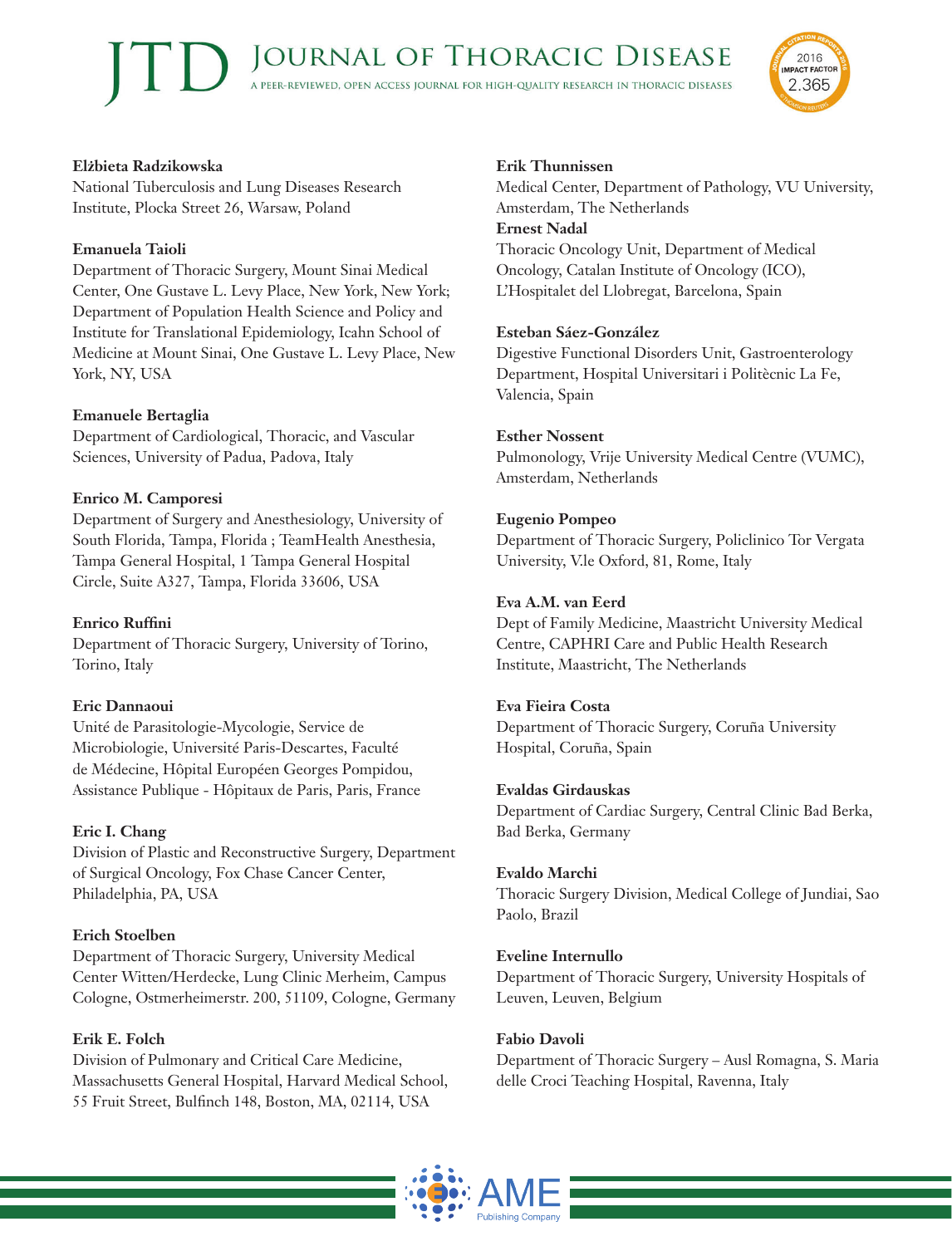

## **Fanfang Yan**

Department of Radiation Oncology, the First Affiliated Hospital, College of Medicine, Zhejiang University, Hangzhou, Zhejiang, China

# **Fausto Sessa**

Department of Surgical and Morphological Sciences, University of Insubria, Varese, Italy

# **Federico Raveglia**

Thoracic Surgery Unit, Azienda Ospedaliera San Paolo, University of Milan, Via Di Rudinì 8, 20142 Milan, Italy

# **Federico Rea**

Division of Thoracic Surgery, University of Padua, via Giustiniani 2, 35128 Padua, Italy

# **Federico Tacconi**

Division of Thoracic Surgery, Fondazione Policlinico Tor Vergata, Tor Vergata University School of Thoracic Surgery, Rome, Italy

# **Felix Balzer**

Department of Anesthesiology and Intensive Care Medicine, Charité - Universitätsmedizin Berlin, Campus Virchow-Klinikum / Campus Charité Mitte, Augustenburger Platz 1, D-13353 Berlin, Germany

# **Fernanda Ferreira Cruz**

Laboratory of Pulmonary Investigation, Carlos Chagas Filho Institute of Biophysics, Federal University of Rio de Janeiro, Rio de Janeiro, Brazil

# **Fernando Hernanz**

Oncoplastic Breast Unit, Hospital Marqués de Valdecilla, University of Cantabria, Santander, Spain

# **Filip Casselman**

Department of Cardiovascular & Thoracic Surgery, OLV Clinic, 164 Moorselbaan, Aalst, 9300 Belgium

# **Filippo Sanfilippo**

Cardiothoracic Intensive Care Unit, Oxford Heart Centre, John Radcliffe Hospital-Oxford University Hospitals, Oxford, UK; School of Anaesthesia and Intensive Care, University of Catania, Catania, Italy

# **Fizan Abdullah**

Division of Pediatric Surgery, Department of Surgery, Johns Hopkins University School of Medicine, Baltimore, MD, USA; Ann & Robert H. Lurie Children's Hospital of Chicago, 225 E. Chicago Avenue, Box 63, Chicago, IL, 60611, USA

# **Florence Boissiere-Michot**

Pathology Department, Institut Régional du Cancer de Montpellier, 208 rue des Apothicaires, 34 298, Montpellier Cedex 5, France

## **Florian S. Schoenhoff**

Department of Cardiovascular Surgery, University Hospital Bern, University of Bern, Bern, Switzerland

## **Francesca Colonese**

Medical Oncology Unit, San Gerardo Hospital, Monza, Italy

# **Francesca Malentacchi**

Clinical Biochemistry Unit, Department of Clinical Physiopathology, University of Florence, Viale Morgagni 6, I-50139 Florence, Italy

#### **Francesco Cacciatore**

Department of Translational Medical Sciences, University of Naples "Federico II," Naples, Italy; IRCCS Salvatore Maugeri Foundation, Scientific Institute of Telese, Benevento, Italy

#### **Francesco Inzirillo**

Department of Thoracic Surgery, Morelli Hospital, AOVV, Sondalo, Italy

# **Francisco Schlottmann**

Department of Surgery and Center for Esophageal Diseases and Swallowing, University of North Carolina at Chapel Hill, 4030 Burnett Womack Building, 101 Manning Drive, CB 7081, Chapel Hill, NC, 27599-7081, USA

# **Frank-Martin Haecker**

Department of Pediatric Surgery, University Children's Hospital, Basel, Switzerland

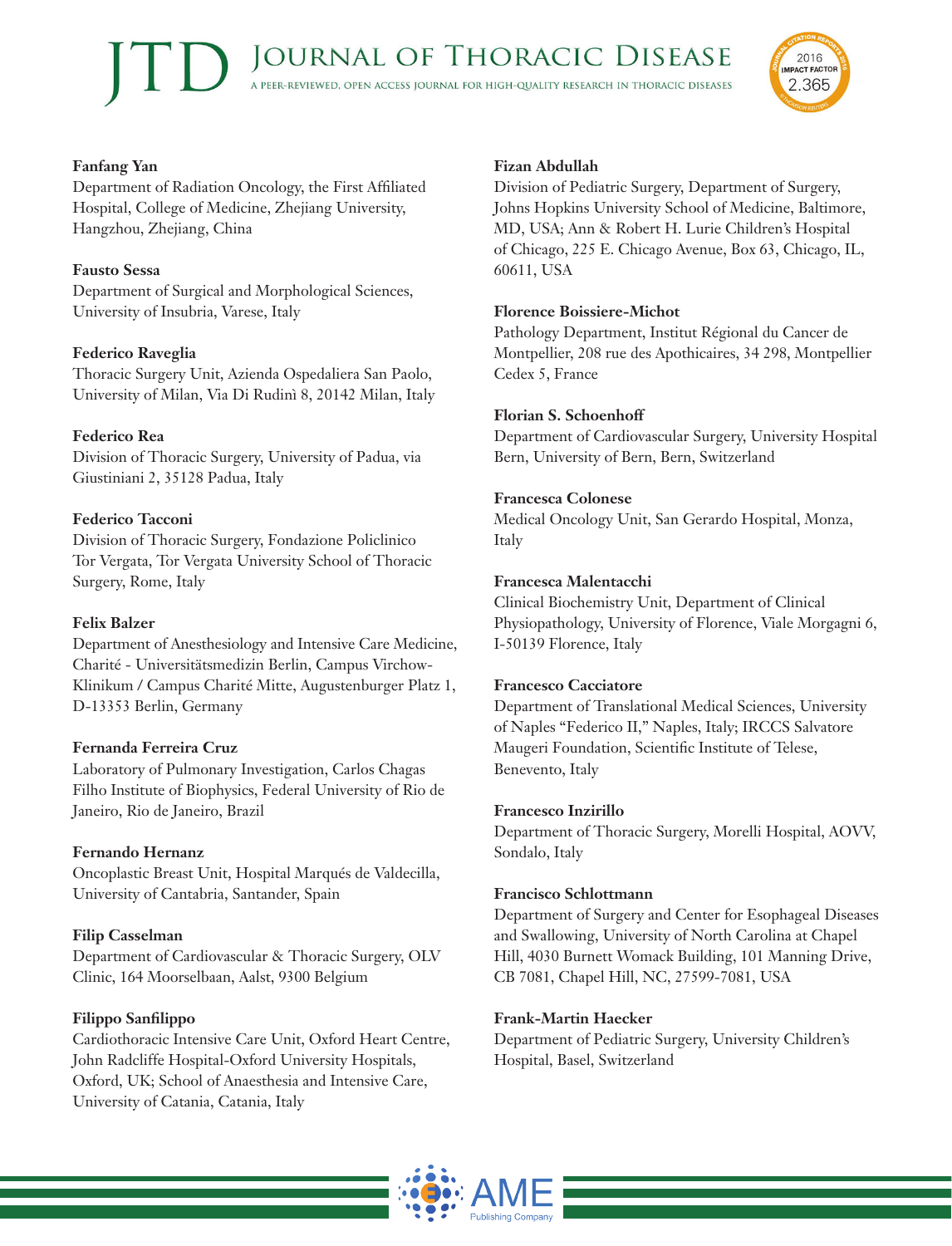

# **Fred H. Menko**

Antoni van Leeuwenhoek Hospital, The Netherlands Cancer Institute, Amsterdam, The Netherlands

# **Frederic Series**

Institut universitaire de cardiologie et de pneumologie de Québec, 2725, chemin Sainte-Foy, Quebec, QC G1V 4G5, Canada

## **Frederic Triponez**

Department of Thoracic and Endocrine Surgery, University Hospitals of Geneva, Geneva, Switzerland

## **Frederic W. Grannis Jr.**

Department of Thoracic Surgery, City of Hope National Medical Center, Duarte, CA 91010, USA

# **Gabriele Piffaretti**

Vascular Surgery, Department of Medicine and Surgery, University of Insubria School of Medicine, Varese, Italy

## **Gabriella Agnoletti**

Division of Pediatric Cardiology, Citta' della Salute e della Scienza, Turin, Italy

# **Gareth J. Hughes**

Health Protection Agency East of England, Institute of Public Health, Cambridge, UK

#### **Gary E. Sander**

Tulane University Heart and Vascular Institute, New Orleans, Louisiana, USA

#### **Gavin M. Wright**

Department of Surgery, St. Vincent's Hospital, Melbourne, Victoria, Australia; Department of Surgical Oncology, Peter MacCallum Cancer Centre, Melbourne, Victoria, Australia

#### **Gennaro D'Amato**

Department of Respiratory Diseases, Division of Pneumology and Allergology, High Specialty Hospital "A. Cardarelli" Napoli, Italy, University of Naples Medical School, Via Rione Sirignano, 10, 80121 Napoli, Italy

## **George D. Bablekos**

Faculty of Health and Caring Professions, Technological Educational Institute (TEI) of Athens, Agiou Spyridonos Street, Egaleo, 12243 Athens, Greece

#### **George Makdisi**

Division of Cardiothoracic Surgery, Tampa General Hospital, University of South Florida, Tampa, Florida, USA; Division of Cardiothoracic Surgery, Indiana University Health, Indianapolis, IN, USA

#### **George V. Guibas**

Division of Infection, Immunity and Respiratory Medicine, University Hospital of South Manchester, University of Manchester, Manchester, UK

## **Georgia Karpathiou**

Department of Pathology, Medical School University of Ioannina Greece, Ioannina, Greece

## **Georgia Tunnicliffe**

Chest clinic, St George's Hospital, London, UK

#### **Georgios Koulaxouzidis**

Department of Cardiothoracic Surgery, Freeman Hospital, Newcastle upon Tyne, UK

# **Geraldine Ooi**

Centre for Obesity Research and Education, Central Clinical School, Monash University, Melbourne, Australia; Department of General Surgery, The Alfred Hospital, Melbourne, Australia; Centre for Obesity Research and Education, Monash University, Level 6, The Alfred Centre, 99 Commercial Road, Prahran, 3163, Australia

#### **Géraud Galvaing**

Department of Thoracic Surgery, Jean Perrin Comprehensive Cancer Center, 58 rue Montalembert, 63000 Clermont-Ferrand, France

# **Gerhard Hamilton**

Department of Surgery, Medical University of Vienna, Vienna, Austria

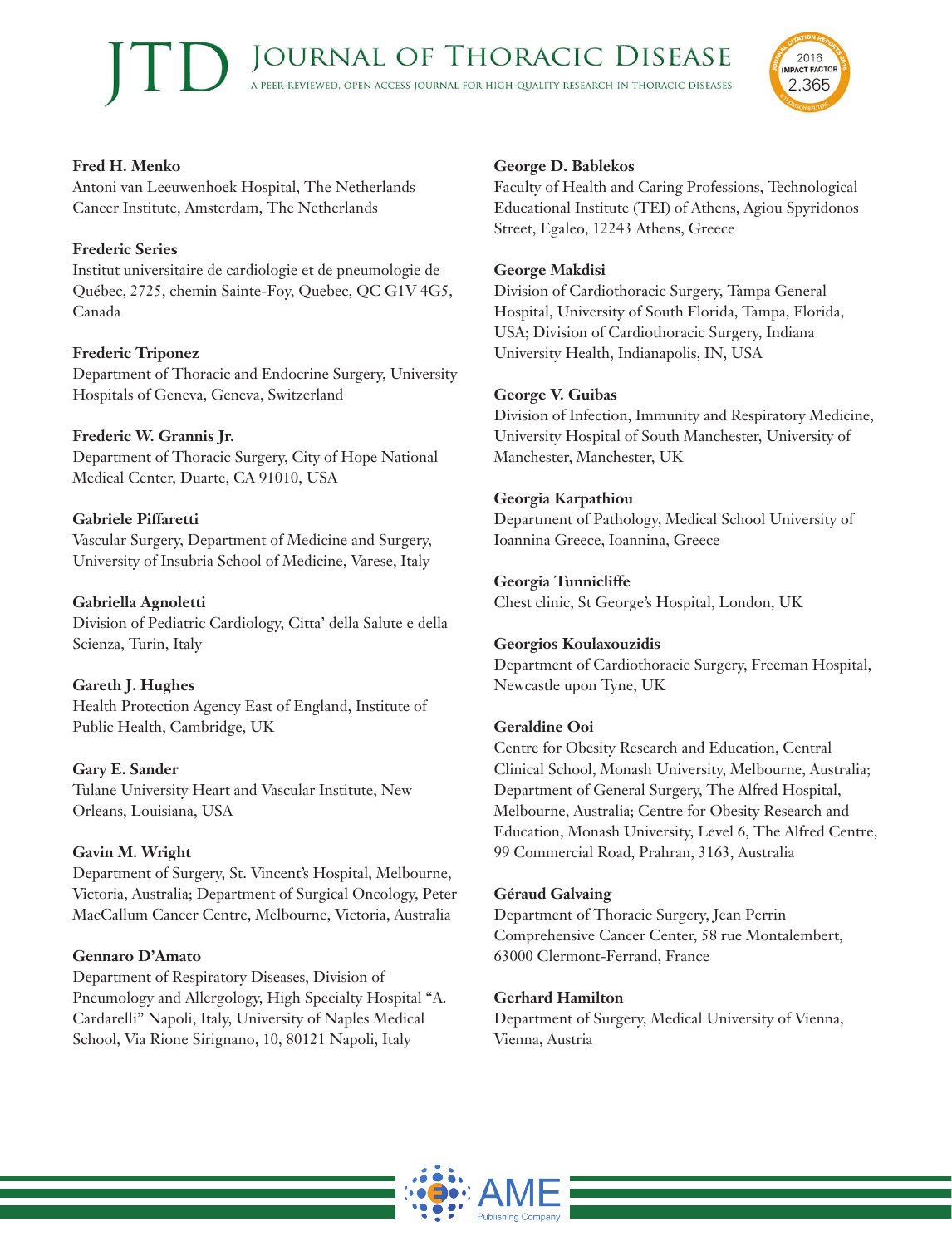

## **Giacomo Mugnai**

UZ Brussel VUB, Heart Rhythm Management Ctr, Laarbeeklaan 101, B-1090 Brussels, Belgium

**Gian Kayser** Institute of Pathology, University Hospital Freiburg, Freiburg, Germany

## **Gianfranco Cervellin**

Emergency Department, Academic Hospital of Parma, Italy

#### **Gianluca Rigatelli**

Section of Adult Congenital and Adult Heart Disease, Cardiovascular Diagnosis and Endoluminal Interventions, Rovigo General Hospital, Rovigo, Italy; Department of Cardiovascular Disease, Cittadella General Hospital, Padua, Italy

## **Gianluigi Savarese**

Cardiology Unit, Department of Medicine, Karolinska Institutet, Stockholm, Sweden

#### **Gianna Camiciottoli**

Section of Respiratory Medicine, Department of Clinical and Experimental Medicine, University of Florence, Florence, Italy

#### **Giorgio Castellana**

Institute of Respiratory Disease, University of Bari "Aldo Moro", Bari, Italy

#### **Giovanni L. Carboni**

Division of Visceral, Thoracic and Vascular Surgery, Department of Surgery, Stadtspital, Triemli, Zurich, Switzerland; Division of Thoracic Surgery, University Hospital, Berne, Switzerland

#### **Gisele P. Oliveira**

Laboratory of Pulmonary Investigation, Carlos Chagas Filho Institute of Biophysics, Federal University of Rio de Janeiro, Rio de Janeiro 21949-902, Brazil

# **Giulio Calcagni**

Department of Pediatric Cardiology and Cardiac Surgery, Bambino Gesù Children's Hospital and Research Institute, Rome, Italy

#### **Giulio Maurizi**

Department of Thoracic Surgery, Sant'Andrea Hospital, Sapienza University of Rome, Via di Grottarossa, 1035, 00189 Rome, Italy

#### **Giulio Rossi**

IRCCS Arcispedale Santa Maria Nuova, viale Risorgimento, 80 42100, Reggio Emilia, Italy; Section of Pathologic Anatomy, University of Modena and Reggio Emilia, Modena, Italy

## **Giulio Tarro**

Sbarro Institute for Cancer Research and Molecular Medicine, Center for Biotechnology, College of Science and Technology, Temple University, Philadelphia, Pennsylvania; USA

#### **Giuseppe Cardillo**

Unit of Thoracic Surgery, Azienda Ospedaliera San Camillo Forlanini, Rome, Italy

## **Giuseppe Gatti**

Department of Cardiac Surgery, Ospedali Riuniti, Trieste, Italy

#### **Giuseppe Tarantini**

Department of Cardiac, Thoracic and Vascular Sciences, University Hospital of Padova, Via Giustiniani, 2 35128 Padova, Italy

#### **Göran Eriksson**

Department of Respiratory Medicine and Allergology, University Hospital, Lund, Sweden

#### **Gregor J. Kocher**

Division of Thoracic Surgery, University Hospital of Bern, Switzerland

# **Grigorios Korosoglou**

Department of Cardiology, University of Heidelberg, Heidelberg, Germany

# **Grzegorz Wallner**

II Department of General and Gastrointestinal Surgery and Surgical Oncology of the Alimentary Tract, Medical University of Lublin, Poland

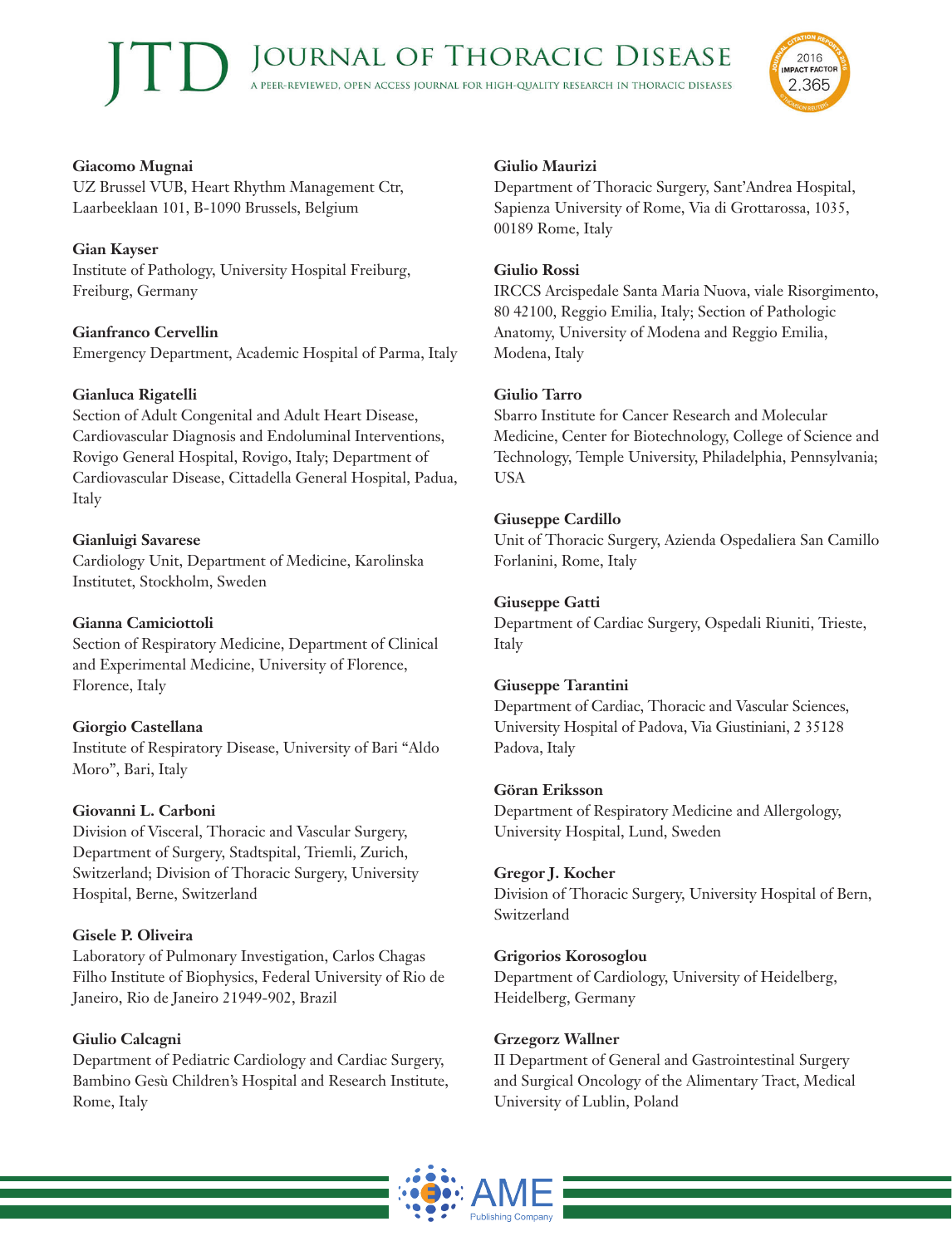

# **Guangliang Qiang**

Department of Thoracic Surgery, China-Japan Friendship Hospital, Beijing, China

## **Guillermo Martinez**

Consultant Anaesthetist, Department of Anaesthesia and Intensive Care, Papworth Hospital, Cambridge, UK

# **Guoping Cai**

Department of Pathology, Yale University School of Medicine, 310 Cedar St, CB506B, New Haven, USA

# **Guy Pines**

Department of Thoracic Surgery, Kaplan Medical Center and The Hebrew University School of Medicine, Rehovot, Israel

# **György Lang**

Division of Thoracic Surgery, Medical University of Vienna, Vienna, Austria

# **Ha X. Dang**

Division of Oncology, McDonnell Genome Institute, Washington University School of Medicine, St. Louis, USA

# **Haifeng Wang**

Department of Thoracic Surgery, Shanghai Pulmonary Hospital, Tongji University, Shanghai; China

# **Haitham Dagash**

Department of Paediatric Surgery, University Hospitals of Leicester, Leicester, UK

#### **Hajime Saito**

Department of Thoracic Surgery, Akita University School of Medicine, Akita, Japan

#### **Han Chang**

Department of Pathology, School of Medicine, China Medical University, No. 91 Hsueh-Shih Road, Taichung, Taiwan

#### **Hang Fai Kwok**

Faculty of Health Sciences, University of Macau, Avenida de Universidade, Taipa, Macau SAR, China

# **Hannah Copeland**

Department of Cardiovascular and Thoracic Surgery, Loma Linda University, Loma Linda, CA, USA

#### **Hans Pilegaard**

Department of Cardiothoracic and Vascular Surgery, Institute of Clinical Medicine, Aarhus University Hospital, Skejby, Palle Juul-Jensens Boulevard 99, DK-8200 Aarhus N, Denmark

## **Hans-Beat Ris**

Division of Thoracic Surgery, Centre Hospitalier Universitaire Vaudois, 1011, Lausanne, Switzerland

#### **Han-Shui Hsu**

Division of Thoracic Surgery, Taipei Veterans General Hospital, Institute of Emergency and Critical Care Medicine, National Yang-Ming University, No. 155, Section 2, Linong Street, Taipei 112, Taiwan

## **Haruhiko Sugimura**

Department of Tumor Pathology, Hamamatsu University School of Medicine, Hamamatsu 431-3192, Japan

#### **Hasan V Kara**

Department of Surgery, Division of Thoracic Surgery, Duke University Medical Center, Durham, North Carolina, USA

#### **Hauke Lang**

Department of General, Visceral and Transplantation Surgery, University Hospital of Mainz, Langenbeckstrasse 1, 55131 Mainz, Germany

#### **Hee Chul Yang**

Center for Lung Cancer, Research Institute and Hospital, National Cancer Center, Goyang, Korea;Department of Thoracic and Cardiovascular Surgery, Seoul National University Bundang Hospital, Seoul National University College of Medicine, Seoul, Korea

#### **Heiko Enderling**

Department of Integrated Mathematical Oncology, H. Lee Moffitt Cancer Center & Research Institute, 12902 Magnolia Drive, SRB 4, Tampa, FL 33612 USA; Department of Radiation Oncology, H. Lee Moffitt Cancer Center & Research Institute, Tampa, FL 33612 USA

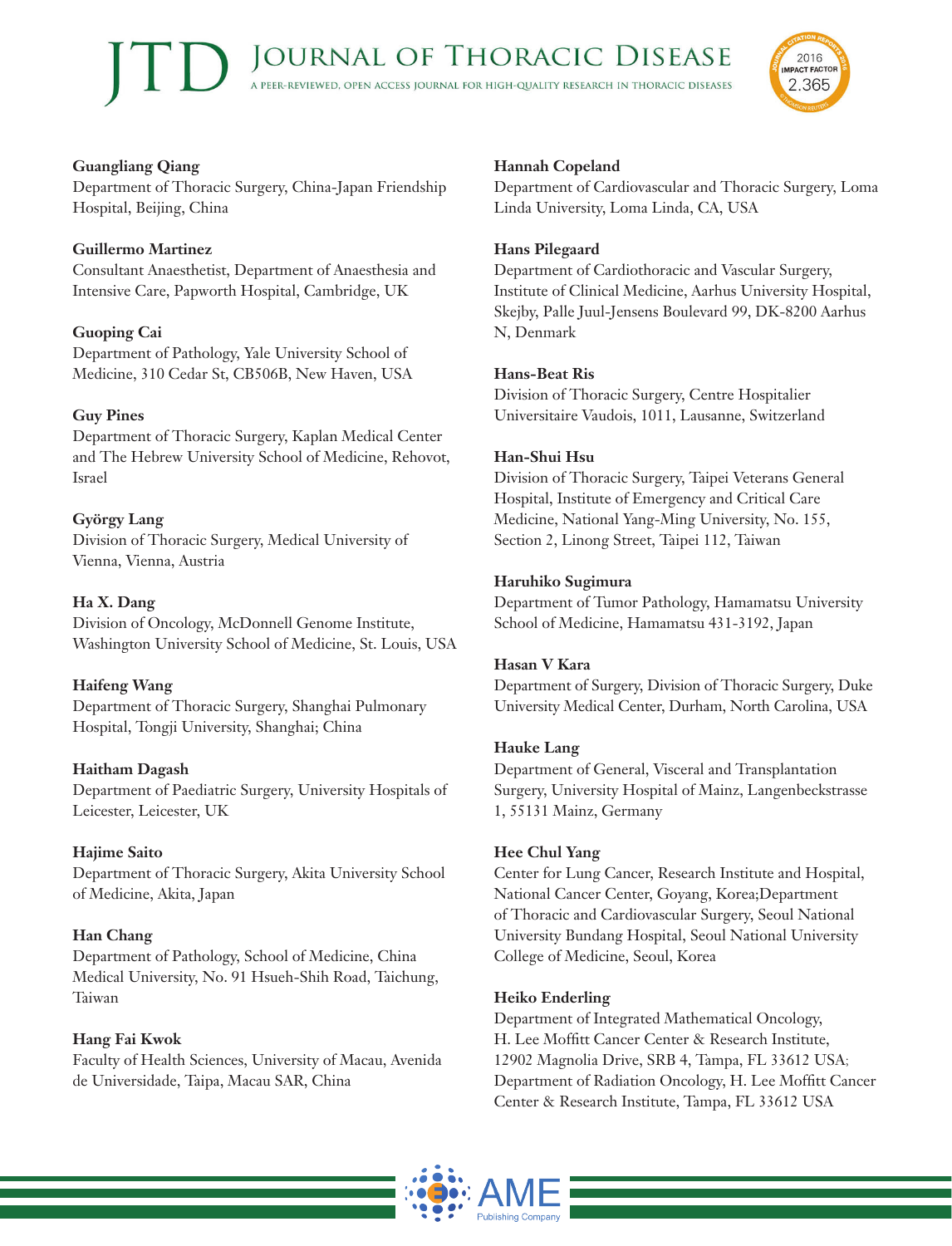

## **Heleen Vroman**

Department of Pulmonary Medicine, Erasmus MC, University Medical Center, Rotterdam, The Netherlands

# **Helen E. Jo**

Department of Respiratory and Sleep Medicine, Royal Prince Alfred Hospital, Sydney, New South Wales, Australia; Faculty of Medicine, University of Sydney, Sydney, New South Wales, Australia

# **Helmi Ben Saad**

Department of Physiology and Functional Exploration, Farhat HACHED University Hospital of Sousse, Sousse, Tunisia; Laboratory of Physiology, Faculty of Medicine of Sousse, University of Sousse, Sousse, Tunisia; Research Laboratory N° LR14ES05: Interactions of the Cardiopulmonary System, Faculty of Medicine of Sousse, University of Sousse, Sousse, Tunisia

# **Henry C. Quevedo**

Tulane University Heart and Vascular Institute, Tulane University School of Medicine, New Orleans, LA, USA

# **Herbert D. Spapen**

ICU Department, Universitair Ziekenhuis Brussel, Vrije Universiteit Brussel, 101 Laarbeeklaan, 1090, Jette, Brussels, Belgium

# **Herbert Wallimann**

Thoraxchirurgie Zentralschweiz, Klinik St. Anna, Lucerne, Switzerland

# **Hermann Wrigge**

Department of Anaesthesiology and Intensive Care Medicine, University of Leipzig, Leipzig, Germany

# **Hideaki Yamakawa**

Division of Respiratory Medicine, Department of Internal Medicine, Kashiwa Hospital, Jikei University School of Medicine, 163-1 Kashiwashita, Kashiwa, Chiba 277-8567, Japan

# **Hidefumi Aoyama**

Department of Radiation Oncology, Niigata University Medical and Dental Hospital, Asahimachi-dori, Chuo-ku, Niigata, Japan

# **Hidetoshi Hayashi**

Department of Medical Oncology, Kindai University Faculty of Medicine, Osaka-Sayama, Osaka, Japan

#### **Hiroaki Kawano**

Department of Cardiovascular Medicine, Nagasaki University Graduate School of Biomedical Sciences, Japan

# **Hiroaki Kuroda**

Department of Thoracic Surgery, Aichi Cancer Center Hospital, 1-1 Chikusa-ku Kanokoden, Nagoya, Aichi, 464- 8681, Japan

# **Hiroaki Miyoshi**

Department of Pathology, Kurume University School of Medicine, Kurume, Fukuoka, Japan

# **Hironori Ishibashi**

Department of Thoracic Surgery, Graduate School of Medical and Dental Sciences, Tokyo Medical and Dental University, 1-5-45 Yushima, Bunkyo-ku, Tokyo, 113-8519, Japan

# **Hironori Izutani**

Department of Cardiovascular and Thoracic Surgery, Ehime University Graduate School of Medicine, Shitsukawa, Toon City, Ehime 791-0295, Japan

#### **Hiroo Takayama**

Department of Cardiothoracic Surgery, University of Tokyo, Tokyo, Japan

# **Hiroshi Kubota**

Department of Cardiovascular Surgery, Kyorin University, Tokyo, Japan

# **Hiroshi Miyata**

Department of Surgery, Osaka Medical Center for Cancer and Cardiovascular Diseases, Osaka, Japan

# **Hiroshi Okamoto**

Department of Advanced Surgical Science and Technology, Graduate School of Medicine, Tohoku University, 1-1 Seiryo-machi, Aoba-ku, Sendai, 980-8574 Japan

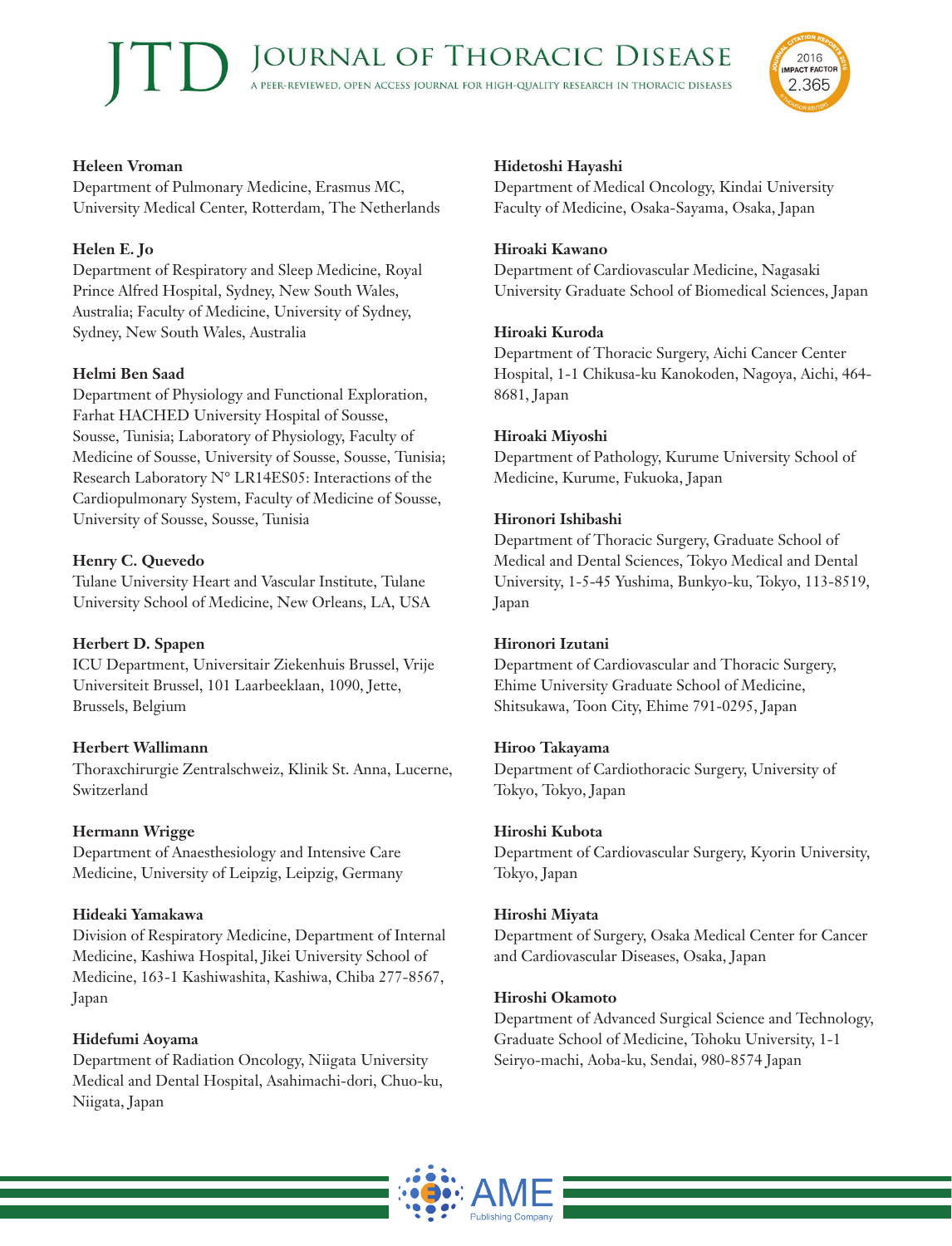

#### **Hiroshige Nakamura** Division of General Thoracic Surgery, Tottori University Hospital, Tottori, Japan

# **Hiroyuki Adachi**

Department of Surgery, Yokohama City University, Yokohama, Japan

# **Hiroyuki Daiko**

Department of Surgery, National Cancer Center Hospital East, Kashiwa, Chiba, Japan

# **Hiroyuki Ito**

Department of Thoracic Surgery, Kanagawa Cancer Center, Yokohama, Japan

# **Hiroyuki Kaneda**

Department of Thoracic Surgery, Kansai Medical University Medical Center, 10-15 Fumizonocho, Moriguchishi, Osaka, 570-8507, Japan

# **Hiroyuki Tao**

Division of Thoracic Surgery, NHO Yamaguchi-Ube Medical Center, Ube, Japan

# **Hisao Imai**

Department of Medicine and Molecular Science, Gunma University Graduate School of Medicine, Maebashi, Gunma, Japan.; Department of Respiratory Medicine, Gunma Prefectural Cancer Center, 617-1, Takahayashinishi, Ohta, Gunma, 373-8550, Japan.

# **Hisashi Ito**

Department of Neurology, Shonan Fujisawa Tokushukai Hospital, Japan

# **Hongcheng Zhu**

Department of Radiation Oncology, the First Affiliated Hospital of Nanjing Medical University, Nanjing, China

# **Horiana B. Grosu**

Department of Pulmonary Medicine, Unit 1462, University of Texas MD Anderson Cancer Center, 1515 Holcombe Boulevard, Houston, TX 77030, USA

# **Howard Leong-Poi**

Division of Cardiology, Keenan Research Centre for Biomedical Science, Li Ka Shing Knowledge Institute, St. Michael's Hospital, University of Toronto, Ontario, Canada

# **Huanxi Shen**

Kunshan Municipal Center for Disease Prevention and Control, Suzhou, Jiangsu, China

# **Hyeon-Jong Yang**

SCH Biomedical Informatics Research Unit, Soonchunhyang University Seoul Hospital, Seoul, Republic of Korea; Pediatric Allergy and Respiratory Center, Department of Pediatrics, Soonchunhyang University Seoul Hospital, Soonchunhyang University College of Medicine, Seoul, Republic of Korea

# **Hyojin Kim**

Department of Pathology, Seoul National University Bundang Hospital, Seongnam, Republic of Korea

# **Hyun Suk Yang**

Department of Cardiovascular medicine, Konkuk University Medical Center, Research Institute of Medical Science, Konkuk University School of Medicine, Seoul, South Korea

# **Ibrahim O. ALICI**

Atatürk Chest Diseases and Thoracic Surgery Education and Research Hospital, 06280, Ankara, Turkey

# **Igor Kranjec**

Department of Cardiology, Faculty of Medicine, University of Ljubljana, Ljubljana, Slovenia

# **Ikenna C. Okereke**

Division of Cardiothoracic Surgery, University of Texas Medical Branch, Galveston, TX, USA

# **Ilkka Ilonen**

Department of General Thoracic and Esophageal Surgery, Helsinki University Hospital, Heart and Lung Center, Helsinki, Finland

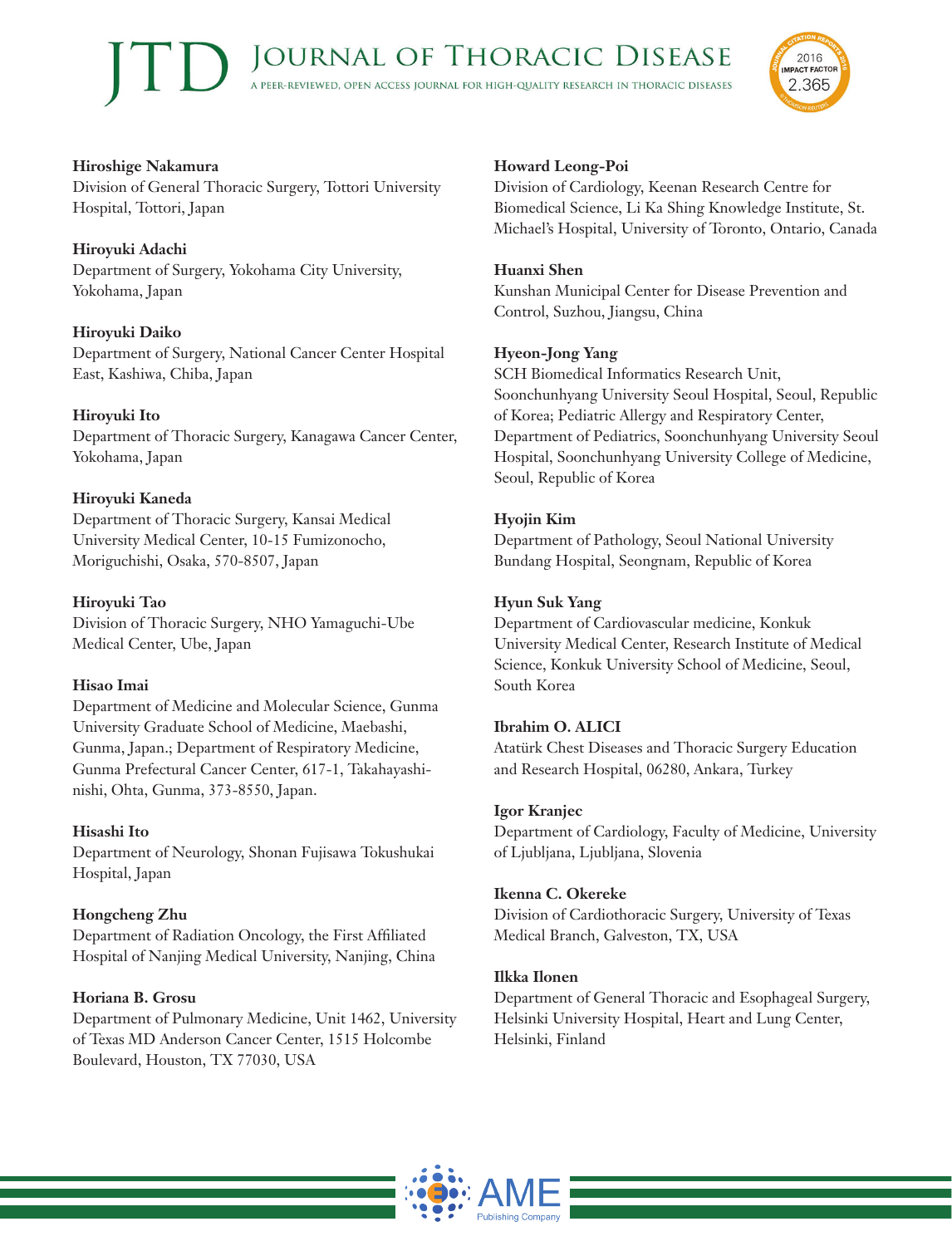

# **In Kyu Park**

Department of Thoracic and Cardiovascular Surgery, Seoul National University Hospital, Seoul National University College of Medicine, Seoul, Korea

# **Inderpal S. Sarkaria**

Department of Cardiothoracic Surgery, University of Pittsburgh School of Medicine and University of Pittsburgh Medical Center, Pittsburgh, Pa, USA

# **Ioannis Kokkonouzis**

Bronchoscopic Unit, Department of Respiratory Medicine, Hellenic Air Force General Hospital, Athens, Greece

# **Ioannis Loumiotis**

Montefiore Med Ctr, Albert Einstein Coll Med, Dept Cardiothorac Surg, 3400 Bainbridge Ave, Bronx, NY 10467 USA

# **Iraklis E Katsoulis**

Upper Gastrointestinal Surgery Unit, Watford General Hospital, 60 Vicarage Road, Watford, Hertfordshire WD18 0HB, UK

# **Irfan Ullah**

Programmatic Management of Drug resistant TB Unit, TB Culture Laboratory, Mufti Mehmood Memorial Teaching Hospital, Dera Ismail Khan, Pakistan; Department of Microbiology, Faculty of Biological Sciences, Quaid-i-Azam University, Islamabad, Pakistan

# **Isaac Almendros**

Unitat Biofísica i Bioenginyeria, Facultat de Medicina, Universitat de Barcelona, Barcelona, Spain; CIBER de Enfermedades Respiratorias, Madrid, Spain; Institut Investigacions Biomediques August Pi Sunyer, Barcelona, Spain

# **Isao Nozaki**

Department of Surgery, Shikoku Cancer Center Hospital, 160 Minami-umemoto, Matsuyama, 791-0280, Japan

# **Israel Fernandez-Pineda**

Department of Surgery, St. Jude Children's Research Hospital, 226 Danny Thomas Place, MS133, Memphis, TN, 38105, USA

# **Ivan Vollmer**

Department of Radiology, Hospital del Mar, Passeig Maritim 25, 08003, Barcelona, Spain

# **J Dawn Abbott**

Department of Cardiology, Rhode Island Hospital, Brown Medical School, Providence, RI 02903, USA

# **J. David Richardson**

Department of Surgery, University of Louisville, Kentucky 40292, USA

# **Jacob A. Klapper**

Division of Cardiothoracic Surgery, Duke University Medical Center, Durham, North Carolina, USA

# **Jacopo Vannucci**

Department of Thoracic Surgery, University of Perugia Medical School, Perugia, Italy

# **Jae Won Lee**

Department of Thoracic and Cardiovascular Surgery, Asan Medical Center, University of Ulsan College of Medicine, Seoul, South Korea

# **Jae Y. Kim**

Department of Surgery, Division of Thoracic Surgery, City of Hope Cancer Center, 1500 East Duarte Road, Duarte, CA 91010, USA

# **James D. Quirk**

Department of Radiology, Washington University, St. Louis, MO, USA

# **James P. Dolan**

Division of Gastrointestinal and General Surgery, Department of Surgery, Oregon Health and Science University, Portland, Orego, USA

# **Jan H. N. Lindeman**

Department of Vascular Surgery, Leiden University Medical Center, Leiden, The Netherlands

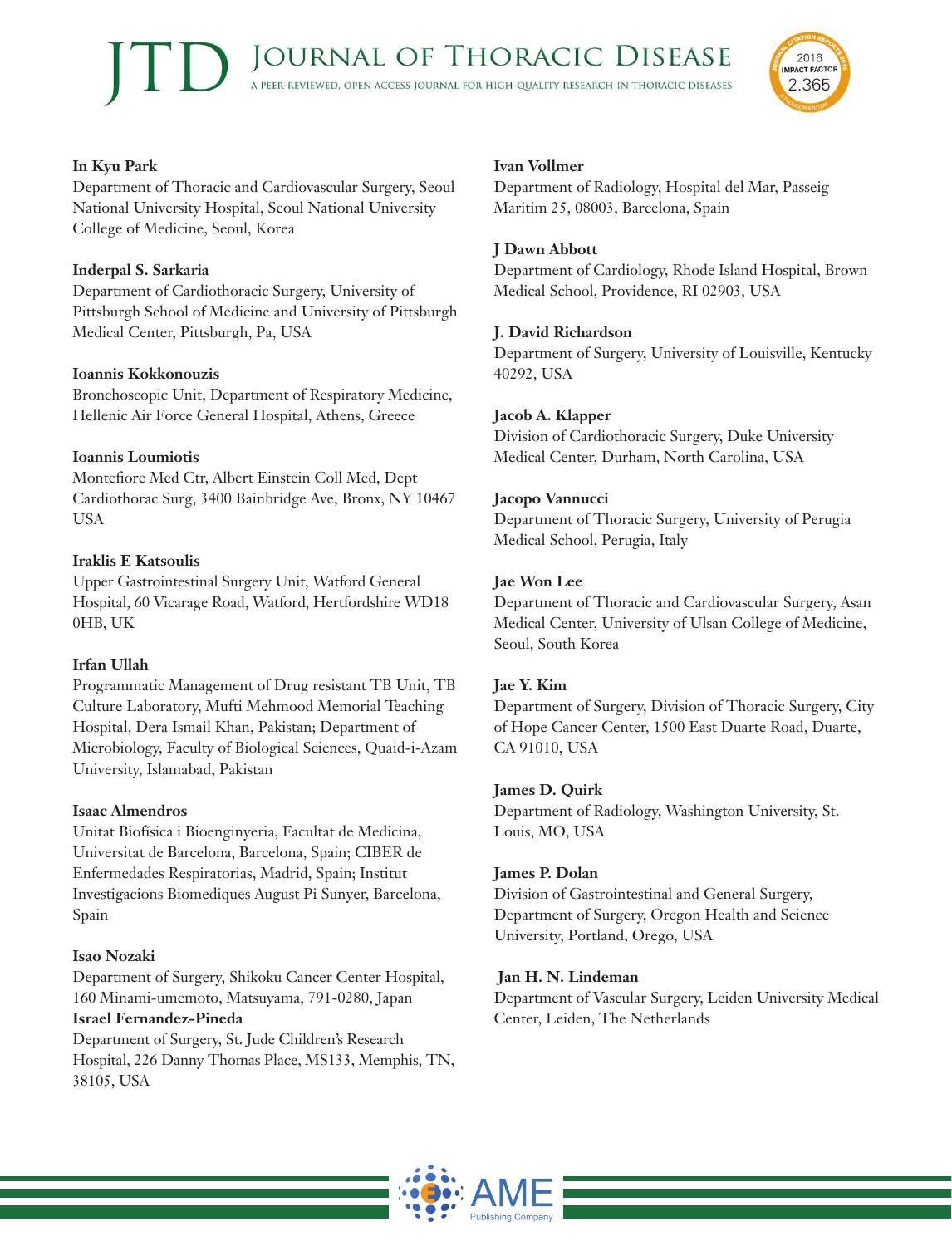

# **Jan Martinek**

Department of Hepatogastroenterology, Institute for Clinical and Experimental Medicine, IKEM, Videnska 1921, 140 21, Prague 4, Czech Republic

## **Jane Yuan**

Department of Pathology and Microbiology, University of Nebraska Medical Center, 983135 Nebraska Medical Center, Omaha, NE 68198-3135, USA

# **Janefriel Melissa McDonnell**

Department of Respiratory Medicine, Galway University Hospitals, Newcastle Road, Galway, Ireland

## **Janet Benson**

Toxicology Division, Lovelace Respiratory Research Institute, Albuquerque, USA

# **Janice P. Dutcher**

Cancer Research Foundation of New York, Chappaqua, NY, USA

#### **Janos Varga**

Department of Pulmonology, University of Szeged, Deszk, Hungary; National Koranyi Institute for TB and Pulmonology, Budapest, Hungary

#### **Javad Javanbakht**

Department of Pathology, Faculty of Veterinary Medicine, Tehran University, Tehran, Iran

#### **Javier García-Tirado**

Thoracic Surgery Department, Miguel Servet University Hospital, Zaragoza, Spain

# **Jayanta Das**

Department of Nuclear Medicine, Tata Medical Center, Kolkata, West Bengal, India

#### **Jean Jacques Lehot**

Service d'Anesthésie Réanimation, Groupement Hospitalier Est, Hôpital Louis Pradel, 28, avenue du Doyen Lépine, 69677 Bron, France

## **Jean-Baptiste Stern**

Département thoracique, institut mutualiste Montsouris, 42, boulevard Jourdan, 75014 Paris, France

#### **Jean-Claude M. Rwigema**

Department of Radiation Oncology, UCLA David Geffen School of Medicine, Los Angeles, CA, USA; Department of Radiation Oncology, VA Greater Los Angeles Healthcare System, Los Angeles, CA, USA

#### **Jean-Marc Baste**

Department of Thoracic Surgery, Rouen University Hospital, Rouen, France

## **Jean-Philippe Berthet**

General Thoracic Surgery Department, Hospital Clinic, University of Barcelona, Barcelona, Spain; Division of Thoracic Surgery, Arnaud de Villeneuve University Hospital, Montpellier, France; U1046, INSERM, Montpellier University 1, Montpellier University 2, Montpellier, France

# **Jee Won Chang**

Department of Thoracic and Cardiovascular Surgery, Jeju National University Hospital, Jeju National University School of Medicine, 15 Aran 13-gil, Jeju 63241, Korea

#### **Jeffrey A. Hagen**

Division of Thoracic Surgery, Keck School of Medicine of the University of Southern California, Los Angeles, California, USA

#### **Jelena Stojsic**

Department for Respiratory and Thoracic Pathology, Service for Pathology, Clinical Centre of Serbia, Pasterova 2, 11000, Belgrade, Serbia

#### **Jennifer E. Cheesborough**

Division of Plastic & Reconstructive Surgery, Northwestern University, Feinberg School of Medicine, Chicago, IL, USA

# **Jennifer Furin**

Tuberculosis Research Unit, Case Western Reserve University, Cleveland, OH 44106, USA

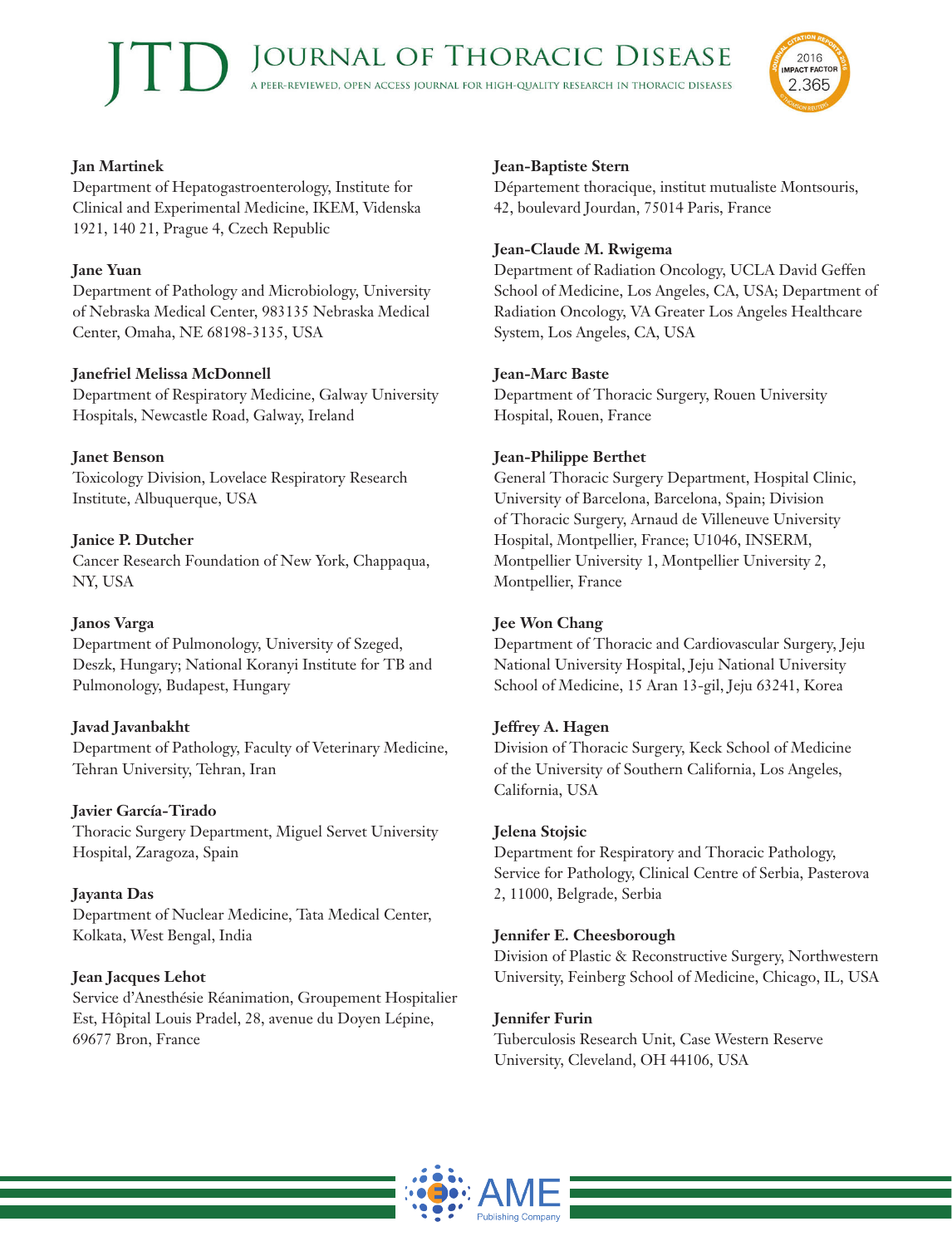## **Jen-Ping Chang**

Division of Thoracic and Cardiovascular Surgery, Kaohsiung Chang Gung Memorial Hospital, Chang Gung University College of Medicine, Kaohsiung City, Taiwan

# **Jens C. Rückert**

Dept of General, Visceral, Vascular and Thoracic Surgery, Universitätsmedizin Berlin, Berlin, Germany

#### **Jeonghyun Kang**

Department of Surgery, Gangnam Severance Hospital, Yonsei University College of Medicine, 211 Eonju-ro, Gangnam-gu, Seoul 06273, Korea

#### **Jeremy Franklin**

Institute of Medical Statistics, Informatics and Epidemiology, University of Cologne, Medical School, Kerpener Str. 62, 50937 Cologne, NRW, Germany

#### **Jerry W. Simecka**

Department of Cell Biology and Immunology, University of North Texas Health Science Center, 3500 Camp Bowie Boulevard, Fort Worth, TX 76107, USA

#### **Jesper Pedersen**

Department of Cardiothoracic Surgery, Rigshospitalet, University of Copenhagen, Blegdamsvej 9, Copenhagen 2100, Denmark

#### **Jesse Roman**

Univ Louisville, Dept Med, Div Pulm Crit Care & Sleep Disorders Med, 550 South Jackson St,3rd Floor, Louisville, KY 40202 USA

#### **Jesus Peteiro**

Department of Cardiology, Hospital Universitario A Coruña, A Coruña, Spain

#### **Jianfei Shen**

Department of Thoracic Surgery, First Affiliated Hospital of Guangzhou Medical University, Guangzhou 510120, China; ; Guangzhou Research Institute of Respiratory Disease, Guangzhou 510120, China; ; Key Cite of National Clinical Research Center for Respiratory Disease, Guangzhou 510120, China; ; Taizhou Hospital of Zhejiang Province, Wenzhou Medical University, Linhai 317000, China

## **Jimmy T. Efird**

Department of Cardiovascular Sciences, East Carolina Heart Institute, Brody School of Medicine, East Carolina University, Greenville, North Carolina; Center for Health Disparities, Brody School of Medicine, East Carolina University, Greenville, North Carolina; College of Nursing, East Carolina University, Greenville, North Carolina, USA

#### **Jinling Zhang**

Cancer Center, LinYi People Hospital, Affiliated to Shandong University, School of Medicine, Jinan, Shandong Province, China

#### **Jitka Virag**

Department of Physiology, Brody School of Medicine, East Carolina University, 600 Moye Blvd, Greenville, NC 6N-98, USA

#### **Jitsuo Usuda**

Department of Thoracic Surgery, Nippon Medical School, Tokyo, Japan

#### **Joaquim Gea**

Servei de Pneumologia, Hospital del Mar, Pg Marítim 27, E-08003 Barcelona, Spain

#### **Jodie L. Simpson**

Department of Respiratory and Sleep Medicine, Hunter Medical Research Institute, Level 2, West Wing, Lot 1 Kookaburra Circuit, New Lambton Heights, NSW, 2305, Australia; Priority Research Centre for Asthma and Respiratory Disease, The University of Newcastle, Newcastle, NSW, Australia

#### **Joerg Lindenmann**

Division of Thoracic and Hyperbaric Surgery, Department of Surgery, Medical University Graz, Austria

#### **John D. Hainsworth**

Sarah Cannon Research Institute, 3322 West End Ave. Suite 900, Nashville, TN, 37203, USA; Tennessee Oncology, PLLC, Nashville, TN, USA



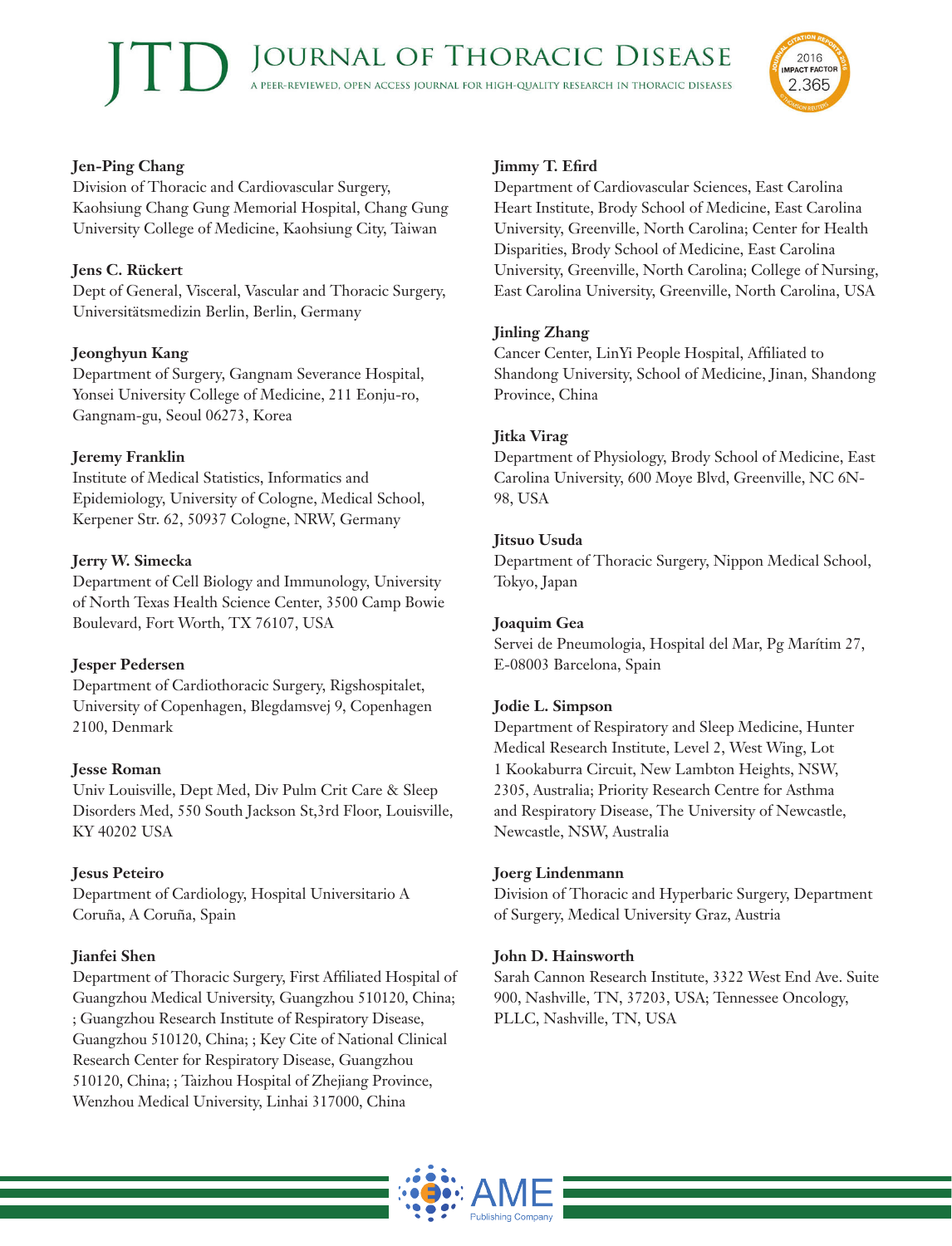

# **John J. Parent**

Division of Pediatric Cardiology, Indiana University School of Medicine - Riley Hospital, Indiana University Health, 705 Riley Hospital Drive, RR 127, Indianapolis, IN, 46202, USA

# **John M. Trahanas**

Department of Surgery, Extracorporeal Life Support Laboratory, University of Michigan Medical School, Ann Arbor, MI, USA; Department of Surgery, Section of General Surgery, Columbia University Medical Center, New York, NY, USA

# **John Öhrvik**

Centre for Clinical Research, Uppsala University Västmanland County Hospital, Västerås, Sweden; Department of Medicine, Karolinska Institutet, Stockholm, Sweden

# **John R. Bach**

Department of Physical Medicine and Rehabilitation, Rutgers University New Jersey Medical School, Behavioral Health Building, F5759, 60 Orange Avenue, Newark, NJ 07103, USA; Center for Mechanical Ventilation Alternatives and Pulmonary Rehabilitation, University Hospital, 150 Bergen Street, Newark, NJ 07103, USA

# **John R. Doty**

Department of Cardiovascular Surgery, Intermountain Healthcare, Intermountain Medical Center, Murray, Utah, USA

# **John W. Fehrenbacher**

Indiana University Health Cardiovascular Surgeons and the Division of Cardiothoracic Surgery, the Indiana University School of Medicine, Indianapolis, Indiana, USA

# **John W. Upham**

School of Medicine, The University of Queensland, Translational Research Institute, Woolloongabba, Brisbane, Australia; Department of Respiratory Medicine, Princess Alexandra Hospital, Brisbane, QLD, Australia

# **Jolanda Kluin**

Department of Cardiothoracic Surgery, Leiden University Center, Leiden, Netherlands; Department of Cardiothoracic Surgery, Academic Medical Center, Amsterdam, Netherlands

## **Jon O. Wee**

Division of Thoracic Surgery, Brigham and Women's Hospital, 75 Francis St, Boston, MA 02115, USA

## **Jonathan D'Cunha**

Division of Thoracic and Foregut Surgery, Department of Cardiothoracic Surgery, University of Pittsburgh, Pittsburgh, Pennsylvania, USA

## **Jonathan E. Dowell**

Hematology/Oncology, Veterans Affairs North Texas Healthcare System, Dallas, Texas, USA

## **Jonathan Puchalski**

Interventional Pulmonology, Division of Pulmonary, Critical Care and Sleep Medicine, Yale University, New Haven, CT, USA

#### **Jonathan W. Goldman**

Department of Hematology and Oncology, UCLA Medical Center, Santa Monica, CA, USA

#### **Jonathan Williamson**

Population Health Research Institute, St George's University of London, London, UK

# **Jong Bum Choi**

Department of Thoracic and Cardiovascular Surgery, Chonbuk National University Medical School, 20 Geonji-Ro, Deokjin-Gu, Jeonju, Chonbuk, 561-712, Republic of Korea

# **Jong Shin Woo**

Division of Cardiology, Department of Internal Medicine, Kyung Hee University Hospital, Kyung Hee University School of Medicine, Seoul, Republic of Korea

# **Joo Young Cho**

Digestive Disease Center, CHA Bundang Medical Center, 59 Yatapro, Bundang-gu, Seongnam, Korea

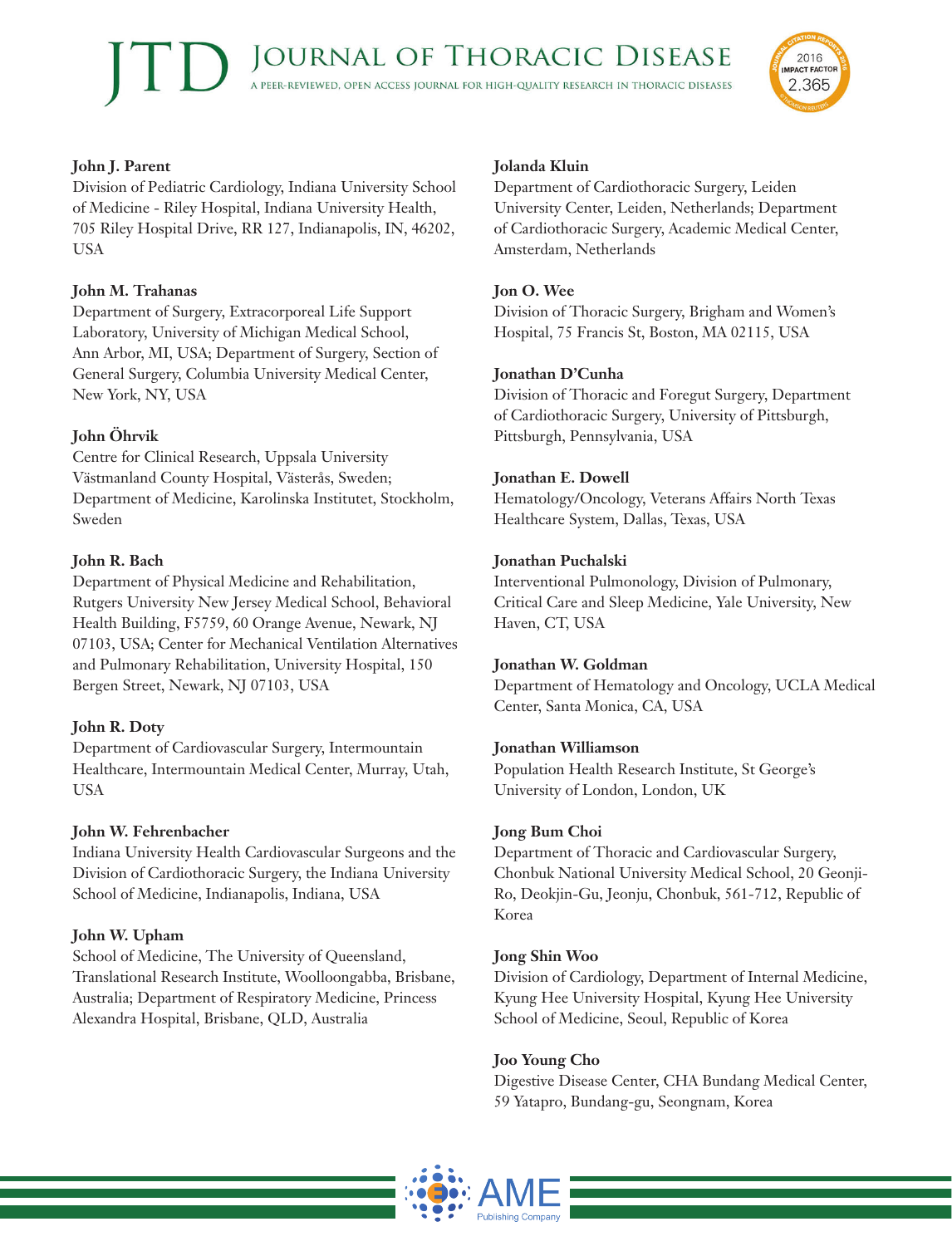

Upper Gastrointestinal Surgery, Department of Molecular Medicine and Surgery, Karolinska Institute, Karolinska University Hospital, Stockholm, Sweden

# **José M. Mier**

Thoracic Surgery Department, Instituto Nacional de Enfermedades Respiratorias "Ismael Cosío Villegas" (INER), Calzada de Tlalpan 4502. Col. Sección XVI., Tlalpan, Mexico D.F., Mexico

# **Jose Ribas Milanez de Campos**

Department of Thoracic Surgery, University of São Paulo, São Paulo, Brazil

# **José Zapatero Gaviria**

Department of Thoracic Surgery, Fundación Jiménez Díaz, Hospital Ramón y Cajal, Madrid, Spain

# **Josef Yayan**

Department of Internal Medicine, Division of Pulmonary, Allergy and Sleep Medicine, Saarland University Medical Center, Kirrberger Straße. D-66421 Homburg/Saar, Germany

# **Joseph I. Miller**

Section of General Thoracic Surgery, Emory University School of Medicine, 6th Floor, Medical Office Tower, 550 Peachtree Street NE, Atlanta, GA 30308-2225, USA

# **Joseph Seitlinger**

Department of Thoracic Surgery, Strasbourg University Hospital, Strasbourg, France

# **Joseph W. Turek**

Department of Cardiothoracic Surgery, University of Iowa Hospitals and Clinics, Iowa City, Iowa, USA

# **Joshua L. Hermsen**

Division of Cardiothoracic Surgery, University of Washington, Seattle, Wash, USA

# **József Furák**

Department of Surgery, University of Szeged, Szeged, Hungary

# **Jr-Rung Lin**

Clinical Informatics and Medical Statistics Research Center, Chang Gung University, 259 Wen-Hwa 1st Road, Kwei-Shan Tao-Yuan 333, Taiwan

# **Juergen Wolf**

Department I of Internal Medicine, University Hospital of Cologne, Center for Integrated Oncology Köln Bonn, Köln, Germany

# **Jui-Ying Lee**

Department of Surgery, Kaohsiung Medical University Hospital, Kaohsiung Medical University, Kaohsiung 80756, Taiwan

# **Jules Lin**

Department of Surgery, Section of Thoracic Surgery, University of Michigan Medical Center, Ann Arbor, Mich, USA

# **Julie Cleuziou**

Department of Cardiovascular Surgery, German Heart Center, Munich, Germany

# **Jun Wang**

Nanjing Medical University, Nanjing 211166, China

# **Junichi Shimada**

Department of General Thoracic Surgery, Graduate School of Medical Science, Kyoto Prefectural University of Medicine, Kyoto, Kyoto, Japan

# **Junji Ichinose**

Department of Thoracic Surgery, Toranomon Hospital, Minato-ku, Tokyo, Japan

# **Jun-Neng Roan**

Division of Cardiovascular Surgery, Department of Surgery, National Cheng Kung University Hospital, College of Medicine, National Cheng Kung University, Tainan, Taiwan

# **Junya Fukuoka**

Department of Pathology, Nagasaki University Graduate School of Biomedical Sciences, 1-12-4 Sakamoto, Nagasaki 852-8523, Japan



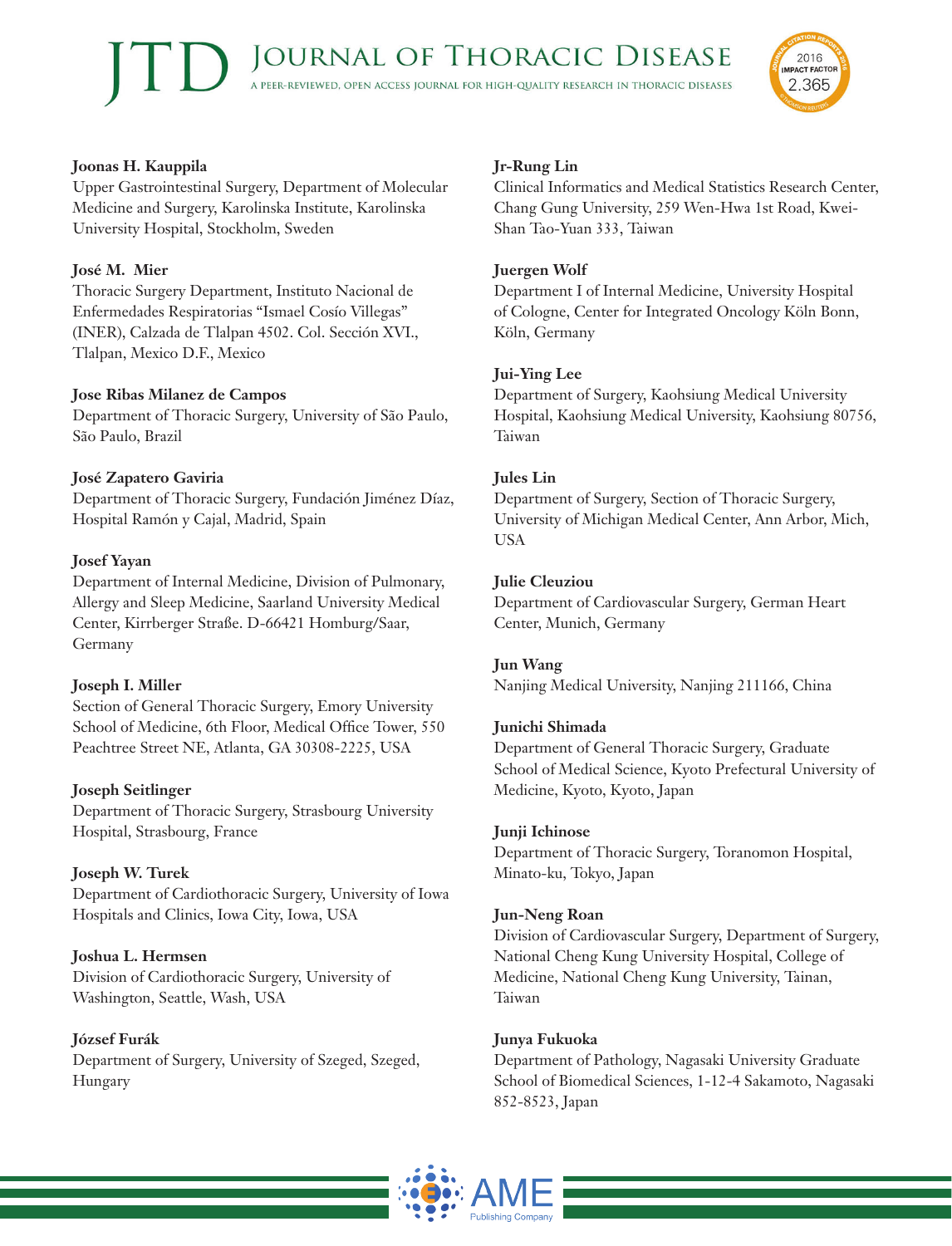

## **Justyna Fert-Bober**

The Heart Institute and Department of Medicine, Cedars-Sinai Medical Center, Advanced Clinical BioSystems Research Institute, Advanced Health Science Building, 9229, Los Angeles, CA, USA; Bayview Proteomics Center, Division of Cardiology, Department of Medicine, Johns Hopkins University, Baltimore, MD, USA

# **Kaid Darwiche**

Department of Interventional Pneumology, Ruhrlandklinik, University Hospital Essen, University of Essen, Tüschener Weg 40, 45239, Essen, Germany

# **Kaoru Matsuura**

Department of Cardiovascular Surgery, Funabashi Municipal Medical Center, Funabashi City, Chiba, Japan

# **Karan Madan**

Department of Pulmonary Medicine & Sleep Disorders, All India Institute of Medical Sciences (AIIMS), Ansari Nagar, New Delhi, India

# **Kartik Patel**

Department of Cardio vascular and Thoracic Surgery, U. N. Mehta Institute of Cardiology and Research Center, (Affiliated to B. J. Medical College), New Civil Hospital Campus, Asarwa, Ahmedabad, Gujarat, 380016, India

# **Kartik Ramakrishna**

Division of Pulmonary and Critical Care Medicine, Geisinger Medical Center, Danville, PA, USA

# **Kasra Shaikhrezai**

Department of Cardiac Surgery, Royal Hospital for Sick Children (Yorkhill), Glasgow, UK

# **Katalin A. Wilkinson**

Clinical Infectious Disease Research Initiative, Institute of Infectious Disease and Molecular Medicine, University of Cape Town, Cape Town, South Africa; The Francis Crick Institute Mill Hill Laboratory, London NW7 1AA, UK

# **Katharina Rose Luise Schmitt**

Department of Congenital Heart Disease/Pediatric Cardiology, Deutsches Herzzentrum Berlin, Berlin, Germany

#### **Kathy Gately**

Thoracic Oncology Research Group, Institute of Molecular Medicine, Trinity College Dublin, St. James's Hospital, James's Street, Dublin (D8), Republic of Ireland

#### **Kazuma Nagata**

Department of Respiratory Medicine, Kobe City Medical Center General Hospital, Kobe, Japan

#### **Kazuma Okamoto**

Department of Cardiovascular Surgery, Keio University, Tokyo, Japan

## **Kazumasa Orihashi**

Division of Cardiovascular Surgery, Second Department of Surgery, Kochi Medical School, Kohasu, Oko-cho, Nankoku, Kochi, 783-8505, Japan

## **Kazuo Kasahara**

Department of Respiratory Medicine, Cellular Transplantation Biology, Kanazawa University Graduate School of Medicine, 13-1 Takara-machi, Kanazawa, Ishikawa 920-8641, Japan

#### **Kazuo Koyanagi**

Division of Esophageal Surgery, Department of Gastrointestinal Oncology, National Cancer Center Hospital, Tokyo 104-0045, Japan

#### **Kazuo Nakagawa**

Division of Thoracic Surgery, National Cancer Center Hospital, 5-1-1 Tsukiji, Chuo-ku, Tokyo 104-0045, Japan

#### **Keerati Hongsakul**

Division of Interventional Radiology, Department of Radiology, Faculty of Medicine, Prince of Songkla University, Hat Yai, Songkhla, Thailand

# **Keith B. Allen**

Department of Cardiothoracic/Vascular Surgery, St. Luke's Mid America Heart & Vascular Institute, Kansas City, Missouri, USA

# **Keith S. Naunheim**

Division of Thoracic Surgery, St. Louis University, St. Louis, Mo, USA

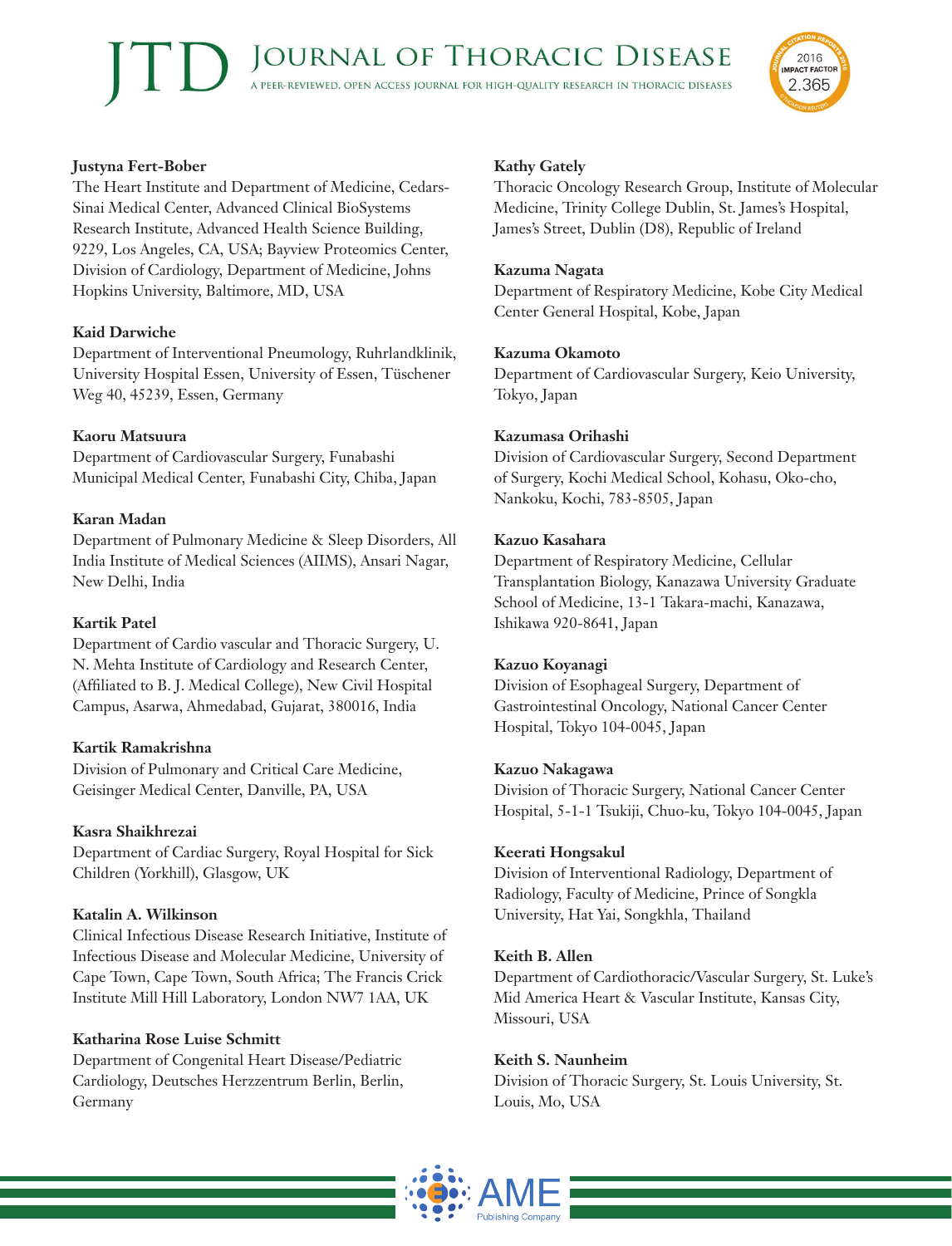

#### **Kemp H. Kernstine**

Division of Thoracic Surgery, Department of Cardiovascular and Thoracic Surgery, Simmons Comprehensive Cancer Center, University of Texas Southwestern School of Medicine, Dallas, Texas, USA

# **Kenichi Suda**

Division of Thoracic Surgery, Department of Surgery, Kinki University Faculty of Medicine, 377-2 Ohno-higashi, Osaka-Sayama, Japan

# **Kenji Sakata**

Division of Cardiovascular Medicine, Kanazawa University Graduate School of Medicine, 13-1, Takara-machi, Kanazawa, Ishikawa 920-8641, Japan

# **Kenji Sugio**

Department of Thoracic Oncology, National Kyushu Cancer Center, Fukuoka, Japan; Clinical Research Institute, National Kyushu Cancer Center, Fukuoka, Japan; Department of Thoracic and Breast Surgery, Oita University, Yufu, Oita, 879-5593, Japan

# **Kenji Tsuboshima**

Department of Thoracic Surgery, Takasago Municipal Hospital, 33-1 Kamimachi, Arai Town, Takasago City, Hyogo, 676-8585, Japan

# **Kenneth K.Y. Wong**

Department of Surgery, The University of Hong Kong , Queen Mary Hospital, Hong Kong, China

# **Kenneth Kesler**

Indiana Univ, Dept Surg, Cardiothorac Div, Barnhill Dr EM 212, Indianapolis, IN 46202 USA

# **Ketty Savino**

Division of Cardiology – S. Maria della Misericordia Hospital, University of Perugia School of Medicine, Perugia, Italy

**Khosro Hekmat** Department of Cardiothoracic Surgery, University of Cologne, Cologne, Germany

# **Ki Suck Jung**

Division of Pulmonary and Critical Care Medicine, Department of Internal Medicine, Hallym University Sacred Heart Hospital, 896 Pyeongchon-dong, Dongan-gu, Anyang 431-070, Korea

# **Kian Fan Chung**

National Heart and Lung Institute, Imperial College, London SW3 6LY, UK

# **Kimihiro Shimizu**

Division of General Thoracic Surgery, Integrative Center of General Surgery, Gunma University Hospital, 3-39- 22 Showa-machi, Maebashi, Gunma, 371-8511, Japan; Department of Thoracic and Visceral Organ Surgery, Gunma University Graduate School of Medicine, 3-39-22 Showa-machi, Maebashi, Gunma, 371-8511, Japan

# **Kinya Furukawa**

Divisions of Thoracic Surgery and Respiratory Medicine, Tokyo Medical University, Ibaraki Medical Center Hospital, Ami, Ibaraki 300-0395, Japan

# **Kiran Chawla**

Department of Microbiology, Kasturba Medical College, Manipal, Karnataka, India

# **Kishan S. Parikh**

Duke Clinical Research Institute, Durham, North Carolina; Division of Cardiology, USA, Department of Medicine, Duke University Medical Center, Durham, North Carolina, USA

# **Kiyoshi Moriyama**

Department of Anesthesiology, Kyorin University School of Medicine, Tokyo, Japan

# **Koen J. Hartemink**

Department of Surgery, Netherlands Cancer Institute - Antoni van Leeuwenhoek Hospital, Amsterdam, The Netherlands

# **Kohei Fujita**

Division of Respiratory Medicine, National Hospital Organization Kyoto Medical Center, Kyoto, Japan

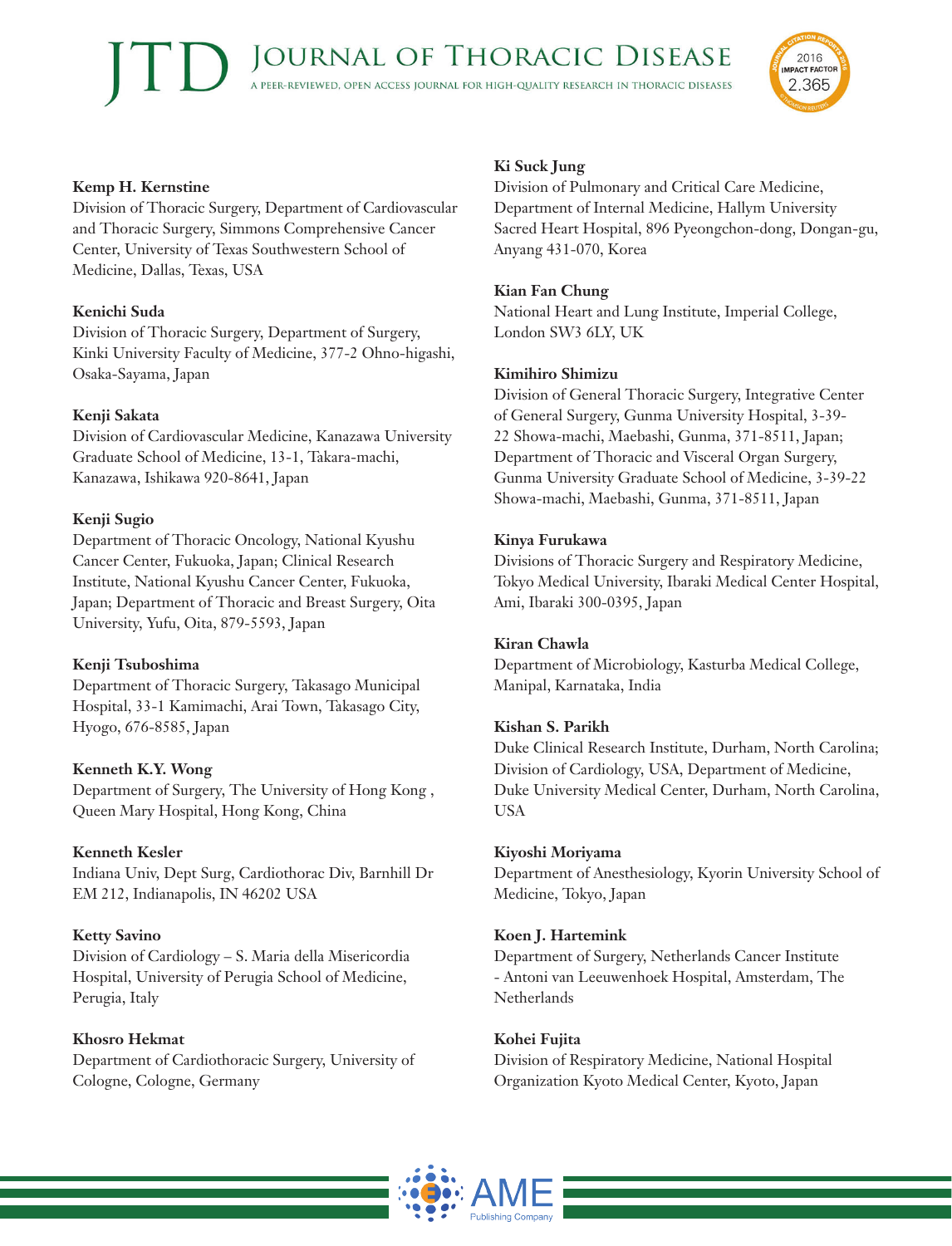

## **Kohei Yokoi**

Department of Thoracic Surgery, Nagoya University Graduate School of Medicine, Showa-ku, Nagoya, Japan

#### **Koichi Sughimoto**

Department of Cardiac Surgery, The Royal Children's Hospital Melbourne, Melbourne, Australia

# **Kongming** Wu

Department of Oncology, Tongji Hospital of Tongji Medical College, Huazhong University of Science and Technology, Building 303, 1095 Jiefang Avenue, Wuhan 430030, China

# **Konrad Pazdrak**

Department of Biochemistry and Molecular Biology, University of Texas Medical Branch, 301 University Boulevard, Galveston, TX, 77555, USA

# **Konstantin Krychtiuk**

Department of Internal Medicine II-Division of Cardiology, Medical University of Vienna, Waehringer Guertel 18-20, 1090, Vienna, Austria

# **Konstantinos A. Filis**

Department of Propaedeutic Surgery, Hippokrateion Hospital, Athens Medical School, University of Athens, Athens, Greece

# **Ko-pen Wang**

Department of Pulmonary and Critical Care Medicine, Johns Hopkins University School of Medicine, Baltimore, USA

# **Kosuke Takahashi**

Department of Respiratory Medicine, Aichi Cancer Center Aichi Hospital, 18 Kuriyado Kake-machi, Okazaki, Aichi 444-0011, Japan

# **Krzysztof Bartus**

Department of Cardiovascular Surgery and Transplantation, Collegium Medicum, Jagiellonian University, Krakow, Poland

# **Krzysztof Bartus**

Department of Cardiovascular Surgery and Transplantation, Collegium Medicum, Jagiellonian University, Krakow, Poland

## **Kuan Leong Yew**

Cardiology Department, Sarawak General Hospital Heart Center, Kota Samarahan 94300, Sarawak, Malaysia

## **Kwan-Hwa Chi**

Department of Radiation Therapy and Oncology, Shin Kong Wu Ho-Su Memorial Hospital, Taipei, Taiwan; Department of Biomedical Imaging and Radiological Sciences, National Yang-Ming University, Taipei City, Taiwan

## **Kyoji Hirai**

Department of Cardiovascular and Thoracic Surgery, Nippon Medical School, Chiba Hokusou Hospital, Inzai, Chiba, Japan

## **Kyung Soo Kim**

Department of Thoracic & Cardiovascular Surgery, Seoul St. Mary's Hospital, Catholic Medical Center School of Medicine, The Catholic University of Korea, Seoul, Seocho-gu, 06591, Republic of Korea

# **L. Caetano M. Antunes**

Oswaldo Cruz Foundation, National Laboratory for Tuberculosis and Other Mycobacterioses, Professor Hélio Fraga Reference Center, National School of Public Health, Rio de Janeiro, Brazil; Oswaldo Cruz Foundation, National Institute for Science and Technology on Innovation on Diseases of Neglected Populations, Center for Technological Development in Health, Rio de Janeiro, Brazil

#### **Lakshmi Pulakat**

Department of Medicine, Columbia School of Medicine, University of Missouri, Columbia, MO 65212, USA; Harry S. Truman Memorial Veterans Affairs Hospital, Columbia, MO 65201, USA; Division of Cardiology, Columbia School of Medicine, University of Missouri, Columbia, MO 65212, USA; Department of Nutrition and Exercise Physiology, University of Missouri, Columbia, MO 65211, USA

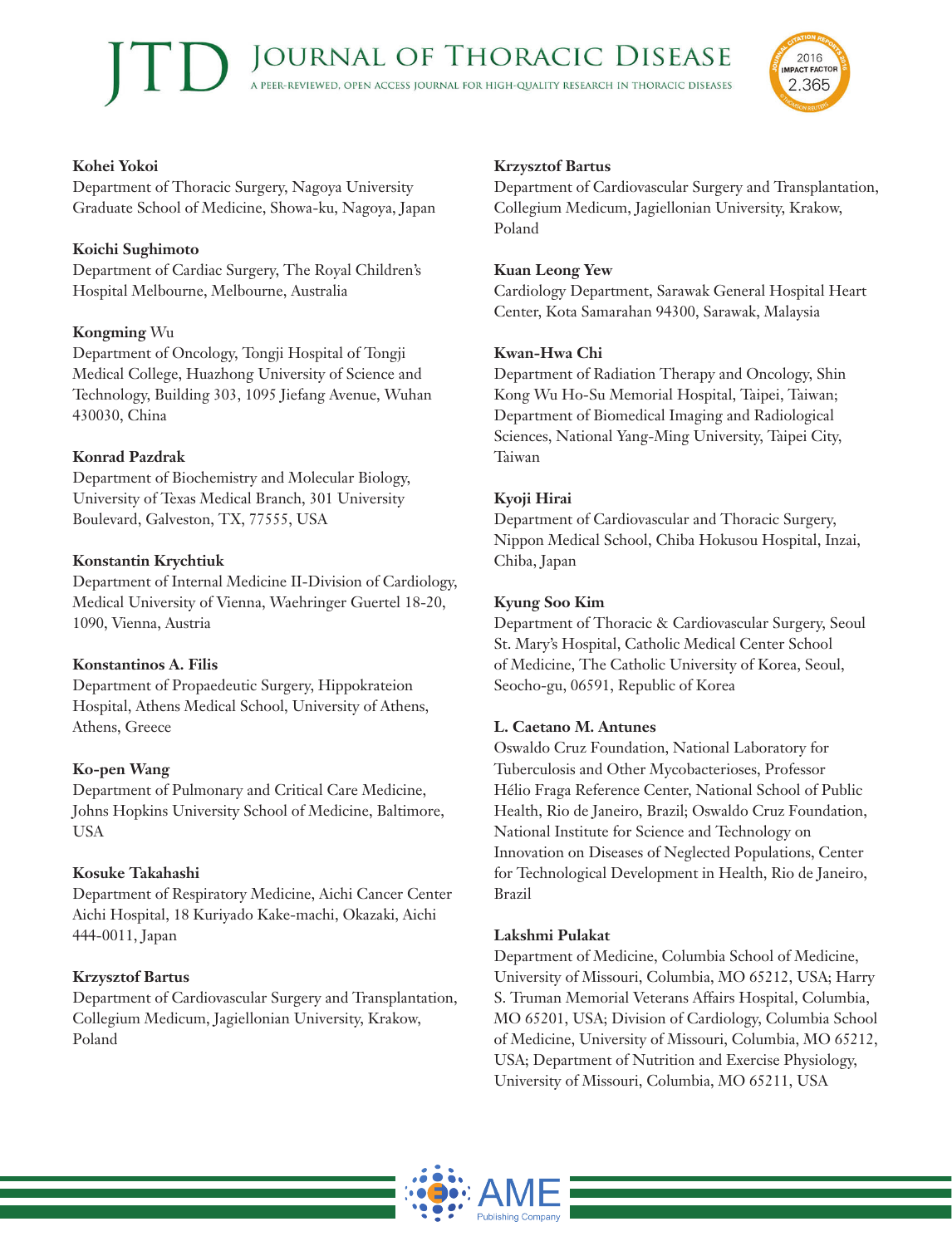#### **Lambros Tselikas**

Interventional Radiology Unit, Medical Imaging Department, Gustave Roussy, Université Paris-Saclay, 114 rue Edouard Vaillant, F-94805, Villejuif, France

#### **Lamia Ait-Ali**

Institute of Clinical Physiology, The National Research Council (CNR), Via Aurelia Sud, 54100, Massa-Pisa, Italy

#### **Lars Henning Schmidt**

Department of Medicine A, Hematology, Oncology and Respiratory Medicine, University Hospital Muenster, Muenster, Germany

#### **Laura Bonanno**

Medical Oncology 2, Istituto Oncologico Veneto IRCCS, Padova, Italy

#### **Laura Donahoe**

Division of Thoracic Surgery, University of Toronto, Toronto, ON, Canada

**Laura Mezquita** Gustave Roussy Cancer Campus, 114 Rue Edouard Vaillant, 94805 Villejuif, France

#### **Laura Socci**

Thoracic Surgery Units, Sheffield Teaching Hospital, Sheffield, UK

#### **Laurits Frøssing**

Department of Endocrinology, Copenhagen University Hospital Hvidovre, Hvidovre, Denmark

**Lei Huang** Cardiac Center of Tianjin Third-Central Hospital, Tianjin, China

#### **Lei Pan**

Department of Respiratory Medicine, State Key Laboratory of Respiratory Disease, The First Affiliated Hospital, Guangzhou Medical College, 151 Yanjiang Road, Guangzhou 510120, China

#### **Leonardo Pedrazza**

Laboratório de Pesquisa em Biofísica Celular e Inflamação, Pontifícia Universidade Católica do Rio Grande do Sul (PUCRS), Porto Alegre, Rio Grande do Sul, Brazil

2016 **IMPACT FACTOR** 

2.365

#### **Leonello Fuso**

Bronchoscopy and Pneumology Unit, Catholic University, Rome, Italy

#### **Leonhard Müllauer**

Department of Pathology, Medical University Vienna, Währinger Gürtel 18-20, 1090, Vienna, Austria

#### **Li Wang**

Computational Biologist, The Broad Institute of Harvard and MIT Cambridge, MA, USA

#### **Lieuwe D. Bos**

Department of Respiratory Medicine and Intensive Care, Academic Medical Center, University of Amsterdam, Amsterdam, The Netherlands

#### **Lieven Depypere**

Department of Thoracic Surgery, University Hospitals Leuven, Leuven, Belgium

#### **Lieven Peter Depypere**

Department of Thoracic Surgery, University Hospitals Leuven, Leuven, Belgium

#### **Ling Li**

Department of Radiation Oncology, Shanghai Cancer Center, Fudan University, Shanghai, China

#### **Lizza E Hendriks**

Department of Pulmonary Diseases, Maastricht University Medical Center+, PO Box 5800, 6202 AZ Maastricht, The **Netherlands** 

#### **Ljudmila Stojanovich**

Internal Medicine, "Bezanijska Kosa" University Medical Centre, Belgrade, Serbia

#### **Lorenzo Rosso**

Thoracic Surgery and Lung Transplant Unit, Fondazione IRCCS Ca' Granda Ospedale Maggiore Policlinico, Milan, Italy

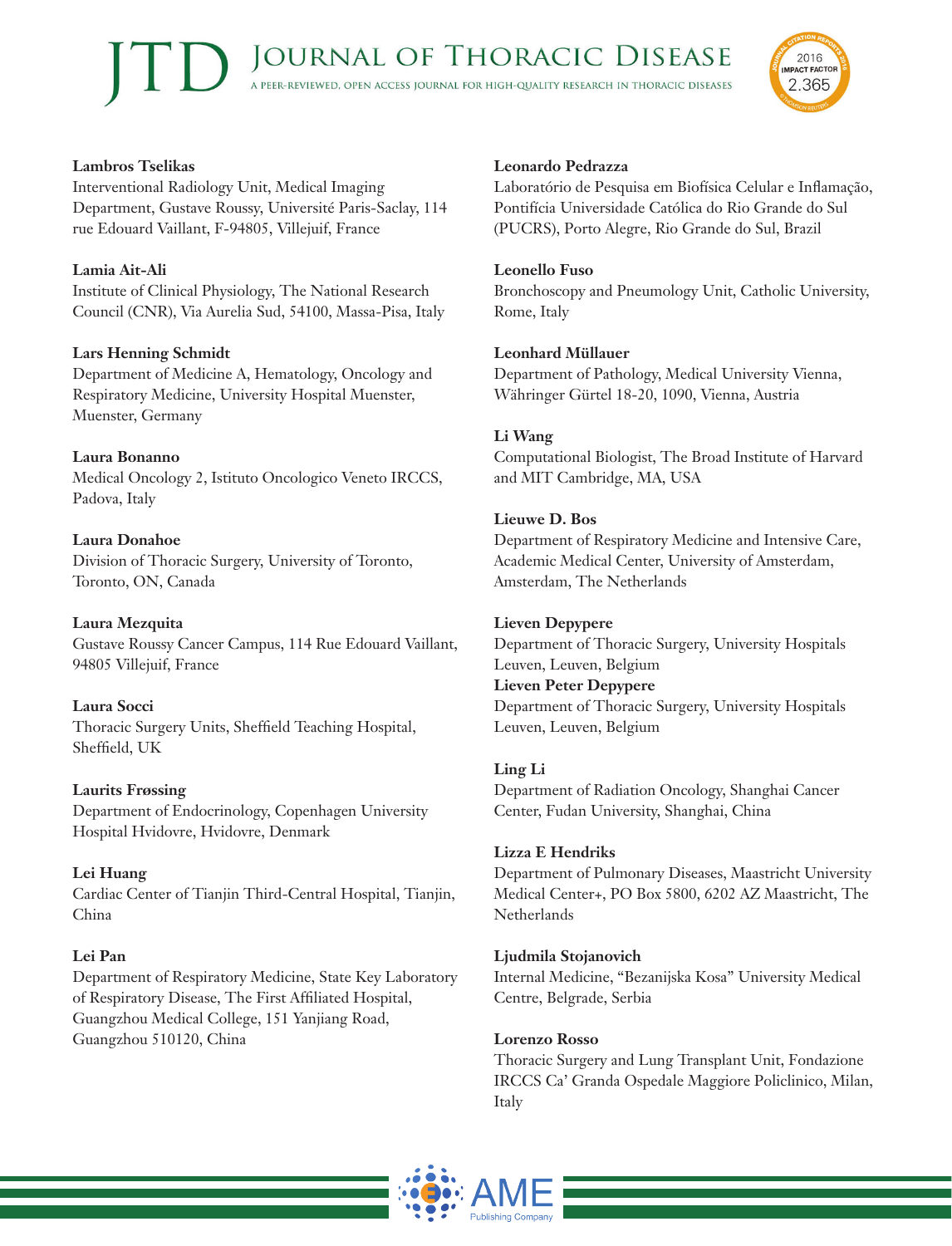

# **Luca Ampollini**

Thoracic Surgery, Department of Surgical Science, University Hospital of Parma, Via Gramsci 14, 43126 Parma, Italy

## **Luca Salvatore De Santo**

University of Foggia, Foggia, Italy; Cardiac Surgery Unit, Clinica Montevergine, Mercogliano, Avellino, Italy

## **Lucas Donovan**

Division of Pulmonary and Critical Care Medicine, University of Washington, Seattle, WA, USA

## **Lucía Mendez**

Department of Thoracic Surgery, Coruña University Hospital, Coruña, Spain

# **Lucio Cagini**

Osped S Maria Misericordia, Unita Chirurg Torac, I-06156 Perugia, Italy

## **Ludwig J. Dubois**

Department of Radiation Oncology (MAASTRO Lab), GROW – School for Oncology and Developmental Biology, Maastricht University Medical Centre, Maastricht, Netherlands

# **Luigi Bonavina**

Division of General Surgery, Department of Biomedical Sciences for Health, IRCCS Policlinico San Donato, University of Milan, Milan, Italy

**Luigi Cavanna** Oncology-Hematology Department, Piacenza Hospital, Via Taverna, 49, 29121 Piacenza, Italy

**Luis Alejandro Pérez de Llano** Department of Respiratory Medicine, Hospital Lucus Augusti, Lugo, Spain

# **Luka Brcic**

Institute of Pathology, Medical University of Graz, Auenbruggerplatz 25, 8036, Graz, Austria

## **Lukas Buschle**

German Cancer Research Center, E010 Radiology, INF 280, D-69120 Heidelberg, Germany

#### **Łukasz J. Krzych**

Department of Cardiac Anaesthesiology and Intensive Care, Medical University of Silesia in Katowice, Poland

## **Lynette M. Sholl**

Department of Pathology, Brigham and Women's Hospital, Harvard Medical School, Boston, MA, USA

## **M. Blair Marshall**

Division of Thoracic Surgery, Georgetown University Hospital, Washington DC, USA

## **Mace M. Schuurmans**

University Hospital Zurich, Pulmonology, Zurich, Switzerland

## **Madhu Kumar**

Department of Pathology, King George's Medical University, Lucknow, Uttar Pradesh, India

#### **Maher Abouda**

Faculty of Medicine of Tunis, University of Tunis El Manar, El Manar, Tunisia; F.S.I. Hospital (Interior Security Forces Teaching Hospital), Rue Taher Ben Achour, Marsa, Tunisia

#### **Małgorzata Szołkowska**

Department of Pathology, National Tuberculosis and Lung Diseases Research Institute, Warsaw, Poland

#### **Malin Axelsson**

Department of Care Science, Faculty of Health and Society, Malmö University, Malmö, Sweden

#### **Mangala Narasimhan**

Division of Pulmonary and Critical Care Medicine, Hofstra-Northwell School of Medicine, Hempstead, NY, USA

#### **Manoj Meena**

Department of Respiratory Medicine, Jawahar Lal Nehru Medical College, Ajmer, Rajasthan, India

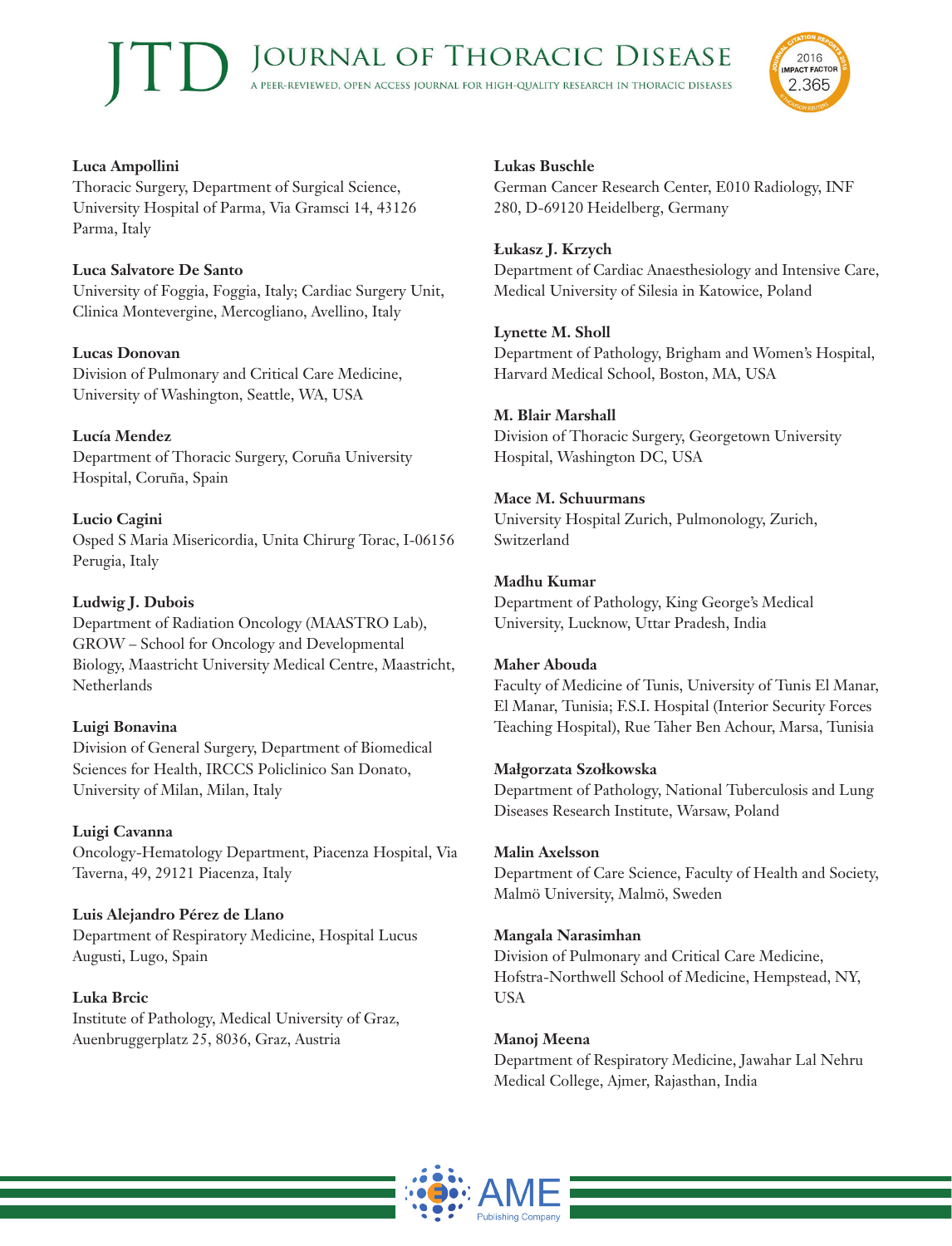

# **Manuel Lopez**

Unit of Chest Wall Deformities Children and Adults, University Hospital of Saint Etienne, Faculty of Medicine Jacques Lisfranc, PRES Lyon 42023, Jean Monnet University, Saint-Etienne, France; Department of Pediatric Surgery & Urology, University Hospital of Saint Etienne, Faculty of Medicine Jacques Lisfranc, PRES Lyon 42023, Jean Monnet University, Saint-Etienne, France; Department of Physiology Clinical of Exercise, University Hospital of Saint Etienne, Faculty of Medicine Jacques Lisfranc, PRES Lyon 42023, Jean Monnet University, Saint-Etienne, France

## **Marc Boada**

Department of Thoracic Surgery, University of Barcelona, Barcelona, Spain

## **Marc Licker**

Department of Anesthesiology, Pharmacology and Intensive Care, University Hospital of Geneva, Geneva, Switzerland

## **Marc Riquet**

Thoracic Surgery Department, Georges Pompidou European Hospital, Paris, France Oncology Department, Georges Pompidou European Hospital, Paris, France

# **Marcello Migliore**

Section of Thoracic Surgery, Department of General Surgery & Medical Specialities, University of Catania, Policlinico University Hospital, Catania, Italy

#### **Marcelo F. Benveniste**

Department of Diagnostic Radiology, The University of Texas MD Anderson Cancer Center, Houston, TX, USA

# **Marcelo F. Jimenez**

Thoracic Surgery Service, Salamanca University Hospital, Salamanca, Spain

# **Marcin Sadowski**

Department of Interventional Cardiology, Świętokrzyskie Cardiology Center, Kielce, Poland

# **Marcin Zieli**ń**ski**

Department of the Thoracic Surgery, Pulmonary Hospital, Zakopane, Poland

# **Marco Confalonieri**

Department of Pneumology & Respiratory Intensive Care Unit, University Hospital of Cattinara, Trieste, Italy

#### **Marco Alifano**

Department of Thoracic Surgery, Paris Center University Hospital, 27 rue du Faubourg St Jacques, 75014 Paris, France

#### **Marco Chiappetta**

Department of Thoracic Surgery, Catholic University of Sacred Heart, Largo F. Vito n 1, Rome, Italy

#### **Marco E. Allaix**

Center for Esophageal Diseases and Department of Surgery, Pritzker School of Medicine, University of Chicago, 5841 S. Maryland Ave, MC 5031, Chicago, IL, 60637, USA

#### **Marco Ghionzoli**

Department of Pediatric Surgery, University of Florence and Children's University Hospital A. Meyer, Florence, Italy

#### **Marco Lucchi**

Division of Thoracic Surgery, Department of Cardiac Thoracic and Vascular Surgery, University of Pisa, Pisa, Italy

#### **Marco Russo**

Cardiac Surgery Division, Tor Vergata University of Rome, Policlinico Tor Vergata, Viale Oxford 81, 00133 Rome, Italy

#### **Marco Scarci**

Department of Cardiothoracic Surgery, Papworth Hospital, Cambridgeshire, UK

#### **Marco Nardini**

Department of Thoracic Surgery, James Cook University Hospital, Middlesbrough, UK

#### **Marcos de Carvalho Borges**

Faculdade de Medicina de Ribeirão Preto, Universidade de São Paulo, Av. Bandeirantes 3900, Monte Alegre 14049-900 Ribeirão Preto, SP, Brazil

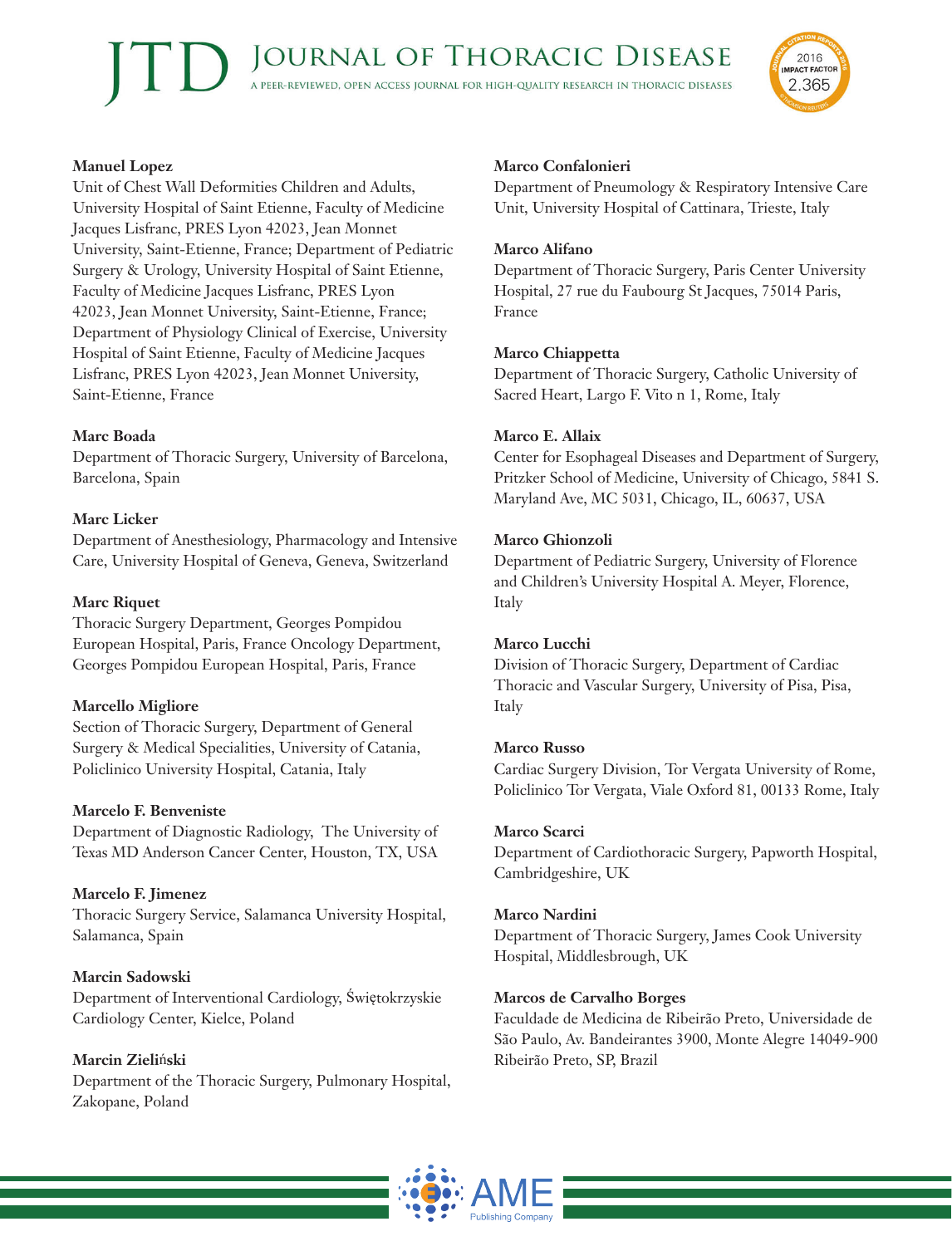

Department of Cardiology and Department of Medical and Health Sciences, Linköping University, Linköping, Sweden

#### **Maren Schuhmann**

Department of Pulmonology and Critical Care Medicine, Thoraxklinik, Heidelberg, Germany

# **María Rodríguez**

Thoracic Surgery Division, Brigham and Women's Hospital, Boston, MA, USA

## **Maria Teresa Congedo**

Department of General Thoracic Surgery, Catholic University of Sacred Heart, Rome, Italy

## **Marie-Liesse Asselin-Labat**

ACRF Stem Cells and Cancer Division, The Walter and Eliza Hall Institute of Medical Research, 1G Royal Parade, Parkville, VIC 3052 Australia

## **Marie-Pierre Revel**

Department of Radiology, hôpital Hôtel-Dieu (AP–HP), 1, place du Parvis-Notre-Dame, 75004 Paris, France

# **Mario Lima**

Pediatric Surgery Unit, S. Orsola-Malpighi Hospital, Bologna, Italy

# **Mario Nosotti**

Thoracic Surgery and Lung Transplant Unit, Fondazione IRCCS Cà Granda Ospedale Maggiore Policlinico, University of Milan, Milan, Italy

#### **Mariusz Chabowski**

Department of Surgery, Fourth Military Teaching Hospital, 5 Weigla St., 50-981, Wroclaw, Poland

# **Marjukka Myllärniemi**

Department of Pulmonary Medicine, Helsinki University Central Hospital, Heart and Lung Center and the University of Helsinki, Helsinki, Finland

#### **Mark Hennon**

Department of Thoracic Surgery, Roswell Park Cancer Institute, Buffalo, NY, USA; Jacobs School of Medicine and Biomedical Sciences, Buffalo, NY, USA

# **Mark J. Rumbak**

Division of Pulmonary, Critical Care and Sleep Medicine, The James A. Haley Veterans Affairs Hospital and the Morsani College of Medicine, University of South Florida, Tampa, FL, USA

2016 **IMPACT FACTOR** 

2.365

#### **Mark Jones**

Department of Anesthesiology, Louisiana State University Health New Orleans, New Orleans, LA, USA

## **Mark W. Onaitis**

Department of Surgery, Duke University Medical Center, Durham, NC, USA

## **Marko Kutleša**

Department of Intensive Care Medicine and Neuroinfectology, University of Zagreb - School of Medicine, University Hospital for Infectious Diseases "Dr. Fran Mihaljević", Mirogojska 8, 10000, Zagreb, Croatia

## **Markus Kredel**

Department of Anaesthesia and Critical Care, University Hospital of Würzburg, University of Würzburg, Würzburg, Germany

#### **Marta Kaminska**

Respiratory Division & Sleep Laboratory, McGill University Health Centre, Montreal, Quebec, Canada

#### **Martin Dres**

Department of Pulmonology, AP-HP, Georges Pompidou European Hospital, Paris, France

#### **Martin Huertgen**

Department of Thoracic Surgery, Katholisches Klinikum Koblenz-Montabaur, Rudolf-Virchowstraße 7, 56073 Koblenz, Germany

#### **Martin Kolb**

Firestone Institute for Respiratory Health, Hamilton, ON, Canada

#### **Martin Larhammar**

Department of Neuroscience, Genentech, Inc., San Francisco, USA

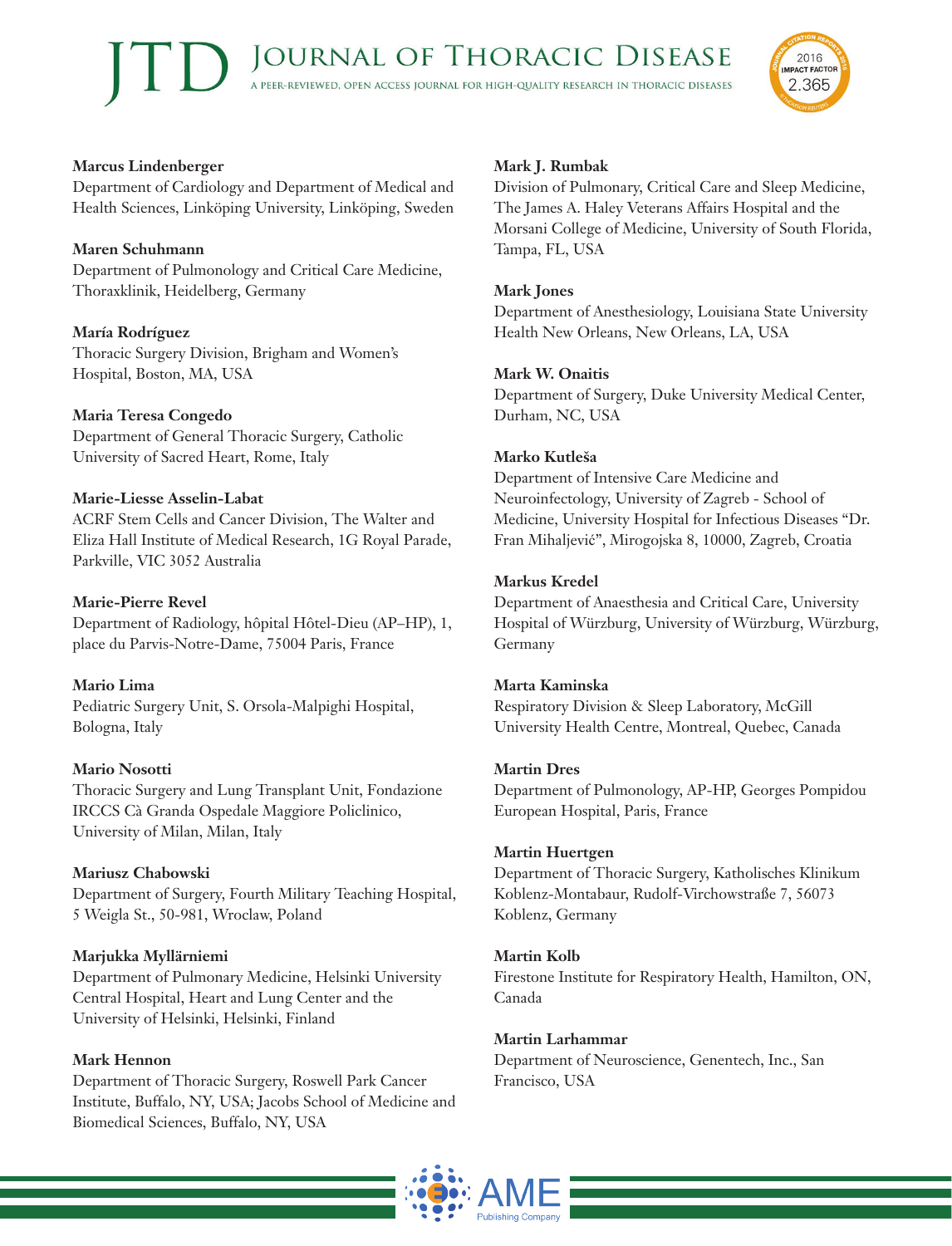

# **Martin Reichert**

Department of General, Visceral, Thoracic, Transplant and Pediatric Surgery, University Hospital of Giessen, Rudolf-Buchheim Strasse 7, 35392, Giessen, Germany

**Martina Vrankar** Institute of Oncology Ljubljana, Ljubljana, Slovenia

## **Maryam Hassanzad**

Pediatric Respiratory Diseases Research Center, NRITLD, Shahid Beheshti University of Medical Sciences, Tehran, Iran

## **Marzia Cottini**

Department of Heart and Vessels, Cardiac Surgery Unit and Heart Transplantation Centre, "S. Camillo-Forlanini" Hospital, Rome, Italy

## **Masahiro Yamazoe**

Department of Cardiology, Tokyo Medical and Dental University, Tokyo, Japan

#### **Masaki Fujita** Department of Respiratory Medicine, Faculty of Medicine, Fukuoka University, Fukuoka, Japan

**Masaki Hashimoto** Department of Thoracic Surgery, Hyogo College of Medicine, Nishinomiya, Japan

#### **Masaki Izumo**

Division of Cardiology, Department of Internal Medicine, St. Marianna University School of Medicine, Kawasaki, Japan

#### **Masaki Tomita**

Department of Thoracic and Breast Surgery, Faculty of Medicine, University of Miyazaki, Miyazaki, Japan

#### **Masanari Kuwabara**

Department of Cardiology, Toranomon Hospital, and Department of Cardiology, St. Luke's International Hospital, Tokyo, Japan

# **Masanori Tsuchida**

Division of Thoracic and Cardiovascular Surgery, Niigata University Graduate School of Medical and Dental Sciences, Niigata, Japan

#### **Masao Nakata**

Department of Surgery, National Shikoku Cancer Center, Ehime, Japan

#### **Masatsugu Hamaji**

Department of Thoracic Surgery, Kyoto University Hospital, Kyoto, Japan

#### **Masayoshi Inoue**

Department of General Thoracic Surgery, Osaka University Graduate School of Medicine, Osaka, Japan

#### **Masayuki Watanabe**

Department of Gastroenterological Surgery, Cancer Institute Hospital of the Japanese Foundation for Cancer Research, Tokyo, Japan

#### **Masayuki Takeda**

Department of Medical Oncology, Kindai University Faculty of Medicine, Osaka, Japan

#### **Masayuki Watanabe**

Department of Gastroenterological Surgery, Cancer Institute Hospital of the Japanese Foundation for Cancer Research, Tokyo, Japan

#### **Masood A. Shariff**

Department of Cardiothoracic Surgery, Staten Island University Hospital - Northwell Health, Staten Island, New York, USA

#### **Massimo Bonacchi**

Cardiac Surgery, Medical and Surgical Critical Care Department, University of Florence, Florence, Italy

#### **Massimo Broggini**

IRCCS Ist Ric Farmacol Mario Negri, Dept Oncol, Milan, Italy

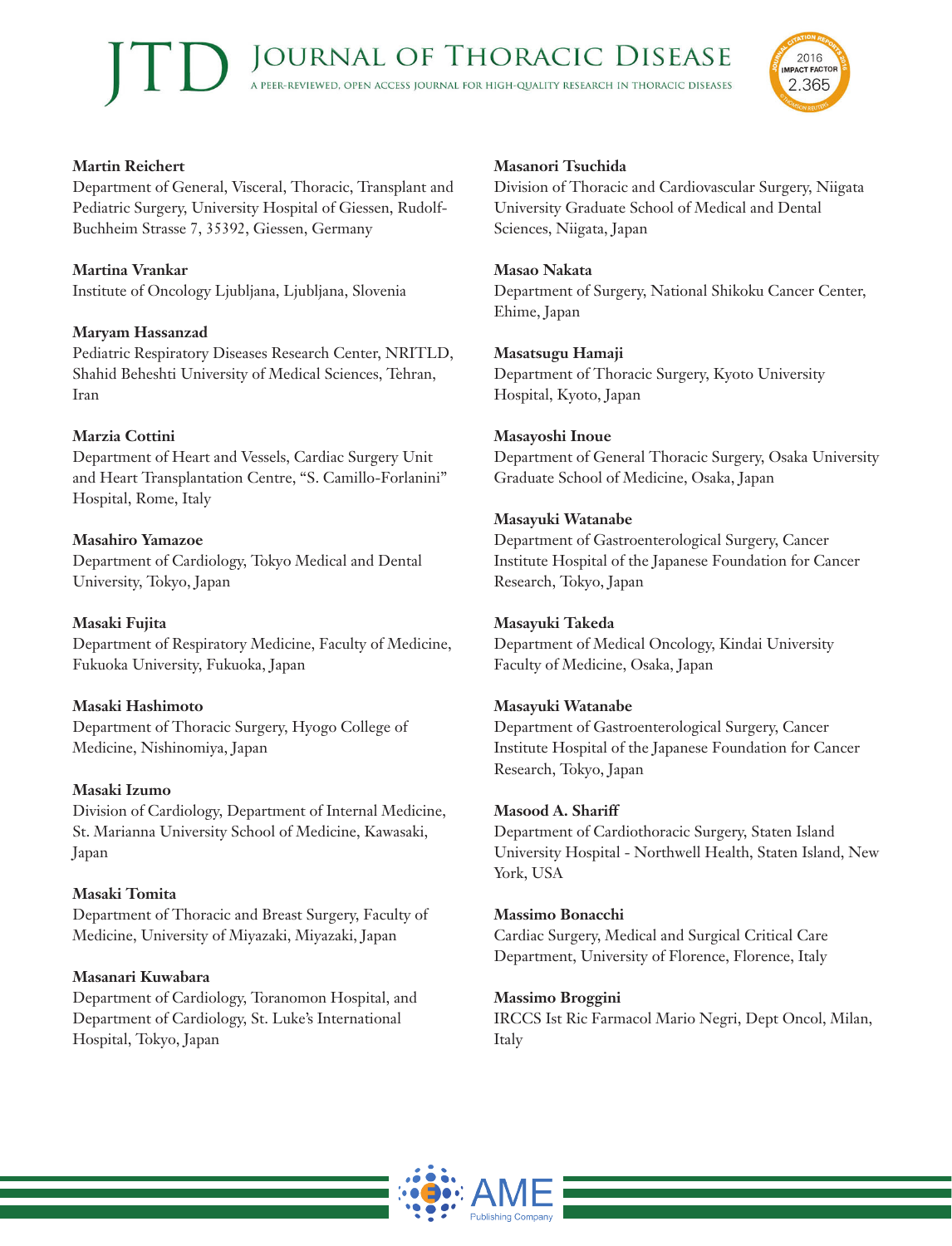#### **Massimo Milione**

Division of Pathology, Department of Pathology and Laboratory Medicine, IRCCS Foundation National Cancer Institute, Milan, Italy

#### **Massimo Zambon**

Department of Anesthesia and Intensive Care, ASST Melegnano-Martesana, Presidio di Cernusco sul Naviglio, Via Uboldo 21, 20063, Cernusco sul Naviglio, MI, Italy

#### **Mathur S. Kannan**

Department of Veterinary and Biomedical Sciences, University of Minnesota, St. Paul, Minnesota, USA

#### **Matteo Revelli**

Unit of Radiology, San Bartolomeo Hospital, ASL 5 "Spezzino", Sarzana (SP), Italy

#### **Matthew G. Hartwig**

Department of Surgery, Division of Cardiovascular and Thoracic Surgery, Duke University Medical Center, Durham, North Carolina, USA

#### **Matthias Hecker**

University of Giessen and Marburg Lung Center (UGMLC) , Justus-Liebig-University of Giessen , Giessen, Germany

#### **Maurizio Cariati**

Department of Diagnostic Science - Radiology and Interventional Radiology Unit, ASST Santi Paolo and Carlo Hospital, Milano, Italy

#### **Maurizio Marvisi**

Departments of Internal Medicine, Cardiology and Pneumology, Istituto Figlie di S. Camillo, Cremona, Italy

**Maxime Heyndrickx** Department of Thoracic Surgery, University Hospital of Caen, Caen, France

**Maxime Patout** Intensive Care Unit, Respiratory Department, Rouen University Hospital, Rouen, France

#### **Meena Nathan**

Department of Cardiac Surgery, Boston Children's Hospital, Harvard Medical School, Boston, MA, USA

#### **Meinoshin Okumura**

Department of General Thoracic Surgery, Osaka University Graduate School of Medicine, Suita, Japan

2016 **IMPACT FACTOR** 

2.365

#### **Meletios A. Kanakis**

Department of Thoracic Surgery, Sismanoglio General Hospital of Athens, Maroussi, Athens, Greece

#### **Michael A. Puskarich**

Department of Emergency Medicine, University of Mississippi Medical Center, Jackson, MS, USA

#### **Michael Christie**

Department of Pathology, University of Melbourne, Melbourne, Victoria, Australia; Colorectal Translational Oncology Group, Walter and Eliza Hall Institute, Parkville, Victoria, Australia; Department of Pathology, Royal Melbourne Hospital, Parkville, Victoria, Australia

#### **Michael J. Reardon**

Department of Cardiovascular Surgery, Houston Methodist DeBakey Heart & Vascular Center, Houston Methodist Hospital, Houston, Texas, USA

#### **Michael Jaklitsch**

Department of Surgery, Division of Thoracic Surgery, Brigham and Women's Hospital (BWH)/Harvard Medical School (HMS), 75 Francis Street, Boston, MA 02115, USA

#### **Michael K. Hsin**

Department of Cardiothoracic Surgery, Queen Mary Hospital, Hong Kong, China

#### **Michael Koldehoff**

Department of Bone Marrow Transplantation, West German Cancer Center, Essen, Germany

#### **Michael Milano**

Department of Radiation Oncology, University of Rochester Medical Center, 601 Elmwood Ave, 647, Rochester, NY, 14642, USA

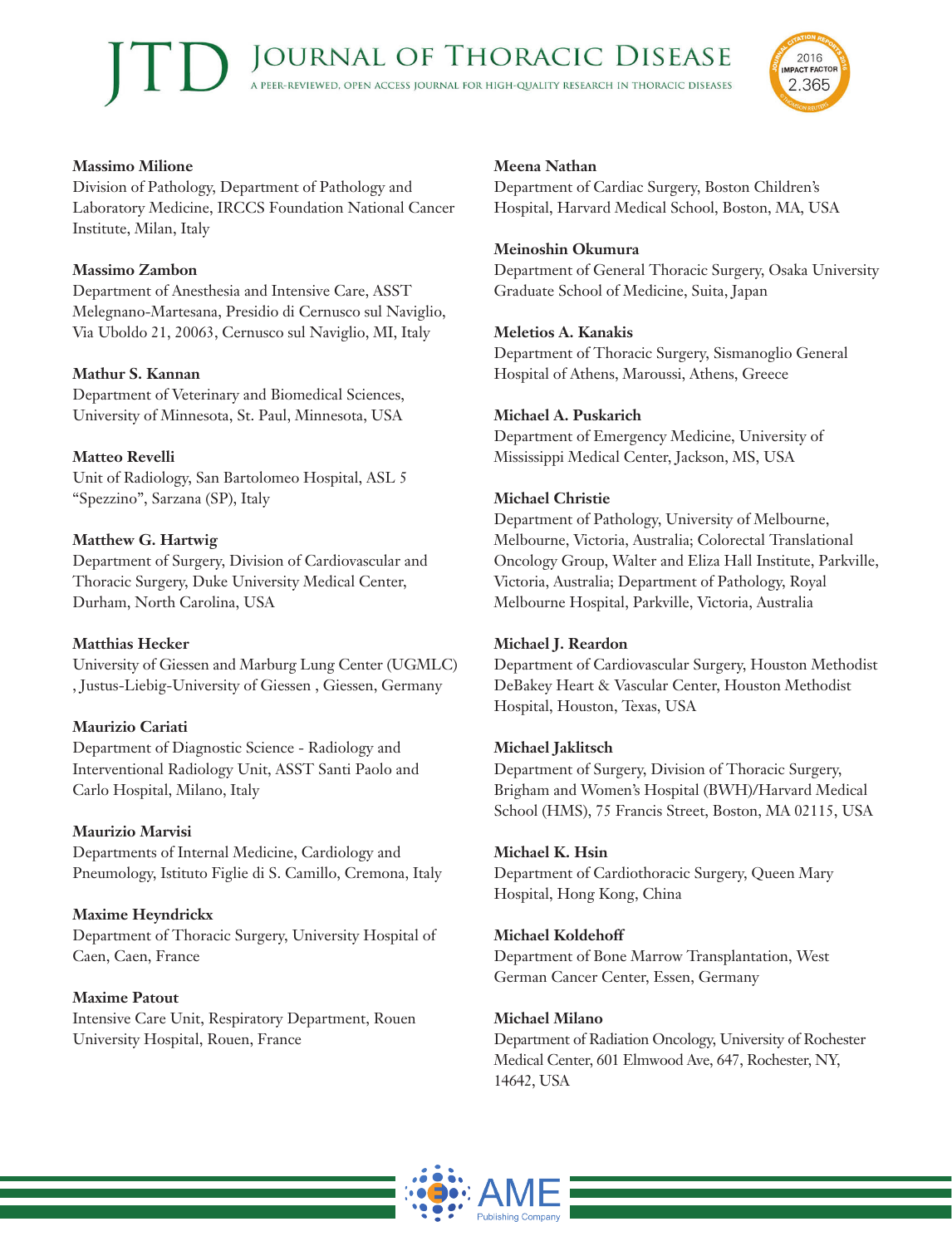

# **Michael Roth**

Pulmonary Cell Research, Department of Biomedicine, University Hospital Basel, Basel, 4031, Switzerland

# **Michael Zervos**

Division of Thoracic Surgery, NYU Langone Medical Center, 530 First Avenue, Suite 9V, New York, NY, 10016, USA

# **Michał Ciurzy**ń**ski**

Department of Internal Medicine and Cardiology, Medical University, Warsaw, Poland

# **Michel Gonzalez**

Division of Thoracic Surgery, Centre Hospitalier Universitaire Vaudois, Lausanne, Switzerland

# **Miguel Gallego**

Department of Respiratory Medicine, Hospital de Sabadell, Institut Universitari Parc Taulí-UAB, Sabadell, Spain; Universitat Autònoma de Barcelona, Esfera UAB, Barcelona, Spain; CIBER de Enfermedades Respiratorias, CIBERES, Bunyola, Spain

# **Millie Das**

Department of Medicine, Division of Oncology, Stanford University School of Medicine, Stanford, California, USA; Palo Alto Veterans Administration Health Care System, Palo Alto, California, USA

# **Milos Arsenijevic**

Department of Thoracic Surgery, Faculty of Medical Sciences, University of Kragujevac, Kragujevac, Serbia

# **Milos Bjelovic**

Department for Minimally Invasive Upper Digestive Surgery, Hospital for Digestive Surgery, Clinical Center of Serbia, Dr Koste Todorovica Street No 6, Belgrade 11000, Serbia; University of Belgrade, School of Medicine, Dr Subotica Street No 8, Belgrade 11000, Serbia

# **Milton Saute**

Department of Cardiothoracic Surgery, Rabin Medical Center, Beilinson Campus, Petah Tiqva and Sackler Faculty of Medicine, Tel Aviv University, Tel Aviv, Israel

# **Min-Chi Lu**

Division of Infectious Diseases, Department of Internal Medicine, China Medical University Hospital, Taichung, Taiwan; Department of Microbiology and Immunology, School of Medicine, China Medical University, Taichung, Taiwan

# **Minehiko Inomata**

First Department of Internal Medicine, Faculty of Medicine, University of Toyama, 2630 Sugitani, Toyama, Toyama 930-0194, Japan

# **Mineji Hayakawa**

Emergency and Critical Care Center, Hokkaido University Hospital, N14W5, Kita-ku, Sapporo, 060-8648, Japan

# **Mineo Kurokawa**

Department of Hematology and Oncology, Graduate School of Medicine, The University of Tokyo, Tokyo 113- 8655, Japan

# **Ming-Hui Hung**

Department of Anesthesiology, National Taiwan University Hospital, Taipei, Taiwan; Graduate Institute of Clinical Medicine, National Taiwan University College of Medicine, Taipei, Taiwan

# **Mingming Zhang**

The First Affiliated Hospital of Xinjiang Medical University, Urumchi, China

# **Mingyon Mun**

Department of Thoracic Surgery, Toranomon Hospital, Tokyo, Japan

# **Mirko Barone**

Department of General and Thoracic Surgery, University Hospital of Chieti, via dei Vestini n.1, 66100, Chieti, Italy

# **Mirko Di Martino**

Department of Epidemiology, Lazio Regional Health Service, Roma, Italy

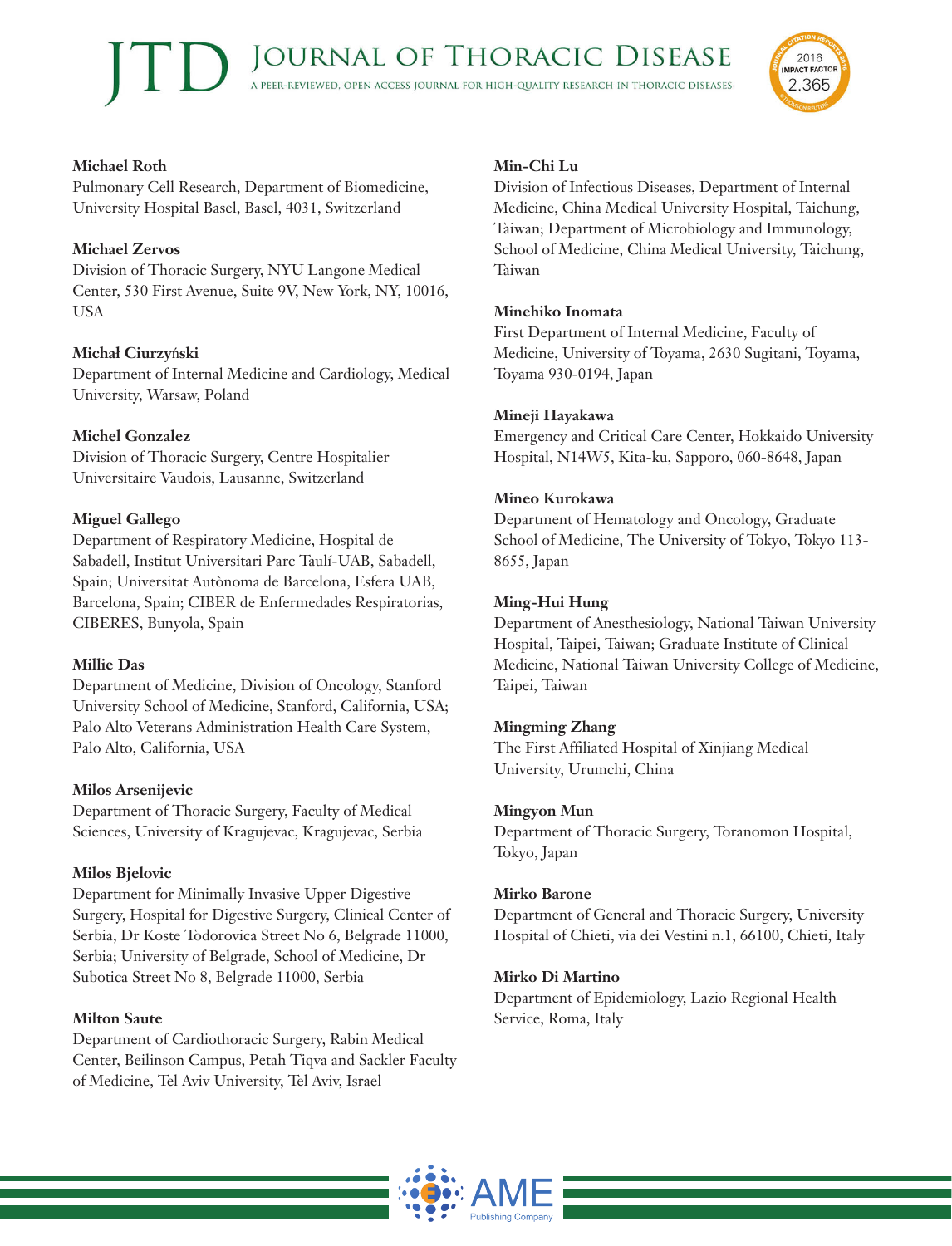

# **Mirta Koželj**

Department of Cardiology, University Medical Centre Ljubljana, Zaloška 7, 1525 Ljubljana, Slovenia

# **Misbah Khan**

Department of Surgical Oncology, Shaukat Khanum Memorial Cancer Hospital and Research Centre, SKMCH & RC, 7-A Block R-3, Johar Town, Lahore, 54000, Pakistan

# **Misha D. Luyer**

Department of Surgery, Catharina Hospital, Eindhoven, the Netherlands

# **Mishie Tanino**

Department of Cancer Pathology, Hokkaido University Graduate School of Medicine, North 15, West 7, Kita-Ku, Sapporo, 060-8638, Japan

## **Mitsuaki Ishida**

Department of Clinical Laboratory Medicine and Division of Diagnostic Pathology, Shiga University of Medical Science Shiga, Japan

#### **Mitsuaki Sakai**

Department of Thoracic Surgery, Tsukuba Medical Center Hospital, Tsukuba, Ibaraki 305-8558, Japan; Department of Thoracic Surgery, Faculty of Medicine, University of Tsukuba, Tsukuba, Ibaraki 305-8575, Japan

# **Mitsugu Omasa**

Department of Thoracic Surgery, Nichi-kobe Medical Center, Kobe, Japan

# **Mitsuhiro Kamiyoshihara**

Department of General Thoracic Surgery, Maebashi Red Cross Hospital, Maebashi, Gunma, Japan

# **Mitsunori Higuchi**

Department of Thoracic Surgery, Fukushima Red Cross Hospital, Fukushima Medical University School of Medicine, Fukushima, Japan

#### **Mohamed Nassar**

Department of Pediatric Cardiothoracic Surgery, Freeman Hospital, Newcastle upon Tyne, NHS Foundation Trust, Freeman Road, Newcastle upon Tyne, NE7 7 DN, UK

## **Mohamed Regal**

Department of Surgery, Cardiothoracic Surgery Unit, King Fahd University Hospital, King Faisal University, Al-Khobar, Eastern Province, P.O. Box: 40233, 31952 Saudi Arabia

#### **Mohammad Vaziri**

Minimally Invasive Surgery Research Center, Iran University of Medical Sciences, Tehran, Iran; Rasoul Akram Hospital, Niayesh Avenue, Sattar Khan Street, Tehran 1448933, Iran

#### **Mohammed Ismail Nizami**

Department of Emergency Medicine, Nizam's Institute of Medical Sciences, Hyderabad 500082, Telangana, India

## **Mohsen Ibrahim**

Division of Thoracic Surgery, Faculty of Medicine and Psychology, Sant'Andrea Hospital, University of Rome Sapienza, Rome, Italy

## **Moises Rodriguez-Gonzalez**

Department of Pediatric Cardiology, Puerta del Mar University Hospital, Cadiz, Spain

# **Mona Mlika**

Department of Pathology, Abderrahman Mami Hospital, Université de Médecine, Tunis El Manar, Tunis, Tunisia

#### **Monica Casiraghi**

Division of Thoracic Surgery, European Institute of Oncology, Milan, Italy

# **Monish S. Raut**

Department of Cardiac Anesthesiology, Sir Ganga Ram Hospital, New Delhi, India

#### **Montserrat Blanco Ramos**

Department of Thoracic Surgery, Vigo University Clinical Hospital, 36204 Vigo, Spain

# **Moonkyoo Kong**

Department of Radiation Oncology, Kyung Hee University Medical Center, Kyung Hee University School of Medicine, Seoul, Republic of Korea

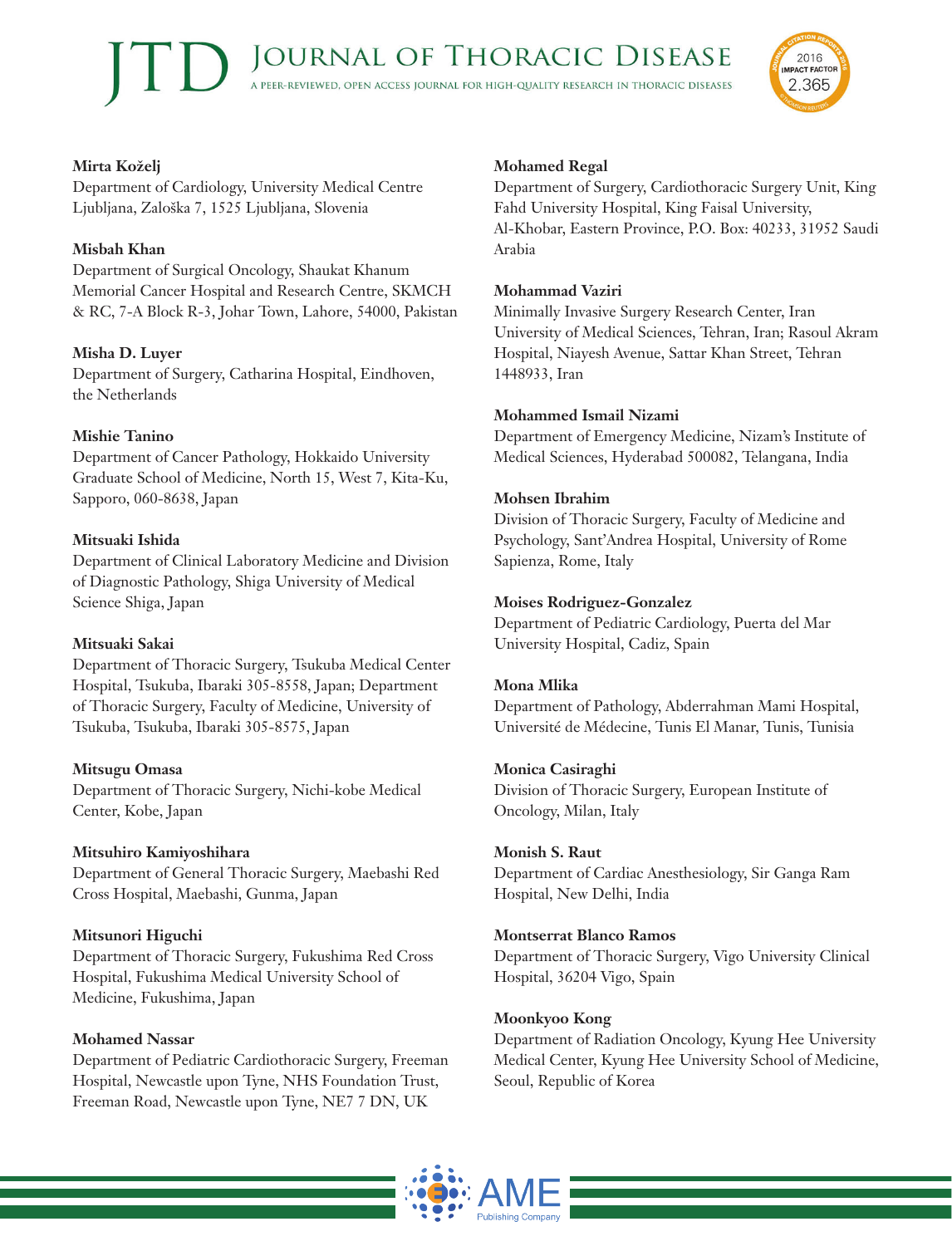#### **Moshe Hashmonai**

Department of Surgery, Rambam Medical Center & Faculty of Medicine, Technion - Israel Institute of Technology, PO Box 359, Zikhron Ya'akov, Haifa 3095202, Israel

#### **Motoi Ugajin**

Department of Respiratory Medicine, Ichinomiya-Nishi Hospital, Ichinomiya City, Aichi Prefecture, Japan

#### **Motoki Yano**

Division of Chest Surgery, Department of Surgery, Aichi Medical University, 1-1 Yazakokarimata, Nagakute, 480- 1195, Japan

#### **Mustafa Zakkar**

Department of Cardiothoracic Surgery, St. George's Hospital, London, UK

#### **Nagy N. Naguib**

Institute for Diagnostic and Interventional Radiology, Johan Wolfgang Goethe - University Hospital, Theodor-Stern-Kai 7, 60590, Frankfurt, Germany; Department of Diagnostic and Interventional Radiology, Alexandria University Hospital, Alexandria, Egypt

#### **Naofumi Mukaida**

Division of Molecular Bioregulation, Cancer Research Institute, Kanazawa University, Kanazawa, Ishikawa, Japan

#### **Naoto Fukunaga**

Department of Cardiovascular Surgery, Kobe City Medical Center General Hospital, 2-1-1 Minatojimaminamimachi, Chuo-ku, Kobe, 650-0047, Japan

#### **Naoya Himuro**

Division of Chest Surgery, Department of Surgery, Showa University School of Medicine, 1-5-8 Hatanodai, Shinagawa-ku, Tokyo, Japan; Division of Chest Surgery, Showa University School of Medicine, 1-5-8 Hatanodai, Shinagawa-ku, Tokyo, 142-8666, Japan

#### **Narin Sriratanaviriyakul**

Department of Internal Medicine, Division of Pulmonary, Critical Care and Sleep Medicine, 4150 V Street, Suite 3100, Sacramento, CA, 95817, USA

#### **Natalia V Bogatcheva**

Division of Cardiology, Indiana University, Indianapolis, IN, USA

2016 **IMPACT FACTOR** 

2.365

#### **Nataniel H. Lester-Coll**

Department of Therapeutic Radiology, Yale University School of Medicine, New Haven, Connecticut, USA

#### **Natasa Mujovic**

Clinic for Physical Medicine and Rehabilitation, Clinical Center of Serbia, Belgrade, Serbia; Faculty of Medicine, University of Belgrade, Belgrade, Serbia

#### **Natasha Sabur**

Department of Medicine, University of Calgary, Calgary, Alta., Canada

#### **Nazia Chaudhuri**

North West Interstitial Lung Disease Unit, University Hospital of South Manchester, Wythenshawe Hospital, Southmoor Road, Wythenshawe, Manchester M23 9LT, UK

#### **Neil J. Greening**

Centre for Exercise and Rehabilitation Science, Leicester Respiratory Biomedical Research Unit, Department of Respiratory Medicine, Glenfield Hospital, University Hospitals of Leicester, Leicester LE3 9QP UK

#### **Nelson Wolosker**

Division of Vascular and Endovascular Surgery, Hospital Israelita Albert Einstein, São Paulo, Brazil

#### **Nera Agabiti**

Department of Epidemiology, Lazio Regional Health Service, Rome, Italy

#### **Niccolò Giaj-Levra**

Radiation Oncology, Sacro Cuore Don Calabria Hospital, Via Don A. Sempreboni 5, Negrar, 37024, Verona, Italy; Department of Oncology, University of Torino, Turin, Italy

#### **Nicholas Screaton**

Department of Radiology, Papworth Hospital NHS Foundation Trust, Papworth Everard Hospital, Cambridge, UK

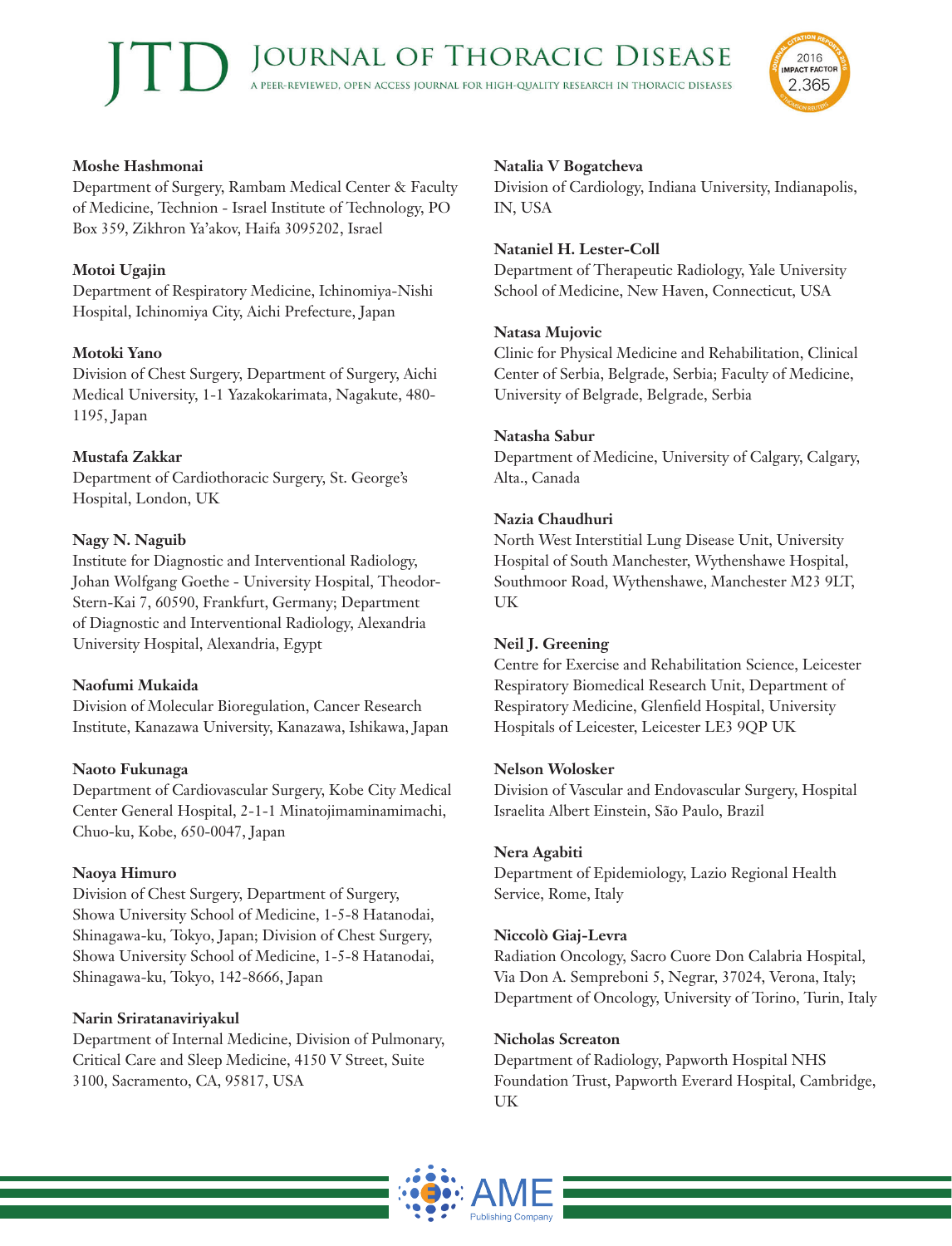

# **Nicholas T. Kouchoukos**

Division of Cardiovascular and Thoracic Surgery, Missouri Baptist Medical Center, St Louis, Missouri, USA

# **Nick A. Maskell**

Department of Respiratory Medicine, North Bristol NHS Trust, Southmead Hospital, Bristol, BS10 5NB, UK

# **Nicola Rotolo**

Center for Thoracic Surgery, University of Insubria, Ospedale di Circolo, Varese, Italy

# **Nicolas Girard**

Department of Respiratory Medicine, Institute of Oncology of the Hospices Civils de Lyon, Lyon, France

# **Nicole P Juffermans**

Department of Intensive Care Medicine, Academic Medical Centre, University of Amsterdam, Meibergdreef 9, 1105 AZ Amsterdam, The Netherlands

# **Nikhil Meena**

Division of Pulmonary and Critical Care Medicine, University of Arkansas for Medical Sciences, 4201W. Markham Mail Slot #555, Little Rock, AR 72205, USA

# **Niki Karachaliou**

Dr Rosell Oncology Institute, Quirón Dexeus University Hospital, Barcelona, Spain

# **Nir Peled**

Thoracic Cancer Unit, Davidoff Cancer Center, Rabin Medical Center and Tel-Aviv University, Kaplan Street, Petah Tikva, 49100, Israel

# **Nirmal Veeramachaneni**

Surgery, Department of Surgery, School of Medicine, University of North Carolina at Chapel Hill, Chapel Hill, North Carolina 27599-7065, USA

# **Nobuhisa Ishiguro**

Department of Pediatrics, Hokkaido University Graduate School of Medicine, Sapporo, Hokkaido, Japan

# **Nobukazu Fujimoto**

Department of Medical Oncology, Okayama Rosai Hospital, Okayama, Japan

# **Nobuyuki Horita**

Department of Respiratory Medicine, Saiseikai Yokohamashi Nanbu Hospital, 3-2-10, Kounandai, Kounanku, Yokohama 234-8503, Japan

# **Nora Göbel**

Department of Cardiovascular Surgery, Robert-Bosch-Hospital, Stuttgart, Germany

# **Noriaki Sadanaga**

Department of Surgery, Saiseikai Fukuoka General Hospital, 1-3-46 Tenjin, Chuo-ku, Fukuoka, 810-0001, Japan

# **Noriaki Sakakura**

Department of Thoracic Surgery, Aichi Cancer Center Hospital, Nagoya, Japan

# **Norio Okamoto**

Department of Thoracic Malignancy, Osaka Prefectural Medical Center for Respiratory and Allergic Diseases, Osaka, Japan

# **Noriyuki Hirahara**

Department of Digestive and General Surgery, Shimane University Faculty of Medicine, 89-1 Enya-cho, Izumo, Shimane, 693-8501, Japan

# **Noriyuki Matsutani**

Department of Surgery, Teikyo University School of Medicine, Tokyo, Japan

# **Nousheen Iqbal**

Aga Khan University, Department of Medicine, Section of pulmonary and critical care, Pakistan

# **Nuno Moreno**

Imaging and Cytometry Unit (UIC), Instituto Gulbenkian de Ciência, Oeiras, Portugal/Departamento de Fisiologia e Cirurgia Cardiotorácica, Faculdade de Medicina da Universidade do Porto, Porto, Portugal

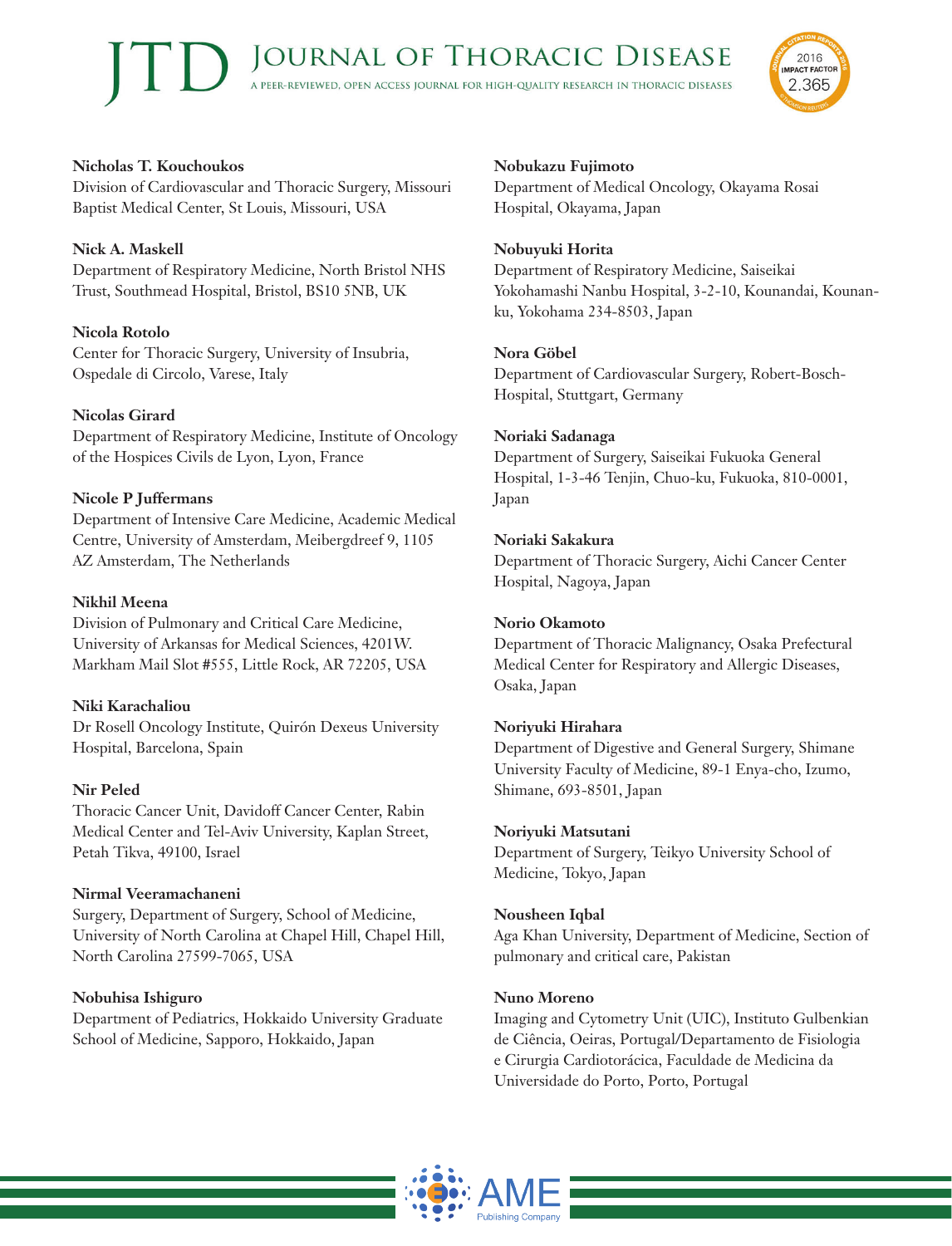#### **Nuntra Suwantarat**

Medical Microbiology, Johns Hopkins University School of Medicine, Baltimore, Maryland, USA; Chulabhorn International College of Medicine, Thammasat University, Pathumthani, Thailand

#### **Nuria Novoa**

General Thoracic Service, University Hospital of Salamanca, Salamanca, Spain

#### **Nuttapol Rittayamai**

Division of Respiratory Diseases and Tuberculosis, Department of Medicine, Faculty of Medicine Siriraj Hospital, Mahidol University, Bangkok 10700, Thailand

#### **O Kyu Noh**

Department of Radiation Oncology, Ajou University School of Medicine, Suwon, Republic of Korea

#### **Oisin O'Connell**

Department of Pulmonary Medicine, MD Anderson Cancer Center, Houston, Texas, USA

#### **Olaf Holz**

Department of Clinical Airway Research, Fraunhofer Institute for Toxicology and Experimental Medicine, 30625 Hannover, Germany

#### **Oleg Epelbaum**

Division of Pulmonary, Critical Care, and Sleep Medicine, Westchester Medical Center, New York Medical College, 100 Woods Road, Macy Pavilion, Valhalla, NY 10595, USA

#### **Olfred Hansen**

Institute of Clinical Research, University of Southern Denmark, Odense, Denmark; Department of Oncology, Odense University Hospital, Denmark

#### **Ottavio Rena**

Thoracic Surgery Unit, University of Eastern Piedmont, Novara, Italy

#### **Oussama Baraket**

CHU Habib Bougatfa, service de chirurgie générale, 7000 Bizerte, Tunisie

#### **Pablo Guisado Vasco**

Internal Medicine Department, Complejo Hospitalario Ruber Juan Bravo, European University, Juan Bravo Street 39-49, 28006, Madrid, Spain

#### **Pankaj Kumar Garg**

Department of Surgery, University College of Medical Sciences and Guru Teg Bahadur Hospital, University of Delhi, Dilshad Garden, Delhi, 110095, India

#### **Pankaj Kumar Mishra**

Department of Cardiothoracic Surgery, Heart and Lung Centre, Wolverhampton, United Kingdom

#### **Paola Ciriaco**

Department of Thoracic Surgery, Scientific Institute and University Vita-Salute H. San Raffaele, Milan, Italy

#### **Paolo Mendogni**

Thoracic Surgery and Lung Transplant Unit, Fondazione IRCCS Ca' Granda Ospedale Maggiore Policlinico, University of Milan, Milan, Italy

#### **Paolo Montuschi**

Department of Pharmacology, Faculty of Medicine, Catholic University of the Sacred Heart, Largo Francesco Vito, 1, 00168 Rome, Italy

#### **Paolo Scanagatta**

Division of Thoracic Surgery, Fondazione IRCCS Istituto Nazionale dei Tumori, Via G. Venezian 1, 20133Milan, Italy

#### **Paolo Solidoro**

Division of Pneumology, Cardiothoracic Department, A.O.U. Città della Salute e della Scienza di Torino, Presidio Molinette, and University of Torino, Turin, Italy

#### **Parima Daroui**

Department of Radiation Oncology, The Cancer Institute of New Jersey, New Brunswick, USA

#### **Parissa Farnia**

Mycobacteriology Research Centre, National Research Institute of Tuberculosis and Lung Disease [NRITLD], Masih Daneshvari Hospital, Shahid Beheshti University of Medical Sciences, Tehran,19556, P.O, Iran



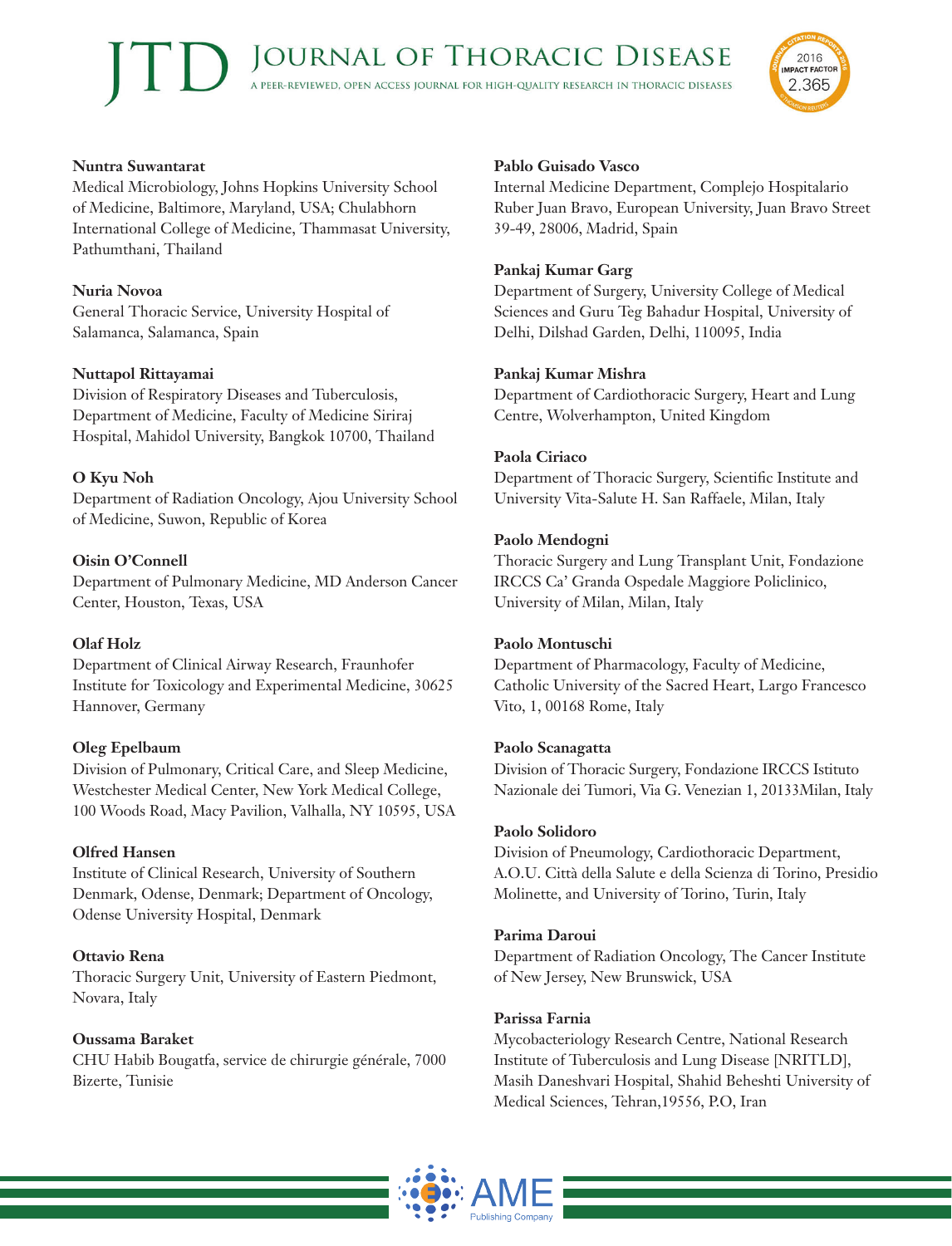## **Patricia Cornejo-Juárez**

Department of Infectious Disease, Instituto Nacional de Cancerología, Av. San Fernando No. 22, Col. Sección XVI, Tlalpan, 14080 México, D.F., Mexico

# **Patrick G. P. Charles**

Department of Infectious Diseases, Austin Health, Heidelberg, VIC, Australia

#### **Patrizia Presbitero**

Department of Invasive Cardiology, Istituto Clinico Humanitas Mirasole Spa, Milan, Italy

#### **Paul C. Tang**

Department of Surgery, Division of Cardiothoracic Surgery, University of Wisconsin School of Medicine and Public Health, Madison, Wisconsin, USA

## **Paul E. Marik**

Pulmonary and Critical Care Medicine, Eastern Virginia Medical School, 825 Fairfax Av, Suite 410, Norfolk, VA 23507, USA

#### **Paul E. Van Schil**

Department of Thoracic and Vascular Surgery, Antwerp University Hospital, Antwerp, Belgium

#### **Paul Picton**

Department of Anesthesiology, University of Michigan Medical School, Ann Arbor, Michigan, USA

#### **Paul Schoenhagen**

Department of Diagnostic Radiology and in the Robert and Suzanne Tomsich Department of Cardiovascular Medicine at the Cleveland Clinic in Cleveland,Ohio, USA

#### **Paul Tang**

Department of Cardiac Surgery, University of Michigan Frankel Cardiovascular Center, Ann Arbor, Michigan, USA

#### **Paulo Cury Rezende**

Department of Atherosclerosis, Heart Institute (InCor) of the University of São Paulo, Av. Dr. Eneas de Carvalho Aguiar 44, AB, Sala 114, 05403-000, Cerqueira César, São Paulo, Brazil

#### **Paulo Roberto Barbosa Evora**

Faculdade de Medicina de Ribeirão Preto da Universidade de São Paulo, Department of Surgery and Anatomy, Av. Bandeirantes, 3900, Ribeirão Preto, SP, Brazil

#### **Pedro J. Marcos**

Complejo Hospitalario Universitario de A Coruña A Coruña, Spain

#### **Peng Luo**

Department of Respiratory Medicine, Zhujiang Hospital, Southern Medical University, Guangzhou ,Guangdong province, China

#### **Peter B. Licht**

Department of Cardiothoracic Surgery, Odense University Hospital, Sdr Blvd 29, DK-5000 Odense, Denmark

#### **Peter Gibson**

Univ Newcastle, Ctr Asthma & Resp Dis, Newcastle, NSW 2308, Australia

#### **Peter Lee**

Virginia Commonwealth Univ, Pulm & Crit Care Med, Intervent Pulmonol, Med, 1200 E Marshall St,10th Floor, Richmond, VA 23219 USA

#### **Petr Starostik**

Molecular Diagnostics Laboratory, Department of Pathology and Laboratory Medicine, Roswell Park Cancer Institute, Buffalo, NY 14263, USA

#### **Petros Bakakos**

1st Respiratory Medicine Department, University of Athens Medical School, Athens, Greece

#### **Philip W. Raake**

Department of Internal Medicine III, Cardiology, University Hospital Heidelberg, University of Heidelberg, Heidelberg, Germany

#### **Philippe Demers**

Department of Cardiac Surgery, Montreal Heart Institute, Montréal, Québec, Canada



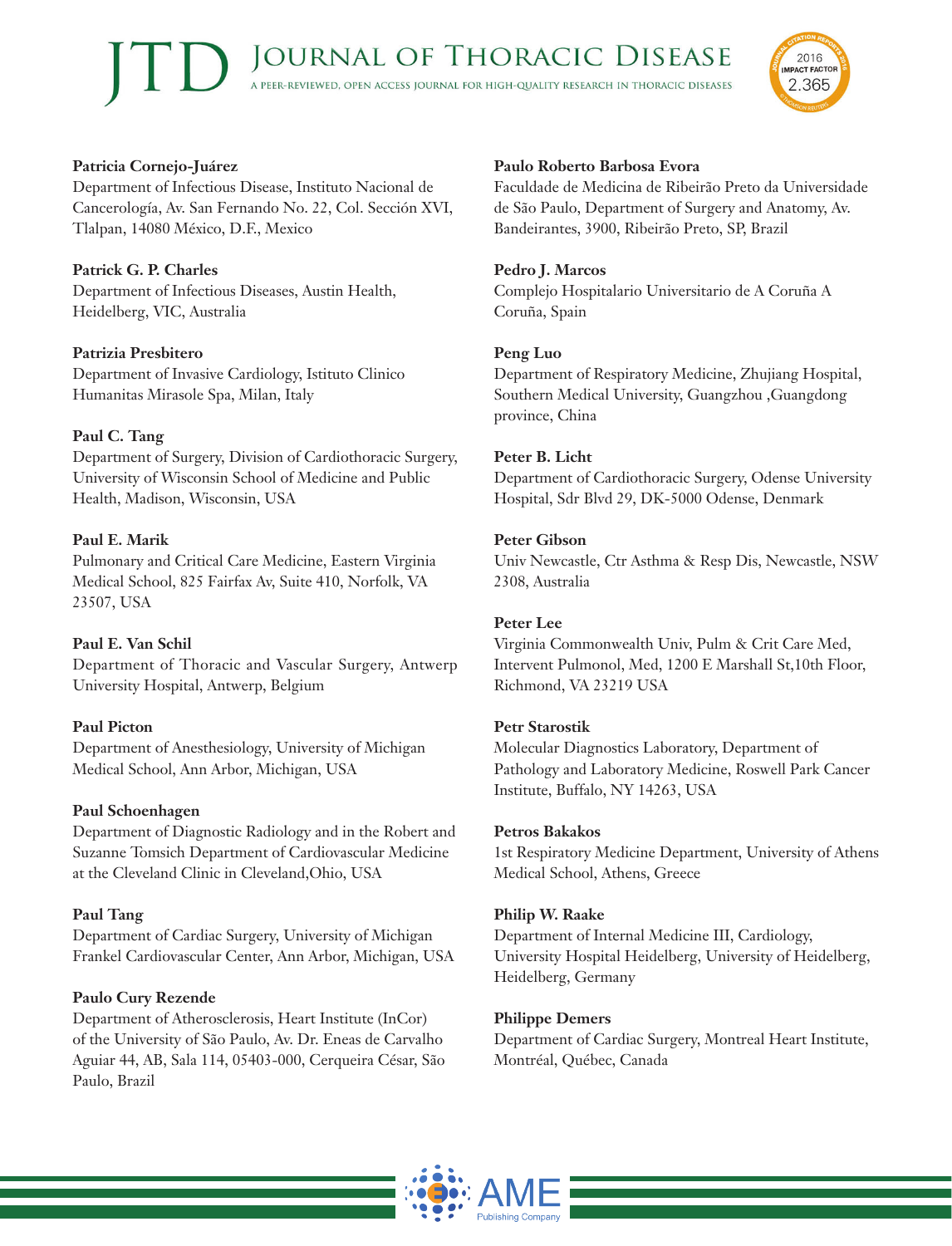

# **Philippe G. Jorens**

Department of Critical Care Medicine, Antwerp University Hospital and University of Antwerp, Edegem, Belgium

# **Piergiorgio Solli**

Division of Thoracic Surgery, European Institute of Oncology, Milan, Italy

# **Pierluigi Novellis**

Thoracic Surgery Division, Humanitas Cancer Center, Rozzano, Italy

# **Pierre Mordant**

Service de chirurgie thoracique, HEGP, Université Paris Descartes, Paris, France

# **Pierre Tattevin**

Infectious Diseases and Intensive Care Unit, Pontchaillou University Hospital, 2, rue Henri Le Guilloux, 35033 Rennes Cedex 9, France

# **Pierre-Yves Brichon**

Department of Thoracic Surgery, University Hospital of Grenoble, Grenoble, France

# **Pietro Bertoglio**

Division of Thoracic Surgery Sacro Cuore-Don Calabria Research Hospital and Cancer Care Centre

# **Pim A. de Jong**

Department of Radiology, University Medical Center Utrecht, Utrecht, The Netherlands

**Pingal Desai** Hospital for Special Surgery, New York, NY, USA

# **Piotr Gabryel**

Department of Thoracic Surgery, Medical University in Poznan, 62 Szamarzewskiego St., 60-561 Poznań, Poland

**Piroze M. Davierwala** Department of Cardiac Surgery, Heart Center, University of Leipzig, Leipzig, Germany

# **Po-Kuei Hsu**

Division of Thoracic Surgery, Department of Surgery, Taipei Veterans General Hospital and National Yang-Ming University School of Medicine, Taipei, Taiwan

# **Pranab Dey**

Department of Cytology and Gynaecologic Pathology, Chandigarh, India

# **Prashant N Chhajed**

Institute of Pulmonology, Medical Research and Development, A/405, Sangam, Corner of S. V. Road and Saibaba Road, Santacruz West, Navi Mumbai - 400 054, Maharashtra, India

# **Prudence A. Russell**

Department of Anatomical Pathology, St Vincent's Hospital, University of Melbourne, Vic, Australia

# **Puja Gaur**

Department of Thoracic Surgery, Brigham and Women's Hospital, Boston, Mass, USA

# **Qiang Lu**

Department of thoracic surgery, Tangdu Hospital, Xi'an, Shanxi

# **Qiang Wang**

Department of Thoracic and Cardiovascular Surgery, The Affiliated Drum Tower Hospital of Nanjing University Medical School, Nanjing, China

# **Qing Tian**

The 301 General Hospital of PLA, Fuxing Road, Beijing 100853, China

# **Qingyuan Huang**

Department of Thoracic Surgery, Shanghai Chest Hospital, Shanghai Jiao Tong University, Shanghai, China

# **Quentin Ballouhey**

Department of Pediatric Surgery, Children's Hospital, Limoges, France

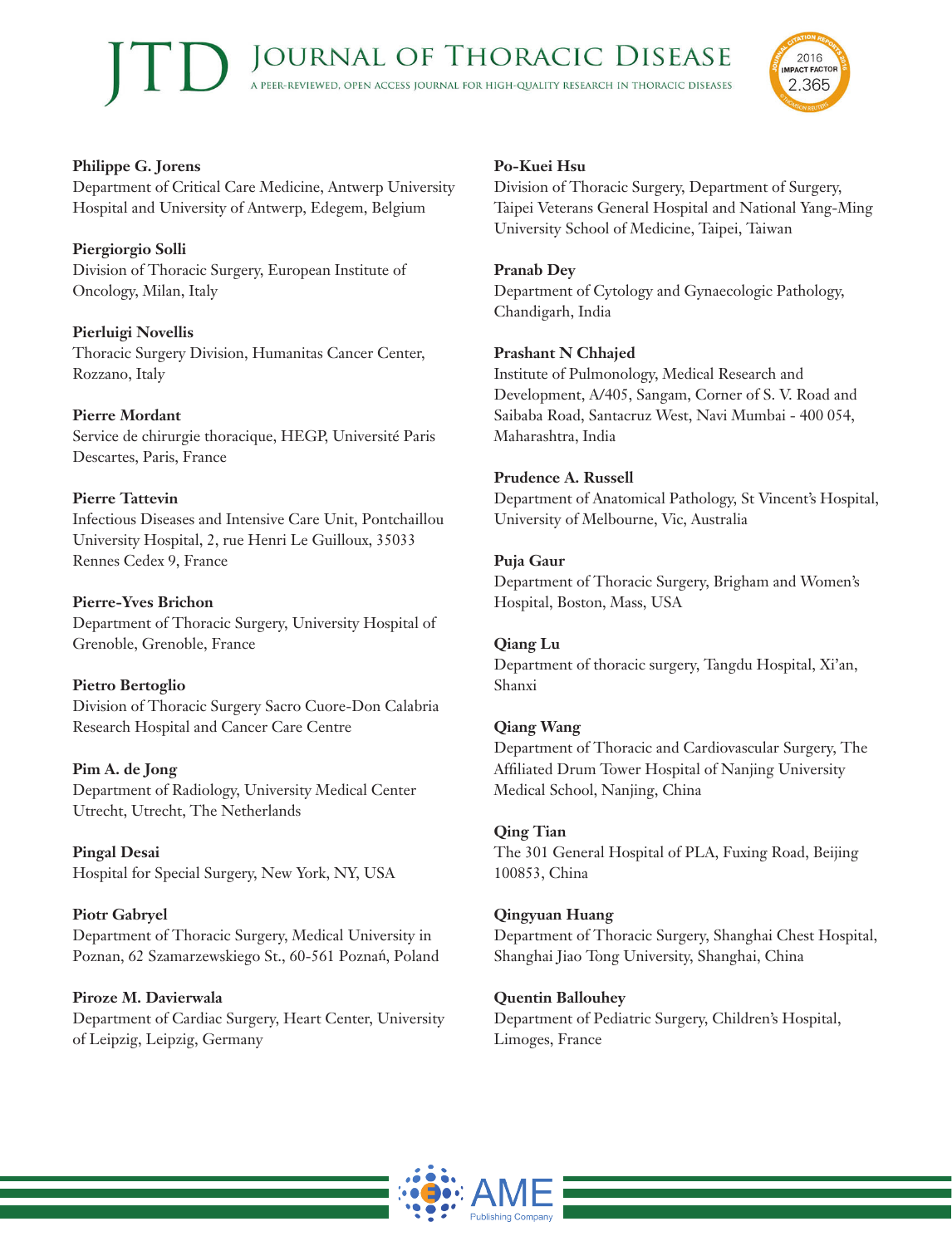

# **R. Dale Brown**

Pediatric Critical Care Medicine, University of Colorado Denver, Colorado, USA

## **Rachael Murray**

The Institute for Health and Biomedical Innovation, School of Biomedical Sciences, Faculty of Health, Queensland University of Technology, Brisbane QLD 4059, Australia

## **Rachel E. Sanborn**

Robert W. Franz Cancer Research Center, Earle A. Chiles Research Institute, Providence Portland Medical Center, 4805 NE Glisan St., 2N35, Portland, OR 97213, USA

## **Rafael Martinez-Girón**

Protozoal Respiratory Pathology Research Unit, INCLINICA Foundation, Oviedo-33207, Asturias, Spain

## **Rafael Perelló**

Servicio de Infecciones, Hospital Clínic-IDIBAPS, Barcelona, España

**Rafael Rosell** Catalan Inst Oncol, Ctra Canyet, Badalona 08916, Spain

# **Raffaele Giordano**

Fondazione G. Monasterio CNR - Regione Toscana, Massa and Pisa, Italy

# **Rahul Khosla**

Department of Pulmonary and Critical Care, Veterans Affairs Medical Center, 50 Irving Street NW, Washington, DC 20422, USA

#### **Rahul Tyagi**

Department of Medicine, INHS Asvini, Mumbai, Maharashtra, India

#### **Rajesh Shah**

Department of Cardiothoracic Surgery, University Hospital of South Manchester, Wythenshawe, UK

#### **Rakesh Garg**

Department of Anesthesiology, Pain and Palliative Care, Dr. BRAIRCH, All India Institute of Medical Sciences, New Delhi, India

#### **Ralph Damiano**

Division of Cardiothoracic Surgery, Washington University School of Medicine, St. Louis, Missouri, USA

#### **Ramachandra Barik**

Department of Cardiology, Nizam's Institute of Medical Sciences, Punjagutta, Hyderabad 500082, Telangana, India

#### **Ramcés Falfán-Valencia**

HLA Laboratory, Instituto Nacional de Enfermedades Respiratorias Ismael Cosío Villegas, Mexico City, Mexico

#### **Rami M. Abazid**

Department of Cardiology, Prince Sultan Cardiac Centre, Al-Qassim, Buraydah, Saudi Arabia. Department of Cardiac Imaging, Prince Sultan Cardiac Centre, Al-Qassim, Buraydah, Saudi Arabia

#### **Ran Mo**

Department of Cardiothoracic Surgery, Nanjing Drum Tower Hospital, the Affiliated Hospital of Medical School of Nanjing University, Nanjing, China

#### **Rana O. Afifi**

Department of Cardiothoracic and Vascular Surgery, McGovern Medical School at The University of Texas Health Science Center at Houston (UTHealth), Houston, Texas, USA

#### **Randy F. Sweis**

Department of Medicine, Section of Hematology/ Oncology, Comprehensive Cancer Center, University of Chicago, Chicago, IL, USA

#### **Raphaël Giraud**

Intensive Care Service, Geneva University Hospitals, 4 Rue Gabrielle Perret-Gentil, 1211, Geneva 14, Switzerland; Faculty of Medicine, University of Geneva, Geneva, Switzerland; Geneva Hemodynamic Research Group, Geneva, Switzerland

#### **Rashmi Singh**

Department of Zoology, MMV, Banaras Hindu University, Varanasi, 221005, India

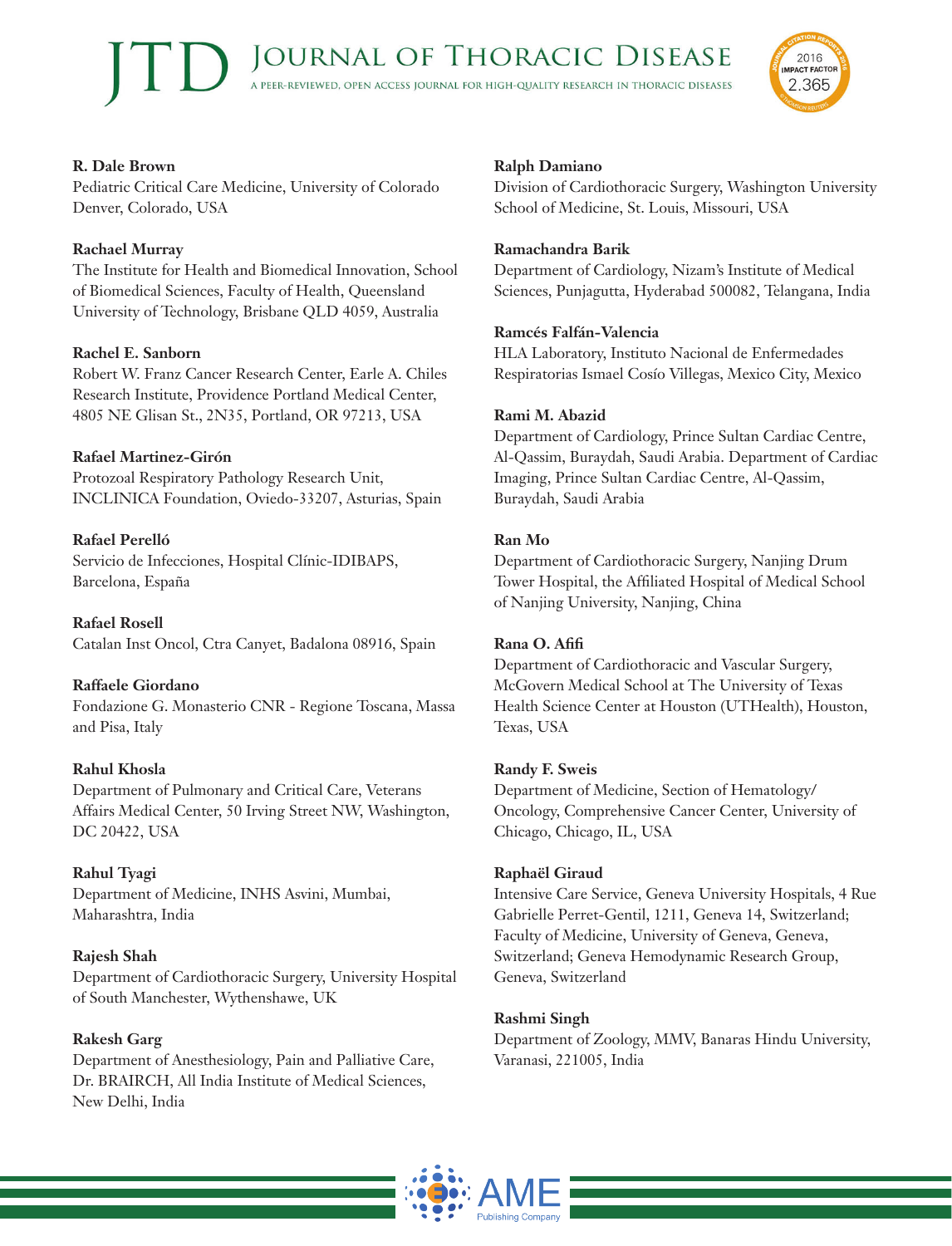

## **Rasoul Aliannejad**

Department of Pulmonary, Shariati Hospital, Tehran University of Medical Sciences, Tehran, Iran

#### **Raul Cavalcante Maranhão**

Lipid Metabolism Laboratory, Heart Institute (InCor), Medical School Hospital, University of São Paulo, São Paulo, Brazil; Faculty of Pharmaceutical Sciences, University of São Paulo, São Paulo, Brazil; Instituto do Coração (InCor) do Hospital das Clínicas, FMUSP, Av. Dr. Enéas de Carvalho Aguiar, 44, 1º subsolo, São Paulo, SP, 05403-000, Brazil

## **Raul Embun**

Department of Thoracic Surgery, Hospital Universitario Miguel Servet, Instituto de Investigación Sanitaria Aragón, Zaragoza, Spain

# **René Horsleben Petersen**

Department of Cardiothoracic Surgery, Copenhagen University Hospital, Rigshospitalet, Denmark

#### **Renee Dixon**

Division of Pulmonary, Critical Care, and Sleep Medicine, University of Maryland School of Medicine, 110 Paca St., 2nd Floor, Baltimore, MD, 21201, USA

#### **René-Olivier Mirimanoff**

Department of Radiation Oncology, Centre Hospitalier Universitaire Vaudois (CHUV), Lausanne, Switzerland

#### **Ricardo Jose**

Centre for Inflammation and Tissue Repair, University College London, London, UK

# **Ricardo Mingarini Terra**

Thoracic Surgery Division, Heart Institute (InCor), Hospital das Clínicas, University of São Paulo Medical School, Avenida Dr. Eneas de Carvalho Aguiar, 44 - 2o Andar Sala 9, São Paulo, SP, CEP 05403-000, Brazil

#### **Richard D. Turner**

Department of Respiratory Medicine, Homerton University Hospital, London, UK

## **Richard J. Cassidy**

Department of Radiation Oncology, Winship Cancer Institute of Emory University, Emory University School of Medicine, Atlanta, GA, USA

#### **Richard T. Mahon**

Department of Internal Medicine, Division of Pulmonary and Critical Care Medicine, Naval Medical Center San Diego, San Diego, CA, USA

## **Richard van Hillegersberg**

Department of Surgery Oncology, University Medical Center Utrecht, Heidelberglaan 100, 3508 GA, Utrecht, The Netherlands

## **Riken Kawachi**

Department of Thoracic and Thyroid Surgery, Kyorin University Hospital, Tokyo, Japan

#### **Rishindra M. Reddy**

Department of Surgery, Section of Thoracic Surgery, University of Michigan Medical School, Ann Arbor, MI 48109, USA

#### **Rita Chiari**

Department of Medical Oncology, Santa Maria della Misericordia Hospital of Perugia, Perugia, Italy

#### **Rita Linko**

Intensive Care Units, Department of Anaesthesia and Intensive Care Medicine, Division of Surgery, Helsinki University Hospital, Helsinki, Finland

#### **Ritsushi Kato**

Department of Cardiology, Saitama Medical University, International Medical Center, 1397-1 Yamane Hidaka, Saitama 350-1298, Japan

#### **Ritu Gill**

Department of Radiology, Brigham and Women's Hospital, Boston, Massachusetts, USA

#### **Robert Anton Cesnjevar**

Department of Pediatric Cardiac Surgery, University Hospital Erlangen, Friedrich Alexander University Erlangen-Nuernberg, Erlangen, Germany

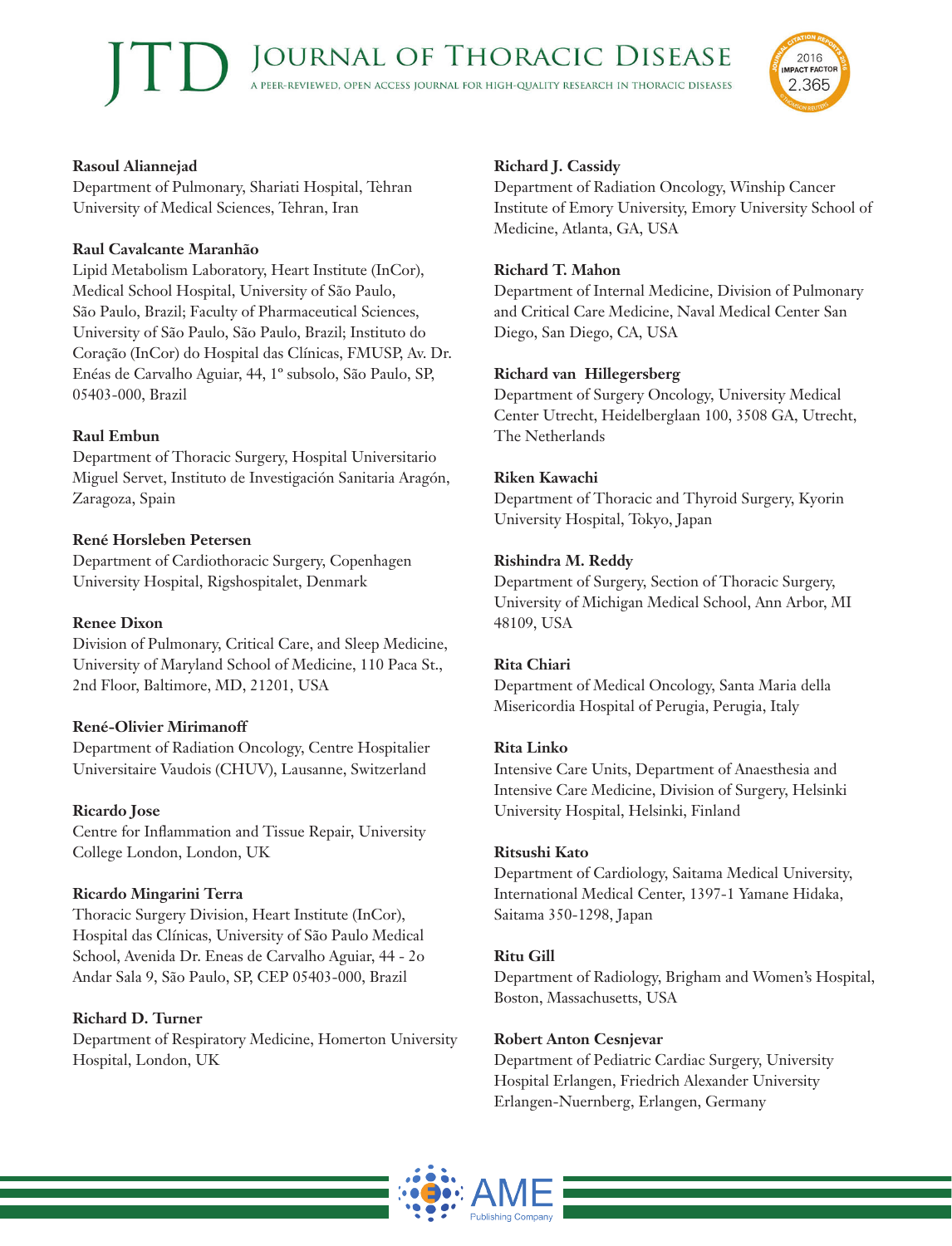

# **Robert H. Bartlett**

ECMO Lab, University of Michigan Medical School, University of Michigan, Ann Arbor, Michigan, USA

# **Robert Hallifax**

Oxford Centre for Respiratory Medicine, Oxford Respiratory Trials Unit, Oxford, UK

# **Robert S. George**

Department of Thoracic Surgery, St James's University Hospital, Leeds Teaching Hospitals, Leeds, UK

## **Roberta Ricciardi**

Department of Clinical and Experimental Medicine, Neurology Unit, 2Division of Thoracic Surgery, Robotic Multidisciplinary Centre for Surgery, Cardiothoracic and Vascular Surgery Department, University of Pisa, Italy

## **Roberto Cangemi**

Department of Internal Medicine and Medical Specialties, Sapienza University of Rome, Rome, Italy

#### **Roberto Copetti** Emergency Department, Latisana General Hospital, Latisana (Udine), Italy

# **Robin L. Jones**

Sarcoma Unit, Royal Marsden Hospital, London SW3 6JJ, UK

#### **Rocco Trisolini**

Interventional Pulmonology Unit, Policlinico Sant'Orsola-Malpighi, via Albertoni 15, 40138, Bologna, Italy; Thoracic Endoscopy and Pulmonology Unit, Maggiore Hospital, Bologna, Italy

#### **Rodrigo Bagur**

Division of Cardiology, London Health Sciences Centre, Department of Medicine, Western University, London, Ontario, Canada

#### **Roland Därr**

Department of Cardiology and Angiology I, University Heart Centre Freiburg, Freiburg, Germany

#### **Rony Atoui**

Division of Cardiac Surgery, Health Sciences North, Sudbury, ON, Canada

#### **Rubens Chojniak**

Director, Imaging Department, A.C.Camargo Cancer Center, Professor at School of Medicine, Universidade Nove de Julho (Uninove), São Paulo, SP, Brazil

#### **Runzhe Chen**

Department of Thoracic/Head & Neck Medical Oncology, University of Texas MD Anderson Cancer Center, Houston, TX, United States; Department of Hematology and Oncology, Zhongda Hospital of Southeast University, Nanjing, China

#### **Ruoyu Zhang**

Department of Thoracic Surgery, Center for Pneumology and Thoracic Surgery, Schillerhoehe Hospital, Teaching hospital of the University of Tuebingen, Solitudestr. 18, Gerlingen, Germany

#### **Russell K. McAllister**

Department of Anesthesiology, Baylor Scott & White Health, Temple, TX 76508, USA

#### **Ryo Takahashi**

Department of General Thoracic Surgery, National Hospital Organization Chiba-East Hospital, Chiba 260- 0856, Japan

#### **Ryoichi Nakanishi**

Department of Thoracic Surgery, Shin-Kokura Hospital, Federation of National Public Service Personnel Mutual Aid Associations, Kitakyusyu, Japan

#### **Ryota Ushio**

Department of Pulmonology, Yokohama City University Graduate School of Medicine, Yokohama, Japan

#### **Salah A.M. Said**

Department of Cardiology, ZGT location Hengelo, Hengelo, the Netherlands

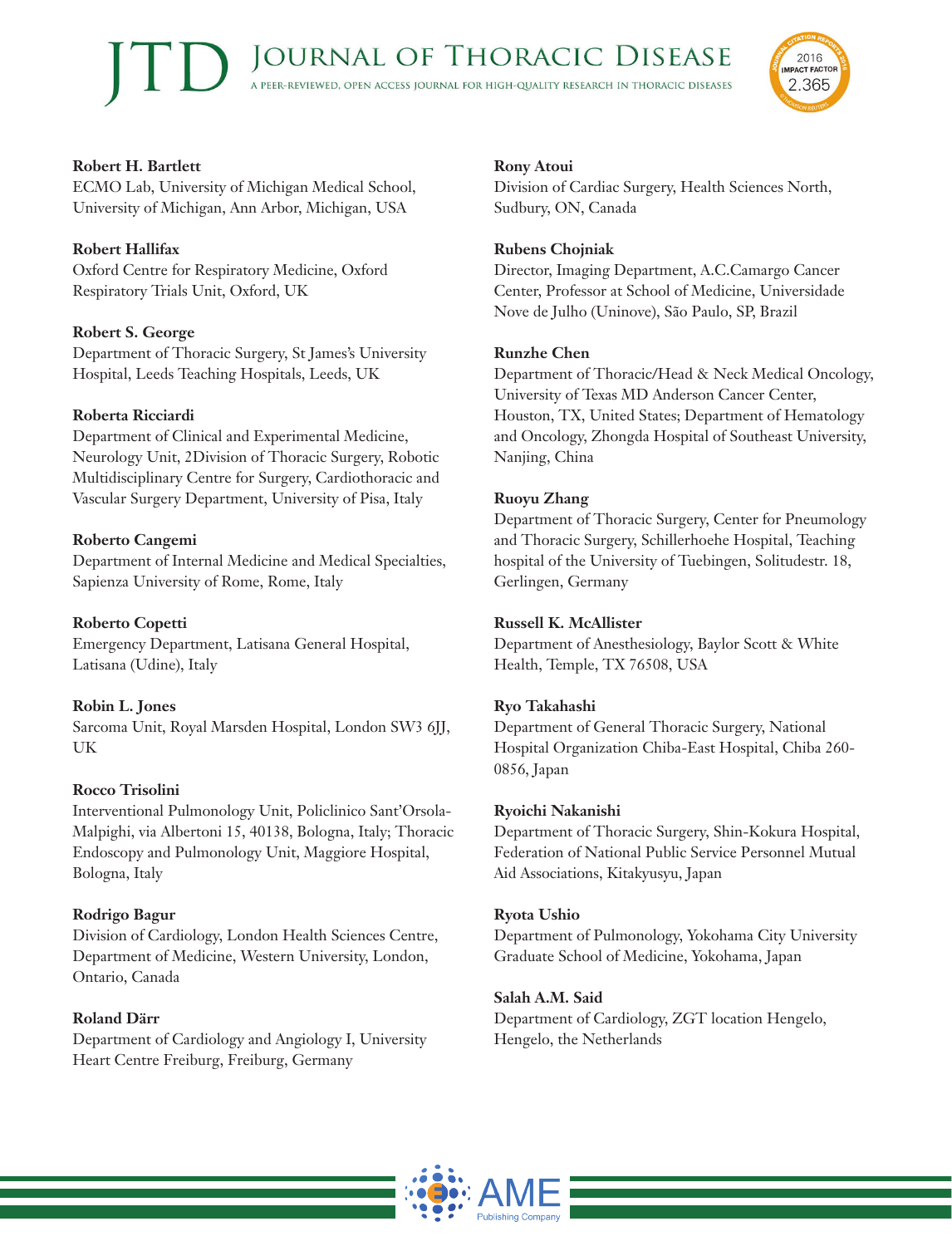#### **Sabina Antonela Antoniu**

Department of Medicine II-Nursing/Palliative Care , University of Medicine and Pharmacy Grigore T Popa Iasi, Romania, Iasi, Romania

#### **Sadayuki Murayama**

Department of Radiology, Graduate School of Medical Science, University of the Ryukyus, 207 Uehara, Nishiharacho, Okinawa, 903-0215, Japan

#### **Sai Yendamuri**

Roswell Pk Canc Inst, Dept Thorac Surg, Elm & Carlton St, Buffalo, NY 14263, USA

#### **Salah A. Mohamed**

University of Schleswig-Holstein Campus Luebeck, Department of Cardiac Surgery, Luebeck, Germany

#### **Samad E. J. Golzari**

Cardiovascular Research Center, Tabriz University of Medical Sciences, Daneshgah Street, Tabriz, 51664, Iran

#### **Sameer K. Nath**

Department of Therapeutic Radiology, Smilow Cancer Hospital at Yale-New Haven, 35 Park Street, Ste LL 513, New Haven, CT 06511, USA

#### **Sanghoon Jheon**

Seoul National University Bundang Hospital, Seungnam, Korea; Seoul National University College of Medicine, Seoul, Korea

#### **Sang-We Kim**

Department of Oncology, Asan Medical Center, University of Ulsan College of Medicine, 86, Asanbyeongwon-gil, Songpa-gu, Seoul, 138-736, Korea

#### **Sarah Schott**

Department of Gynecology and Obstetrics, University Hospital Heidelberg, Heidelberg, Germany; German Consortium for Translational Cancer Research (DKTK), Heidelberg, Germany

#### **Sara-Joan Pinto-Sietsma**

Department of Vascular Medicine, Academic Medical Center, University of Amsterdam, Amsterdam, The Netherlands; Department of Clinical Epidemiology, Biostatistics and Bioinformatics, Academic Medical Center, University of Amsterdam, Amsterdam, The Netherlands

#### **Satoshi Hamada**

Department of Respiratory Medicine, Graduate School of Medicine, Kyoto University, Kyoto, Japan

#### **Satoshi Shiono**

Department of Thoracic Surgery, Yamagata Prefectural Central Hospital, Yamagata, Japan

#### **Satoshi Yanagisawa**

Department of Advanced Cardiovascular Therapeutics, Nagoya University Graduate School of Medicine, Nagoya, Japan

#### **Sébastien Bonnet**

Pulmonary Hypertension Research Group, Laval University, Quebec City, Canada; Institut Universitaire de Cardiologie et de Pneumologie de Québec Research Center, Laval University, Quebec City, Canada; Department of Medicine, Laval University, Quebec City, Canada

#### **Se Hoon Choi**

Department of Thoracic and Cardiovascular Surgery, Asan Medical Center, Seoul, Republic of Korea

#### **Sean Walsh**

Department of Radiation Oncology (MAASTRO), GROW-School for Oncology and Developmental Biology, Maastricht University Medical Center (MUMC+), Maastricht 6229 ET, The Netherlands and Department of Oncology, Gray Institute for Radiation Oncology and Biology, University of Oxford, Oxford OX3 7DQ, UK

#### **Sebahat Ocak**

Division of Pulmonology, Centre Hospitalier Universitaire Dinant-Godinne, Université Catholique de Louvain Namur, Avenue G. Thérasse, 1, B5530 Yvoir, Belgium



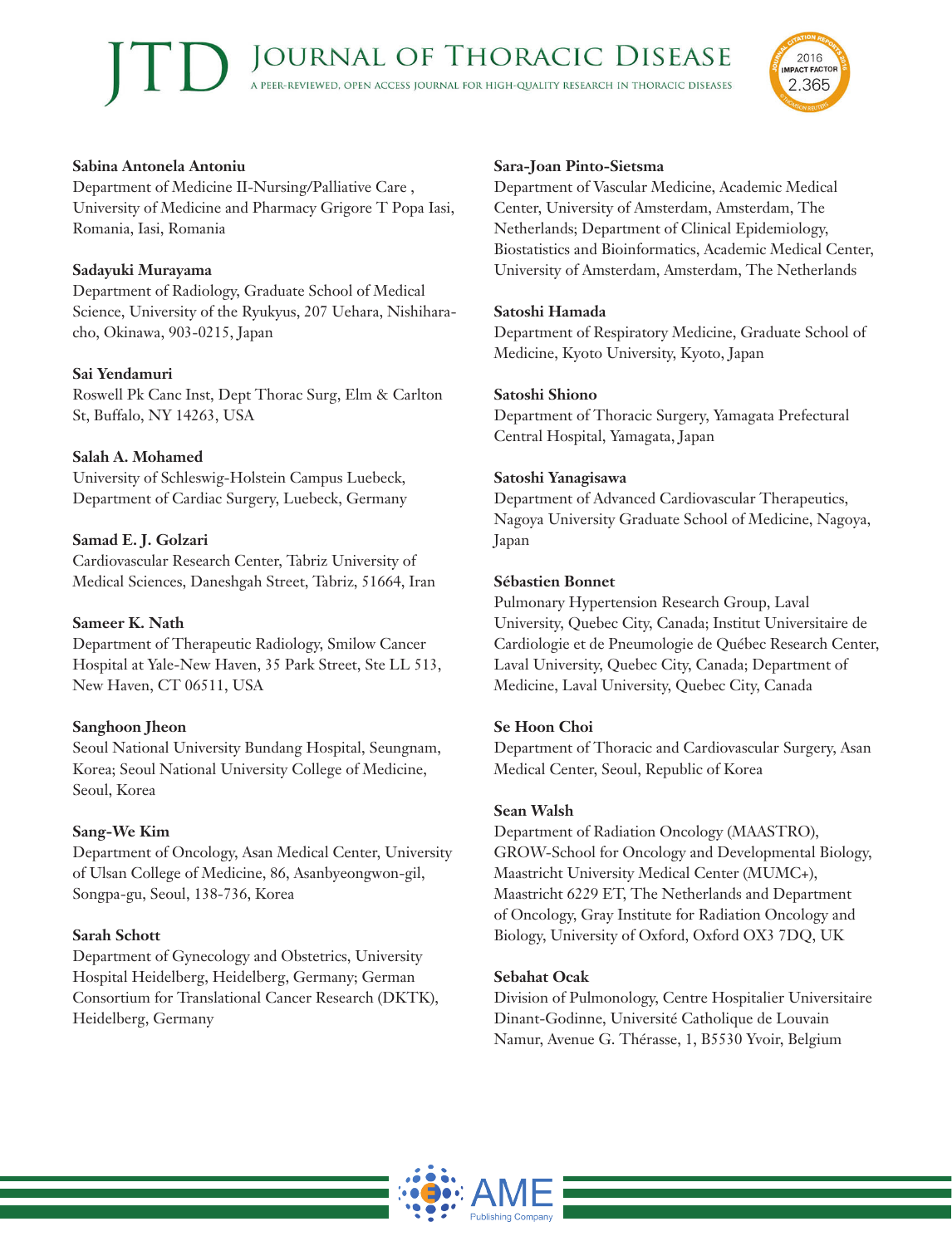

# **Semir Vranic**

Department of Pathology, University of Sarajevo Clinical Center, Sarajevo, Bosnia and Herzegovina

# **Sergey Leontyev**

Department of Cardiac Surgery, Leipzig Heart Center, University of Leipzig, Leipzig, Germany

# **Sergio Buccheri**

Division of Cardiology, Ferrarotto Hospital, University of Catania, Via Citelli 1, 95100, Catania, Italy

# **Seung Heon Lee**

Division of Pulmonary, Sleep, and Critical Care Medicine, Department of Internal Medicine, Korea University Ansan Hospital, Korea University College of Medicine, Ansan, Korea

# **Severin Schmid**

Department of Thoracic Surgery, University Hospital Freiburg, Freiburg, Germany

**Shahed N. Badiyan** University of Maryland School of Medicine, Baltimore, Maryland, 21201, USA

# **Shah-Hwa Chou**

Department of Surgery, Kaohsiung Medical University Hospital, Kaohsiung, Taiwan

# **Shahzad Raja**

Department of Cardiac Surgery, Harefield Hospital, London, UK

# **Shams Y-Hassan**

Department of Cardiology, Karolinska University Hospital Huddinge and Karolinska Institutet, Stockholm, Sweden

# **Shanbeh Zienolddiny**

Department of Biological and Chemical Work Environment, National Institute of Occupational Health, Pb 8149 Dep, N-0033, Oslo, Norway

# **Shanda H. Blackmon**

Department of Thoracic Surgery, Mayo Clinic, MA-12-00- 1, 200 First Street, Rochester, MN 55905, USA

## **Shane Lloyd**

Radiation Oncology Department, University of Utah, Huntsman Cancer Institute, Salt Lake City, UT 84112, USA ; 2 Division of Cardiology, University of Utah, University Hospital, Salt Lake City, UT 84112, USA

## **Shangwen Dong**

Tianjin Medical University General Hospital, China

#### **Shankar Siva**

Division of Radiation Oncology and Cancer Imaging, Peter MacCallum Cancer Centre, East Melbourne, Victoria, Australia Sir Peter MacCallum Department of Oncology, The University of Melbourne, Parkville, Victoria, Australia

#### **Shaohua Cui**

Shanghai Chest Hospital, Shanghai Jiao Tong University, Shanghai, China

# **Shashikant C.U. Patne**

Department of Pathology, Institute of Medical Sciences, Banaras Hindu University, Varanasi, Uttar Pradesh, India

# **Shawn C. West**

Assistant Professor of Pediatrics, University of Pittsburgh School of Medicine. Heart and Heart-Lung Transplantation, Children's Hospital of Pittsburgh of UPMC, 4401 Penn Avenue, Pittsburgh, PA 15224, USA

#### **Shekhar Ghamande**

Program Director, Pulmonary and Fellowship Program, Baylor Scott and White Health, Temple, Texas, USA

# **Shenhai Wei**

Department of Thoracic surgery, First Hospital of Tsinghua University, Beijing, China

# **Shigeki Sawada**

Department of Thoracic Surgery, Himeji Red Cross Hospital, Himeji, Hyogo Pref, Japan

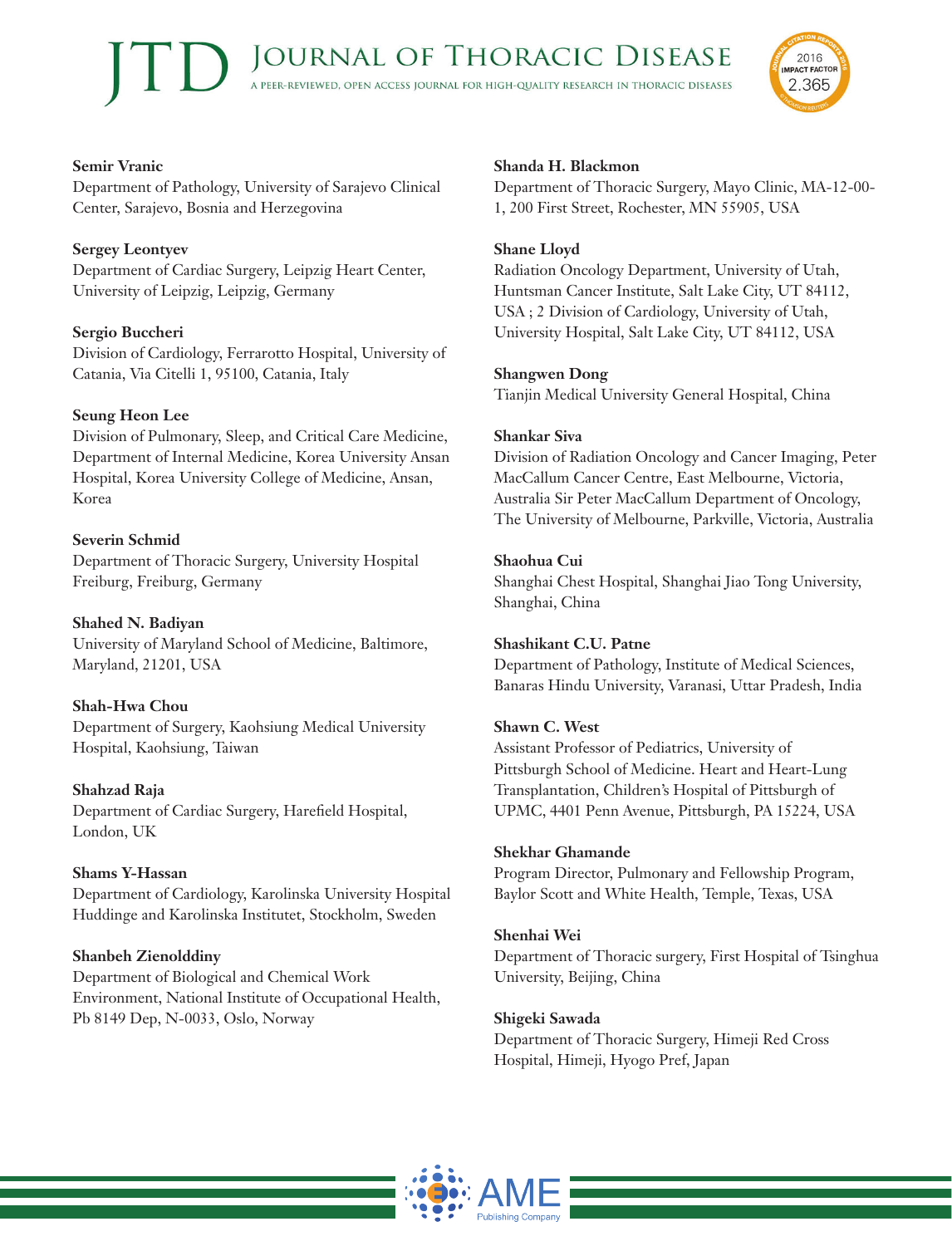

## **Shigeo Muro**

Department of Respiratory Medicine, Graduate School of Medicine, Kyoto University 53 Kawahara-cho, Shogoin, Sakyo-ku, Kyoto 606-8507, Japan

# **Shi-Jye Chu**

Department of Internal Medicine, Tri-Service General Hospital, National Defense Medical Center, Taipei, Taiwan

# **Shin Matsuoka**

Department of Radiology, St. Marianna University School of Medicine, 2-16-1 Sugao, Miyamae-Ku, Kawasaki, Kanagawa 216-8511, Japan

# **Shinichiro Miyoshi**

Department of General Thoracic Surgery, Okayama University Graduate School of Medicine, Dentistry and Pharmaceutical Sciences, Okayama, Japan

# **Shinji Abe**

Division of Pulmonary Medicine, Tokyo Metropolitan Hiroo Hospital, 2-34-10 Ebisu Shibuya-ku, Tokyo, 150- 0013, Japan

# **Shinji Mine**

Department of Gastroenterological Surgery, Cancer Institute Hospital, 3-8-31, Ariake, Koto-ku, Tokyo, 135-8550, Japan; Department of Esophageal and Gastroenterological Surgery, Juntendo University School of Medicine, 2-1-1, Hongo, Bunkyo-ku, Tokyo, 113-0033, Japan

# **Shinji Sasada**

Department of Endoscopy, Respiratory Endoscopy Division, National Cancer Center Hospital, Tokyo 104- 0045, Japan

# **Shinji Teramoto**

Department of Pulmonary Medicine, Hitachinaka Medical Education and Research Center, University of Tsukuba, 20-1 Hitachinaka-shi, Ibaraki 329-8575, Japan

# **Shinsaku Togo**

Department of Respiratory Medicine, Juntendo University, School of Medicine, 2-1-1 Hongo, Bunkyo-ku, Tokyo 113- 8421, Japan

# **Shinsuke Miyazaki**

Cardiovascular Center, Tsuchiura Kyodo Hospital, Tsuchiura, Ibaraki, Japan

#### **Shintaro Yokoyama**

Department of Surgery, Kurume University School of Medicine, Kurume, Japan

## **Shinzo Takamori**

Department of Surgery, Kurume University School of Medicine, Asahi-machi 67, Kurume FU 830-0011, Japan

## **Shiro Nakahara**

Department of Cardiology, Dokkyo Medical University Koshigaya Hospital, Saitama, Japan

# **Shizhao Cheng**

Department of Thoracic Surgery, Tianjin Chest Hospital, Tianjin, China

## **Shotaro Okachi**

Department of Respiratory Medicine, Nagoya University Graduate School of Medicine, 65 Tsurumai-cho, Showa-ku, Nagoya 466-8560, Japan

# **Shouguo Yang**

Zhongshan Hospital of Fudan university, the Shanghai Institute of Cardiovascular Diseases, Shanghai, China

#### **Shuichi Shinohara**

Second Department of Surgery, School of Medicine, University of Occupational and Environmental Health, 1-1 Iseigaoka, Yahatanishi-ku, Kitakyushu, 807-8555, Japan

#### **Shuichiro Kaji**

Department of Cardiovascular Medicine, Kobe City Medical Center General Hospital, Kobe, Japan

#### **Shyama Jain**

Department of Pathology, Maulana Azad Medical College, New Delhi, India

# **Si Pham**

Department of Surgery, University of Miami, Miami, Florida, USA

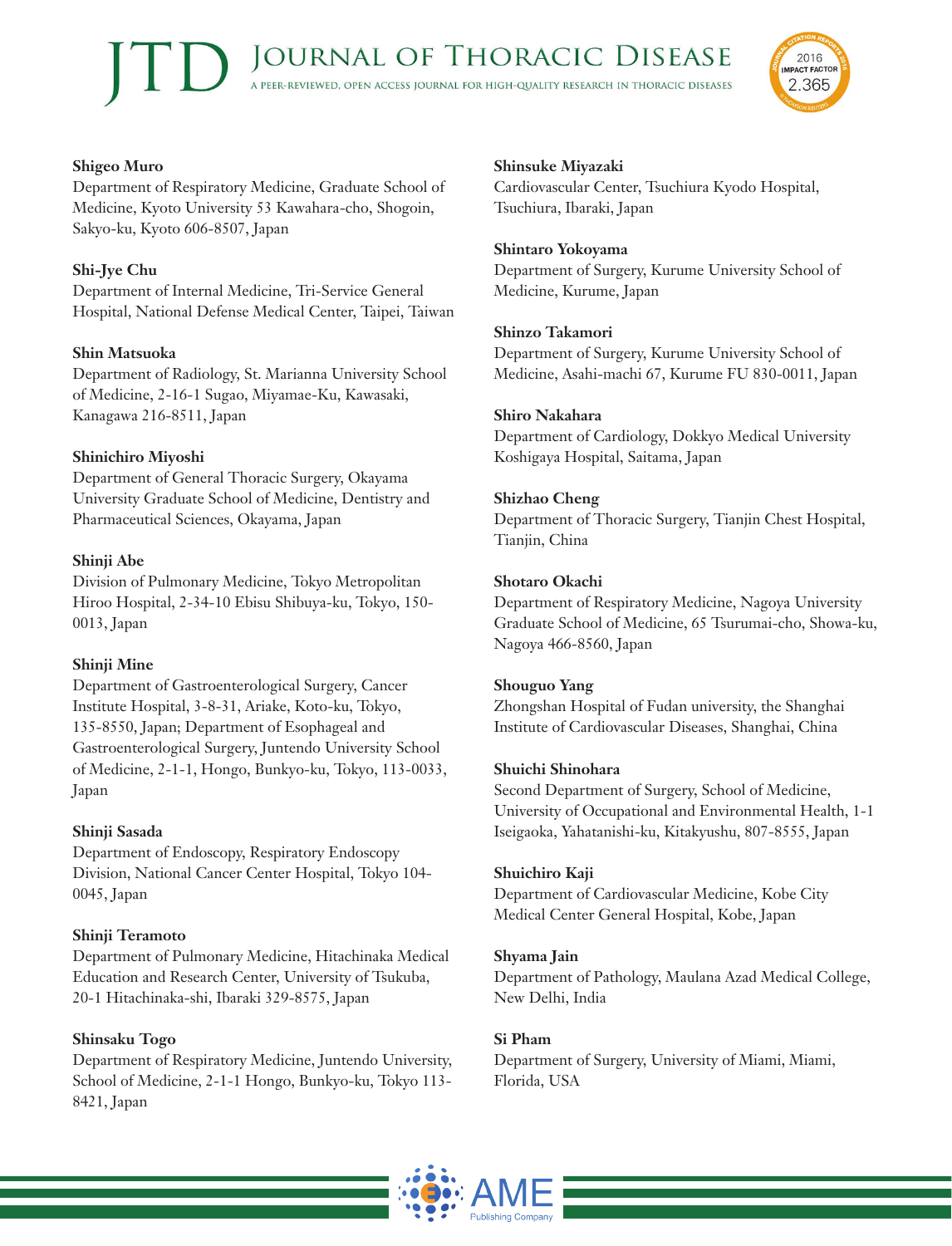

#### **Sibu P. Saha**

Division of Cardiothoracic Surgery, Department of Surgery, University of Kentucky College of Medicine, Lexington, Kentucky, USA

# **Silvia Bielsa**

Pleural Medicine Unit, Department of Internal Medicine, Arnau de Villanova University Hospital, Institute for Biomedical Research Dr Pifarre Foundation, IRBLLEIDA, Avda Alcalde Rovira Roure 80, 25198, Lleida, Spain

## **Silvia Mariani**

East Midlands Congenital Heart Centre, Glenfield Hospital, Leicester, UK

## **Silvia Placidi**

Cardiac Arrhythmia Complex Unit and Syncope Unit, Bambino Gesù Children's Hospital and Research Institute, Rome, Italy

## **Simon C. Body**

Department of Anesthesiology, Perioperative, and Pain Medicine, Brigham and Women's Hospital/Harvard Medical School, Boston, Massachusetts, USA

#### **Simon P. Hart**

Hull York Medical School, Academic Respiratory Medicine, Castle Hill Hospital, Castle Road, Cottingham, East Yorkshire HU16 5JQ, UK

#### **Simone Scarlata**

Geriatrics, Unit of Respiratory Pathophysiology, Campus Bio Medico University, Rome, Italy

# **Sisko Anttila**

Department of Pathology, HUSLAB and Helsinki University Hospital, Finland

#### **Siva Raja**

Department of Thoracic and Cardiovascular Surgery, Cleveland Clinic, Cleveland, Ohio, USA

#### **Sixto Arias**

Section of Interventional Pulmonology, Division of Pulmonary and Critical Care Medicine, Johns Hopkins University, Baltimore, Maryland, USA

#### **Sławomir Jabłoński**

Department of Thoracic Surgery, General and Oncological Surgery, Medical University of Lodz, 113 Żeromskiego St,, 90-547, Łódź, Poland

## **Snigdha Jain**

Department of Internal Medicine, University of Texas Southwestern Medical Center, Dallas, TX, USA

#### **So Young Park**

Division of Pulmonary, Allergy and Critical Care Medicine, Department of Internal Medicine, Hallym University Kangdong Sacred Heart Hospital, Hallym University College of Medicine, Seoul, Korea

## **Soji Ozawa**

Department of Gastroenterological Surgery, Tokai University School of Medicine, 143 Shimokasuya, Isehara, Kanagawa, 259-1193, Japan

## **Solomon A. Graf**

Department of Medicine, University of Washington, Seattle, WA 98195, USA; Fred Hutchinson Cancer Research Center, Seattle, WA 98109, USA; Veterans Affairs Puget Sound Health Care System, Seattle, WA 98108, USA

#### **Sook Whan Sung**

Department of Thoracic and Cardiovascular Surgery, Seoul St. Mary's Hospital, College of Medicine, The Catholic University of Korea, Seoul, Republic of Korea

#### **Soon-Ho Chon**

Department of Thoracic and Cardiovascular Surgery, S-Jungang Hospital, Jeju, South Korea

#### **Sophia E. Schiza**

Sleep Disorders Center, Department of Thoracic Medicine, University General Hospital, Medical School of the University of Crete, 71110, Heraklion, Crete, Greece

#### **Soumitesh Chakravorty**

Department of Medicine, New Jersey Medical School, Newark, New Jersey, USA

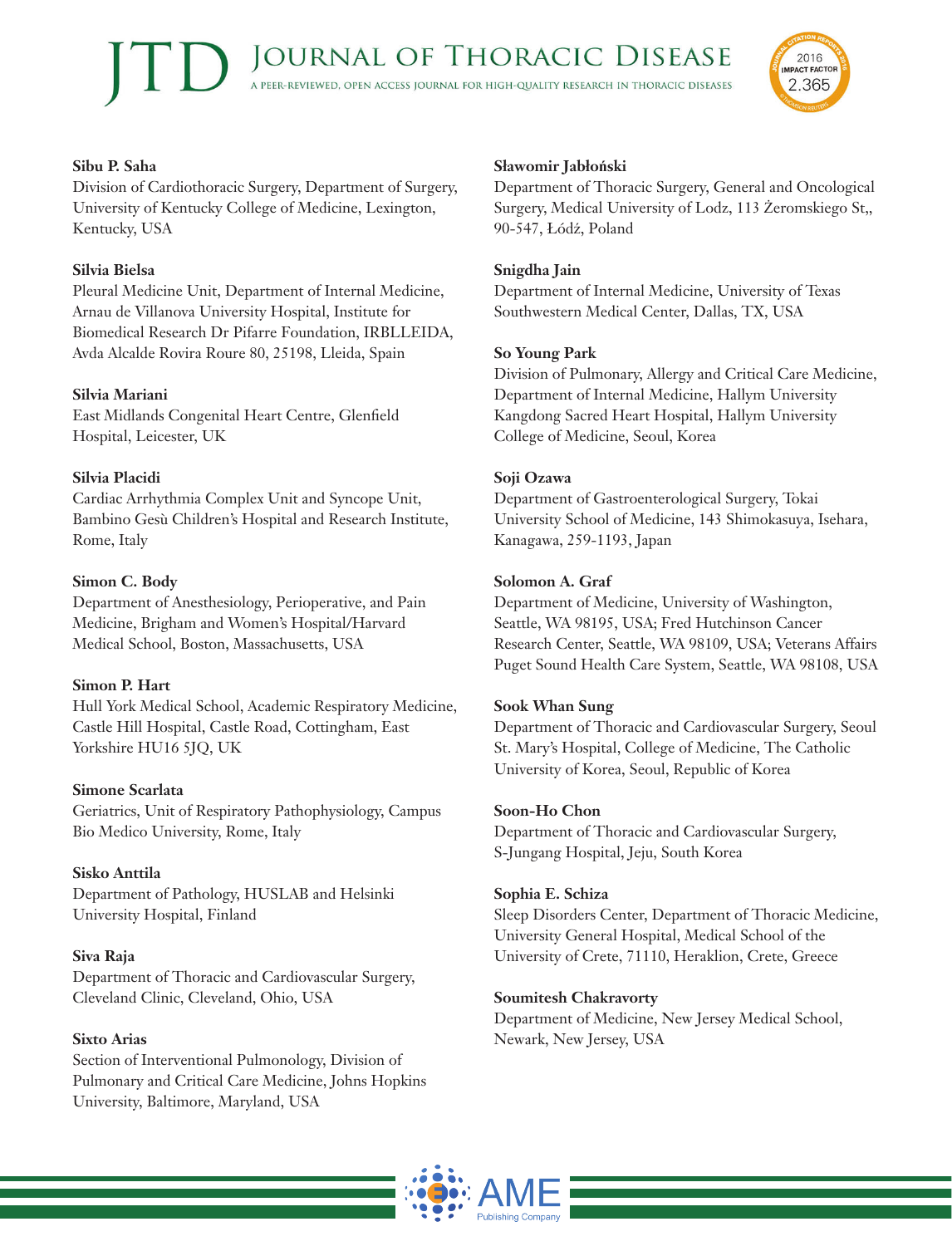

#### **Sourya Acharya**

Department of Medicine, Jawaharlal Nehru Medical College, Datta Meghe Institute of Medical Sciences University, Sawangi (Meghe), Wardha - 442 004, Maharashtra, India

#### **Stamatis Katsenos**

Department of Pneumonology, Army General Hospital of Athens, Athens, Greece

## **Stavros Dimopoulos**

1st Critical Care Medicine Department, Cardiopulmonary Exercise Testing and Rehabilitation Laboratory, "Evgenidio Hospital," National Kapodistrian University of Athens, 20, Papadiamantopoulou St, Athens 11528, Greece

## **Stefan Rieken**

Department of Radiation Oncology, University Hospital Heidelberg, Im Neuenheimer Feld 400, 69120 Heidelberg, Germany; Heidelberg Institute of Radiation Oncology, Germany

#### **Stefan Schulz-Drost**

Orthopedic and Trauma Surgery, University Hospital Erlangen, Germany

#### **Stefania Gori**

Medical Oncology, Ospedale Sacro Cuore don Calabria, Negrar, Verona, Italy

#### **Stefano M.M. Basso**

Department of Surgery, S. Maria degli Angeli Hospital, 33170 Pordenone, Italy

#### **Stefano Palmucci**

Radiodiagnostic and Radiotherapy Unit, University Hospital "Policlinico-Vittorio Emanuele", Via Santa Sofia 78, 95123, Catania, Italy

#### **Stefano Romagnoli**

Department of Health Science, Section of Anesthesiology and Intensive Care, University of Florence, Florence, Italy; Department of Anesthesia and Intensive Care, Azienda Ospedaliero-Universitaria Careggi, Largo Brambilla, Florence, Italy

## **Stella Chin-Shaw Tsai**

Department of Medical Research, Tung's Taichung MetroHarbor Hospital, Taichung, Taiwan Department of Food and Nutrition, Providence University, Taichung, Taiwan

#### **Stephen M. Vindigni**

Division of Gastroenterology, Department of Medicine, School of Medicine, University of Washington, 1959 Northeast Pacific Street, Box 356424, Seattle, WA 98195- 6424, USA

#### **Steven Leong**

Department of Thoracic Medicine, The Prince Charles Hospital, Rode Rd, Chermside, Brisbane, Queensland 4032, Australia

## **Steven Taylor**

Division of Experimental Therapeutics, Department of Medicine, Columbia University, New York, New York 10032, USA

#### **Suguru Ohira**

Kyoto Prefectural Univ Med, Dept Cardiovasc Surg, Kamigyo Ku, 465 Kajii Cho, Kyoto 6028566, Japan

#### **Sukki Cho**

Department of Thoracic and Cardiovascular Surgery, Seoul National University Bundang Hospital, Seongnam-si, South Korea Department of Thoracic and Cardiovascular Surgery, Seoul National University College of Medicine, Seoul, South Korea

#### **Suleiman Massarweh**

Division of Oncology, Stanford University School of Medicine; Stanford Cancer Institute, Stanford, CA, USA

#### **Sumeet K. Mittal**

Norton Thoracic Institute, Dignity Health, Creighton University School of Medicine, Phoenix, Arizona; Department of Surgery, Creighton University School of Medicine, Creighton Univesity Medical Center, Omaha, Nebraska, USA

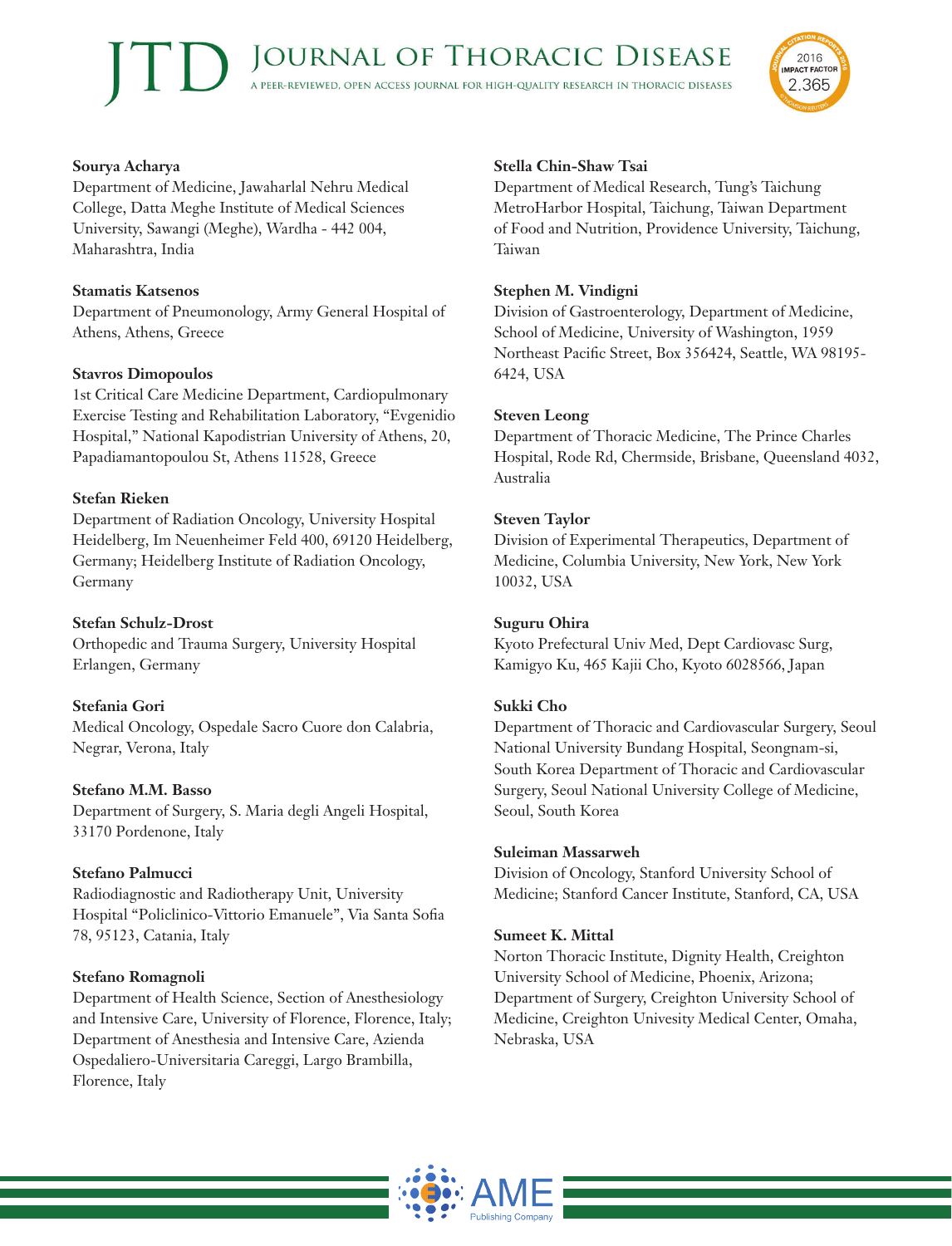

Division of Biomedical Convergence, College of Biomedical Science, Institute of Bioscience & Biotechnology, Chuncheon 24341, South Korea

#### **Sunghoon Kim**

Division of Pediatric Surgery, UCSF Benioff Children's Hospitals, Oakland and San Francisco, CA, USA

#### **Susana Garcia-Gutierrez**

Unidad de Investigación, Hospital Galdakao-Usansolo (Osakidetza)-Red de Investigación en Servicios de Salud en Enfermedades Crónicas (REDISSEC) , Galdakao , Bizkaia , Spain

#### **Susana Pinto**

Instituto de Medicina Molecular and Instituto de Fisiologia, Faculty of Medicine, University of Lisbon, Lisbon, Portugal

#### **Susetta Finotto**

Laboratory of Cellular and Molecular Lung Immunology, Department of Molecular Pneumology, Friedrich-Alexander-Universität Erlangen-Nürnberg (FAU), Hartmannstraβe 14, Erlangen 91052, Germany

#### **Su-Ying Low**

Department of Respiratory and Critical Care Medicine, Singapore General Hospital, Outram Rd, Singapore 169608, Singapore

#### **Sven Diederichs**

University Clinic Freiburg, Department of Thoracic Surgery, Division of Cancer Research, Germany

#### **Sven Peterss**

Department of Cardiac Surgery, University Hospital Munich, Ludwig-Maximilian-University, Munich, Germany

#### **Syed S. Razi**

Division of Thoracic Surgery, Department of Surgery, Bronx-Lebanon Hospital Center, New York, New York, USA

#### **Sylvie Delanian**

Department of Radiation Oncology, Centre Clinique de la Porte de Saint Cloud, Boulogne-Billancourt, France; Department of Radiation Oncology, Hôpital Saint Louis, APHP, Paris, France

2016 **IMPACT FACTOR** 

2.365

#### **Sze Li Siow**

Department of Surgery, Sarawak General Hospital, Jalan Hospital, 93586 Kuching, Sarawak, Malaysia

#### **Tadashi Kitamura**

Department of Cardiovascular Surgery, Kitasato University School of Medicine, Sagamihara, Kanagawa, Japan

#### **Tae-Eun Jung**

Department of Thoracic and Cardiovascular Surgery, Yeungnam University Hospital, Daegu, South Korea

#### **Tae-Hyung Kim**

Division of Pulmonary and Critical Care Medicine, Department of Internal Medicine, Hanyang University Guri Hospital, Hanyang University College of Medicine, 153 Gyeongchun-ro, Guri 11923, Korea

#### **Takahiro Mimae**

Department of Surgical Oncology, Research Institute for Radiation Biology and Medicine, Hiroshima University, Hiroshima 734-8551, Japan

#### **Takahiro Nakajima**

Department of General Thoracic Surgery, Graduate School of Medicine, Chiba University, Chiba, Japan

#### **Takashi Nakayama**

Department of General Thoracic Surgery, Teikyo University School of Medicine, 2-11-1 Kaga, Itabashi-ku, Tokyo, 173-8606, Japan

#### **Takashi Ohtsuka**

Division of Thoracic Surgery, Department of Surgery, School of Medicine, Keio University, Tokyo, Japan

#### **Takayuki Fukui**

Department of Thoracic Surgery, Nagoya University Graduate School of Medicine, 65 Tsurumai-cho, Showa-ku, Nagoya, 466-8550, Japan

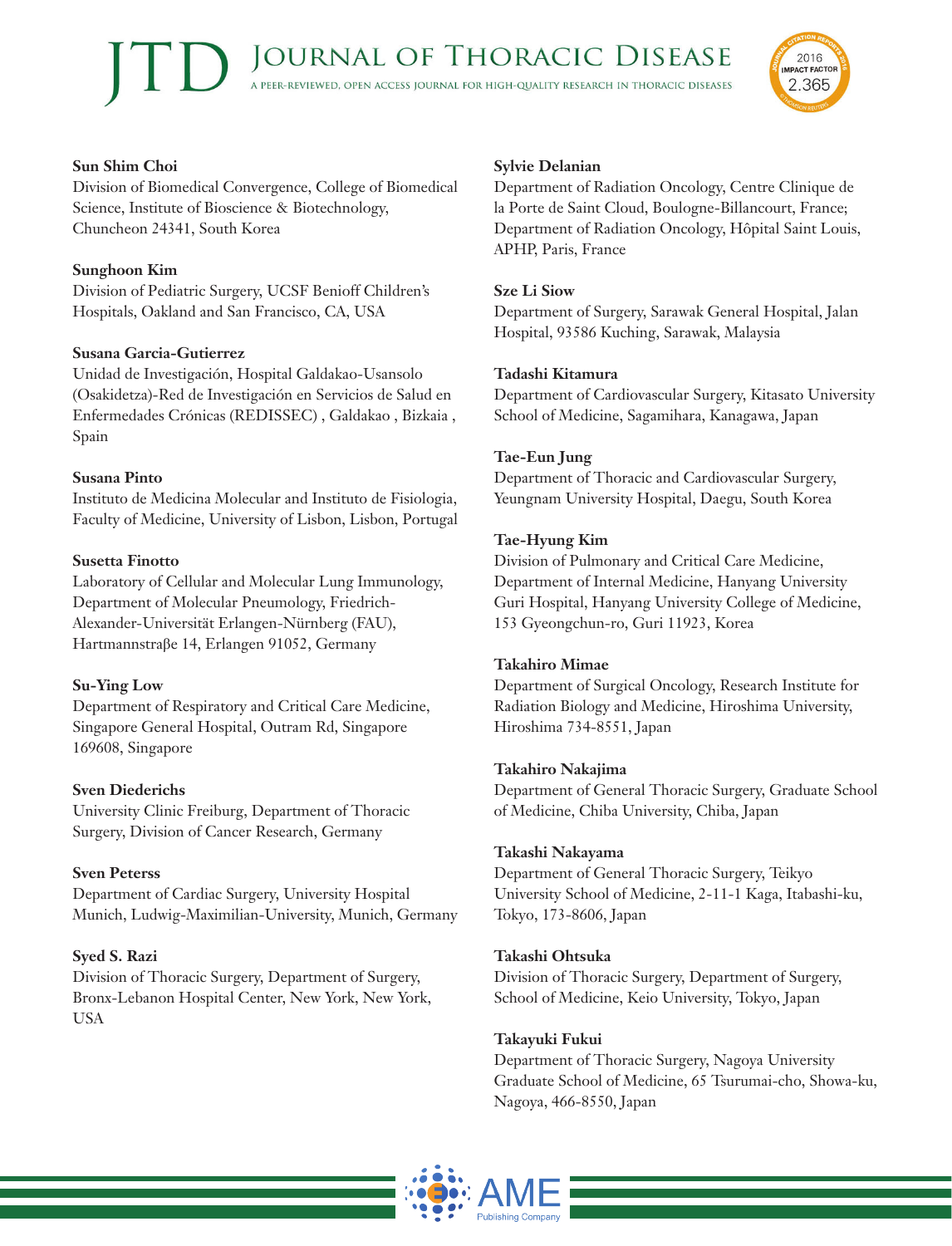#### **Takayuki Shiroyama**

Department of Thoracic Malignancy, Osaka Prefectural Medical Center for Respiratory and Allergic Diseases, Osaka, Japan

#### **Takenori Ogawa**

Department of Otolaryngology-Head and Neck Surgery, Tohoku University Graduate School of Medicine, 2-1 Seiryo-machi, Aoba-ku, Sendai, Miyagi 980-8575, Japan

## **Takeo Fujita**

Division of Esophageal Surgery, National Cancer Center Hospital East, 6-5-1 Kashiwanoha, Kashiwa, Chiba 277- 0882, Japan

## **Takeshi Iwaya**

Department of Surgery, Iwate medical University School of Medicine, Morioka, Japan

## **Takeshi Kubo**

Department of Diagnostic Imaging and Nuclear Medicine, Graduate School of Medicine, Kyoto University, Kyoto, Japan

#### **Takeshi Matsumoto**

Department of Respiratory Medicine, Kobe City Medical Center General Hospital, 2-1-1 Minatojima-minamimachi, Chuo-ku, Kobe 650-0047, Japan

#### **Takeyoshi Ota**

Department of Surgery, Section of Cardiac and Thoracic Surgery, The University of Chicago, Chicago, Ill, USA

#### **Takushi Yasuda**

Department of Surgery, Faculty of Medicine, Kinki University, Osaka-Sayama, Osaka, Japan

#### **Tamás Forster**

2nd Department of Medicine and Cardiology Center, Albert Szent-Györgyi Clinical Center, University of Szeged, Szeged, Hungary

#### **Tamer Altinok**

Department of Thoracic Surgery, Atatürk Center For Chest Disease and Thoracic Surgery, Ankara, Turkey

#### **Tanel Laisaar**

Department of Thoracic Surgery, Tartu University Clinics, Tartu, Estonia

2016 **IMPACT FACTOR** 

2.365

#### **Tanyong Pipanmekaporn**

Department of Anesthesiology, Faculty of Medicine, Chiang Mai University, Chiang Mai, Thailand

#### **Tarun Jha**

Natural Science Laboratory, Division of Medicinal and Pharmaceutical Chemistry, Department of Pharmaceutical Technology, Jadavpur University, Kolkata, India

#### **Tarun K. Mittal**

Royal Brompton & Harefield NHS Fdn Trust, Dept Cardiol & Imaging, London UB9 6JH, England

#### **Tatsuo Nakagawa**

Department of Thoracic Surgery, Tenri Hospital, 200, Mishima, Tenri, Nara, 632-8552, Japan

#### **Tatsuro Okamoto**

Department of Surgery and Science, Graduate School of Medical Sciences, Kyushu University, Fukuoka, Japan

#### **Tatsuro Okamoto**

Department of General Thoracic Surgery, Chiba University Graduate School of Medicine, Japan

#### **Tatsuya Nakama**

Miyazaki Medical Association Hospital, Cardiovascular Center, Funato 738-1, Shinbeppu-tyo, Miyazaki, Japan

#### **Tatsuya Yoshida**

Department of Thoracic Oncology, Aichi Cancer Center Hospital, Aichi, Japan

#### **Tawee Tanvetyanon**

Department of Thoracic Oncology, H. Lee Moffitt Cancer Center, Tampa, Florida, USA

#### **Te-Chun Shen**

Division of Pulmonary and Critical Care Medicine, Department of Internal Medicine, China Medical University Hospital, Taichung, Taiwan; Graduate Institute of Clinical Medical Science, College of Medicine, China Medical University, Taichung, Taiwan.

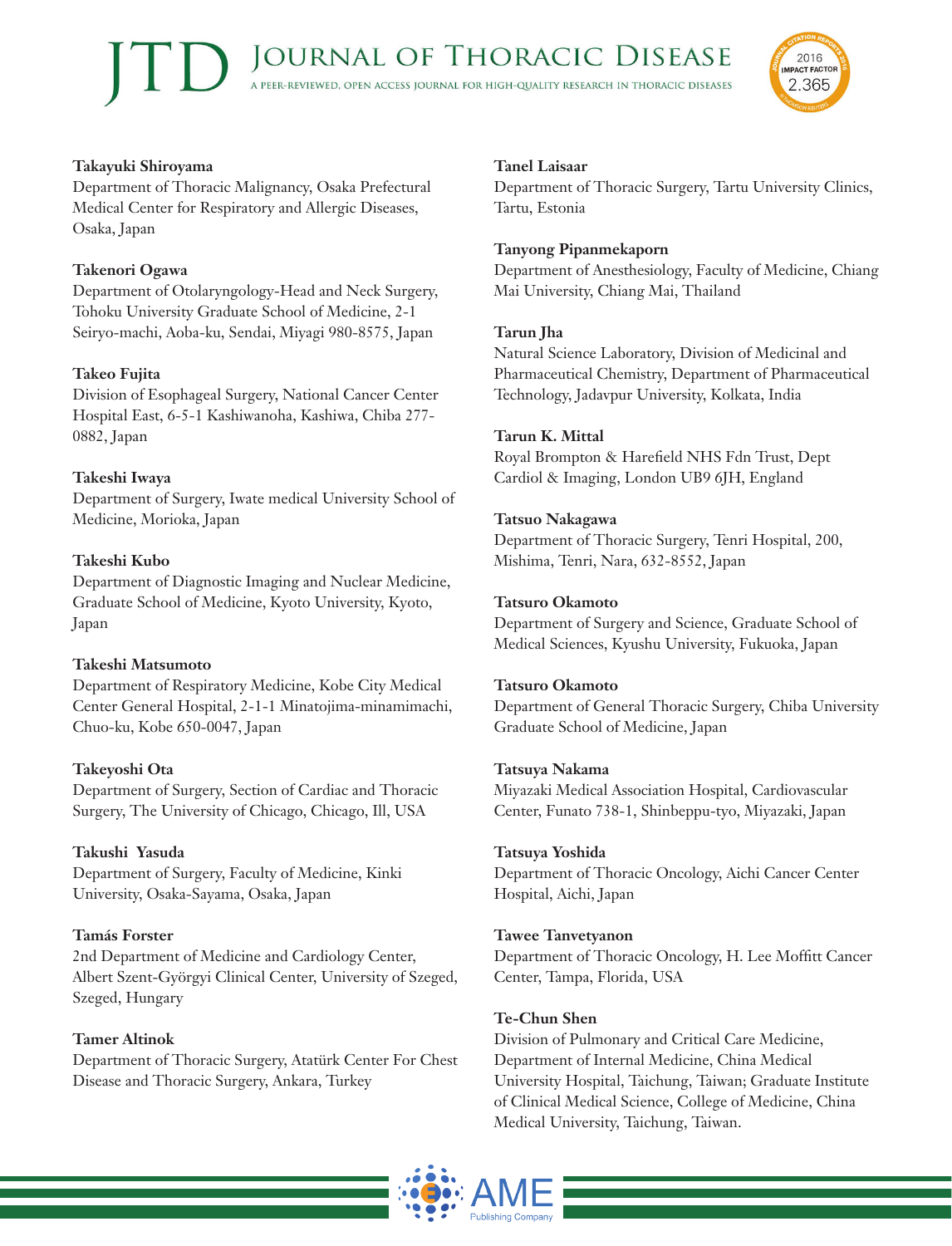## **Terry W. Moody**

Department of Health and Human Services, National Cancer Institute, Center for Cancer Research, Office of the Director, Bethesda, MD 20892, USA

## **Teruya Komatsu**

Department of General Thoracic Surgery, Nagara Medical Center, Gifu, Gifu, Japan

#### **Teruya Komatsu**

Division of Thoracic and Esophageal Surgery, Department of Surgery, Queen Elizabeth II Health Science Centre, 7S-012 1278 Tower Road, Halifax, Nova Scotia B3H 2Y9, Canada

#### **TG Ranganath**

Department of Pulmonary Medicine, Sanjay Gandhi Postgraduate Institute of Medical Sciences, Lucknow, Uttar Pradesh, India

## **Thi Dan Linh Nguyen-Kim**

Institute of Diagnostic and Interventional Radiology, University Hospital Zurich/University Zurich, Rämistrasse 100, CH-8091 Zürich, Switzerland

#### **Thomas Frauenfelder**

Institute of Diagnostic and Interventional Radiology, University Hospital Zurich, University of Zurich, Switzerland

#### **Thomas Müller**

Department of Internal Medicine II, University Medical Centre, Franz-Josef-Strauss-Allee 11, 93053 Regensburg, Germany

#### **Thomas Tsitsias**

Department of Thoracic Surgery, Guy's Hospital, London, UK

#### **Thorsten Kessler**

Deutsches Herzzentrum München, Technische Universität München, Lazarettstr. 36, 80636 München, Germany; DZHK (German Centre for Cardiovascular Research), Partner Site Munich Heart Alliance, Technische Universität München, Lazarettstr. 36, 80636 München, Germany

#### **Tianyu Zhang**

Tuberculosis Research Center, The Johns Hopkins University School of Medicine, Baltimore, MD, USA

#### **Tijana Stankovic**

Department of Neurobiology, University of Belgrade, Institute for Biological Research "Sinisa Stankovic", Bulevar Despota Stefana 142, Belgrade, 11060, Serbia

2016 **IMPACT FACTOR** 

2.365

#### **Tilak Pasala**

Structural and Congenital Heart Center, Hackensack University Medical Center, Hackensack, NJ, USA

#### **Till Plönes**

Department of Thoracic Surgery, University Medical Center Freiburg, Hugstetterstrasse 55, 79106 Freiburg im Breisgau, Germany

#### **Tim Szczykutowicz**

Departments of Radiology, Medical Physics, and Biomedical Engineering, School of Medicine and Public Health, University of Wisconsin, USA

#### **Tom J. Pollard**

Laboratory for Computational Physiology, MIT Institute for Medical Engineering and Science, Massachusetts Institute of Technology, Cambridge, Massachusetts 02139, USA

#### **Tom Wiggins**

Department of Surgery and Cancer, St Mary's Hospital, Imperial College London, London, UK

#### **Tomasz Grodzki**

Pomeranian Medical University, Thoracic Surgery Department of the Regional Hospital for Lung Diseases, Sokołowskiego str 11, PL 70-891 Szczecin Zdunowo, Poland

#### **Tommaso Claudio Mineo**

Univ Roma Tor Vergata, Div Thorac Surg, Viale Oxford 81, I-00133 Rome, Italy

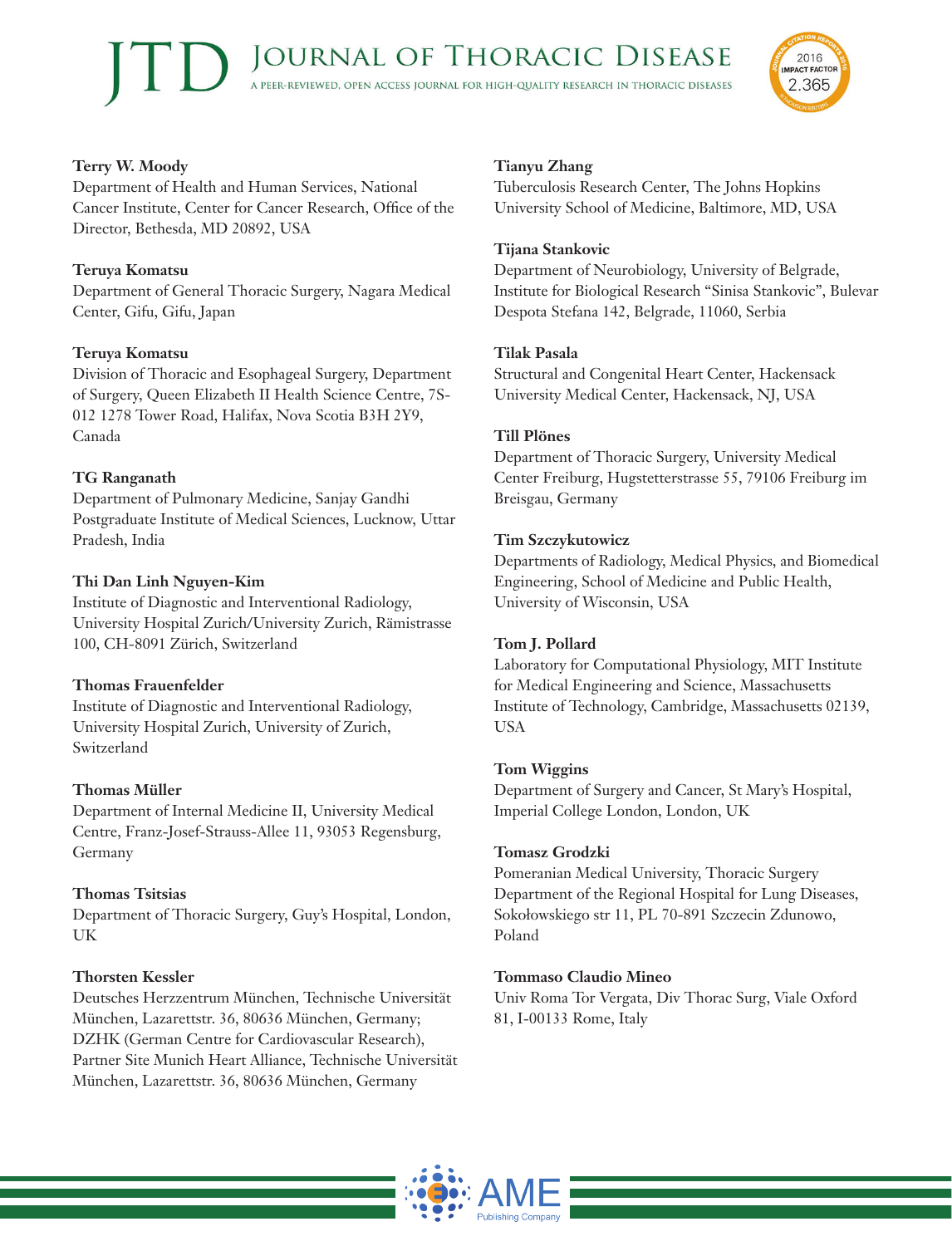

#### **Tommaso Mauri**

Department of Pathophysiology and Transplantation, University of Milan, Milan, Italy; Department of Anesthesia, Critical Care and Emergency, Fondazione IRCCS Ca' Granda Ospedale Maggiore Policlinico, Milan, Italy

# **Tomohiro Haruki**

Division of General Thoracic Surgery, Tottori University Hospital, Yonago, Tottori, Japan

#### **Tomohisa Okuma**

Department of Radiology, Graduate School of Medicine, Osaka City University, 1-4-3 Asahi-machi, Abeno-ku, Osaka 545-8585, Japan

## **Tomoki Nakamura**

Department of Orthopaedic Surgery, Mie University Graduate School of Medicine, Tsu-city, Mie, Japan

## **Tomoyuki Hishida**

Natl Canc Ctr Hosp East, Dept Thorac Surg, 6-5-1 Kashiwanoha, Kashiwa, Chiba 2778577, Japan

# **Tony Whitehouse**

Department of Anaesthesia and Critical Care Medicine, University Hospitals Birmingham NHS Foundation Trust, Queen Elizabeth Hospital Birmingham, Mindelsohn Way, Birmingham B15 2GW, UK; College of Medical and Dental Sciences, University of Birmingham, Edgbaston, Birmingham B15 2TT, UK

# **Torben Glatz**

Department of General and Visceral Surgery, Medical Center - University of Freiburg and Faculty of Medicine - University of Freiburg, Hugstetter Str. 55, D-79106, Freiburg, Germany

#### **Torben K. Becker**

The Department of Emergency Medicine, University of Michigan, Ann Arbor, MI, USA

#### **Torben Riis Rasmussen**

Department of Respiratory Diseases and Allergy, Aarhus University Hospital, Aarhus, Denmark

#### **Toru Nakano**

Division of Advanced Surgical Science and Technology, Tohoku University School of Medicine, 1-1 Seiryo-machi, Aoba-ku, Sendai, Miyagi, 980-8574, Japan

#### **Toshinari Ema**

Department of Thoracic Surgery, Itabashi Central Medical Center, 2-12-7 Azusawa, Itabashi-ku, Tokyo, 174-0051, Japan

#### **Toshiya Nishibe**

Department of Cardiovascular Surgery, Tokyo Medical University, Tokyo, Japan

#### **Tsai-Wang Huang**

Division of Thoracic Surgery, Department of Surgery, Tri-Service General Hospital and National Defense Medical Center, Taipei 114, Taiwan

#### **Tunc Lacin**

Department of Thoracic Surgery, Brigham and Women's Hospital, Harvard Medical School, Boston, MA, USA

#### **Ugo Cioffi**

Department of Surgery, University of Milan, Milan, Italy

#### **Uliano Morandi**

Department of Thoracic Surgery, University of Modena and Reggio Emilia, Modena, Italy

#### **Ulla Møller Weinreich**

Department of Pulmonary Medicine, Aalborg University Hospital, Aalborg, Denmark Respiratory and critical care group (RCARE), Centre for Model Based Medical Decision Support Systems, Department of Health Science and Technology, Aalborg University, Aalborg, Denmark The Clinical Institute, Aalborg University Hospital, Aalborg, Denmark

#### **Ulrik Sartipy**

Karolinska University Hospital and Karolinska Institutet, Stockholm, Sweden

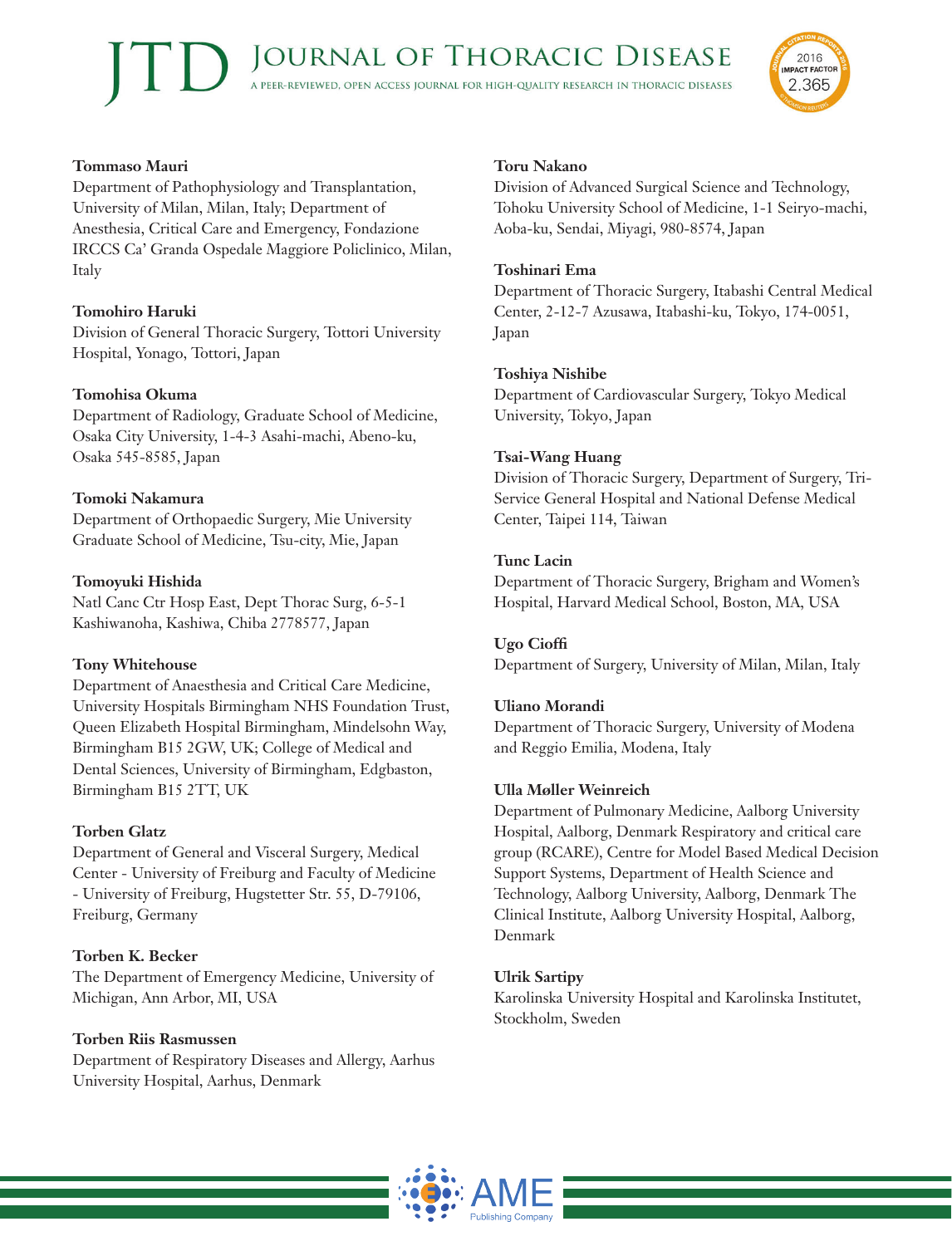

# **Usman Ahmad**

Division of Thoracic Surgery, Department of Cardiothoracic Surgery, Heart and Vascular Institute, Cleveland Clinic, 9500 Euclid Avenue, J4-1, Cleveland, OH 44195, USA

# **Valdes Bollela**

Department of Internal Medicine, Federal University of Juiz de Fora, Avenida Eugênio Nascimento s/n, Juiz de Fora, Minas Gerais 3603-833, Brazil

## **Valeria Ascoli**

Department of Radiological, Oncological and Anatomo-Pathological Sciences, Sapienza University, Viale Regina Elena, 324, 00161 Rome, Italy

## **Valerio Perna**

Department of Thoracic Surgery, Hospital Universitario Son Espases Carretera de Valldemossa, Palma, Spain

# **Valliappan Muthu**

Department of Pulmonary Medicine, Postgraduate Institute of Medical Education & Research, Chandigarh 160 012, India

#### **Vasile Foris**

Dept of Internal Medicine, Division of Pulmonology, Medical University of Graz, Graz, Austria

#### **Vasileios K. Kouritas**

Department of Thoracic Surgery, St James's University Hospital, Leeds, UK

# **Vassilis Georgoulias**

Laboratory of Tumor Cell Biology, School of Medicine, University of Crete, Crete, Greece

# **Vera Capelozzi**

Department of Pathology, University of Sao Paulo, Sao Paulo 01246903, Brazil

#### **Viboon Boonsarngsuk**

Division of Pulmonary and Critical Care Medicine, Department of Medicine, Faculty of Medicine, Ramathibodi Hospital, Mahidol University, Bangkok 10400, Thailand

## **Victoria Villena Garrido**

Servicio de Neumología, Fundación Investigación, Hospital Universitario 12 de Octubre, CIBERES, Madrid, España

#### **Vincent Thomas de Montpréville**

Department of Pathology, Centre Chirurgical Marie Lannelongue, 133 avenue de la Résistance, Le Plessis Robinson, 92350 Paris, France

#### **Vincenzo Ambrogi**

Thoracic Surgery, Tor Vegata University, Via Orazio Raimondo, Roma, Italy

## **Virginia R. Litle**

Division of Thoracic Surgery, Boston University, Boston, Mass, USA

## **Vito D. Bruno**

Department of Cardiac Surgery, Bristol Heart Institute, Bristol, UK

#### **Vittorio Donato**

Department of Radiation Oncology, San Camillo-Forlanini Hospital, Rome, Italy

#### **Vivian Cox**

Centre for Infectious Disease Epidemiology and Research, School of Public Health and Family Medicine, University of Cape Town, Cape Town, South Africa

#### **Walter Klepetko**

Division of Thoracic Surgery, Medical University of Vienna, Vienna, Austria

#### **Wan Zhang**

Department of Vascular Surgery, Shanghai Huadong Hospital Affiliated with Fudan University, Shanghai 200040, China

#### **Wanis Ibrahim**

Pulmonary Section, Hamad General Hospital and Weill-Cornell Medical College, Doha, Qatar

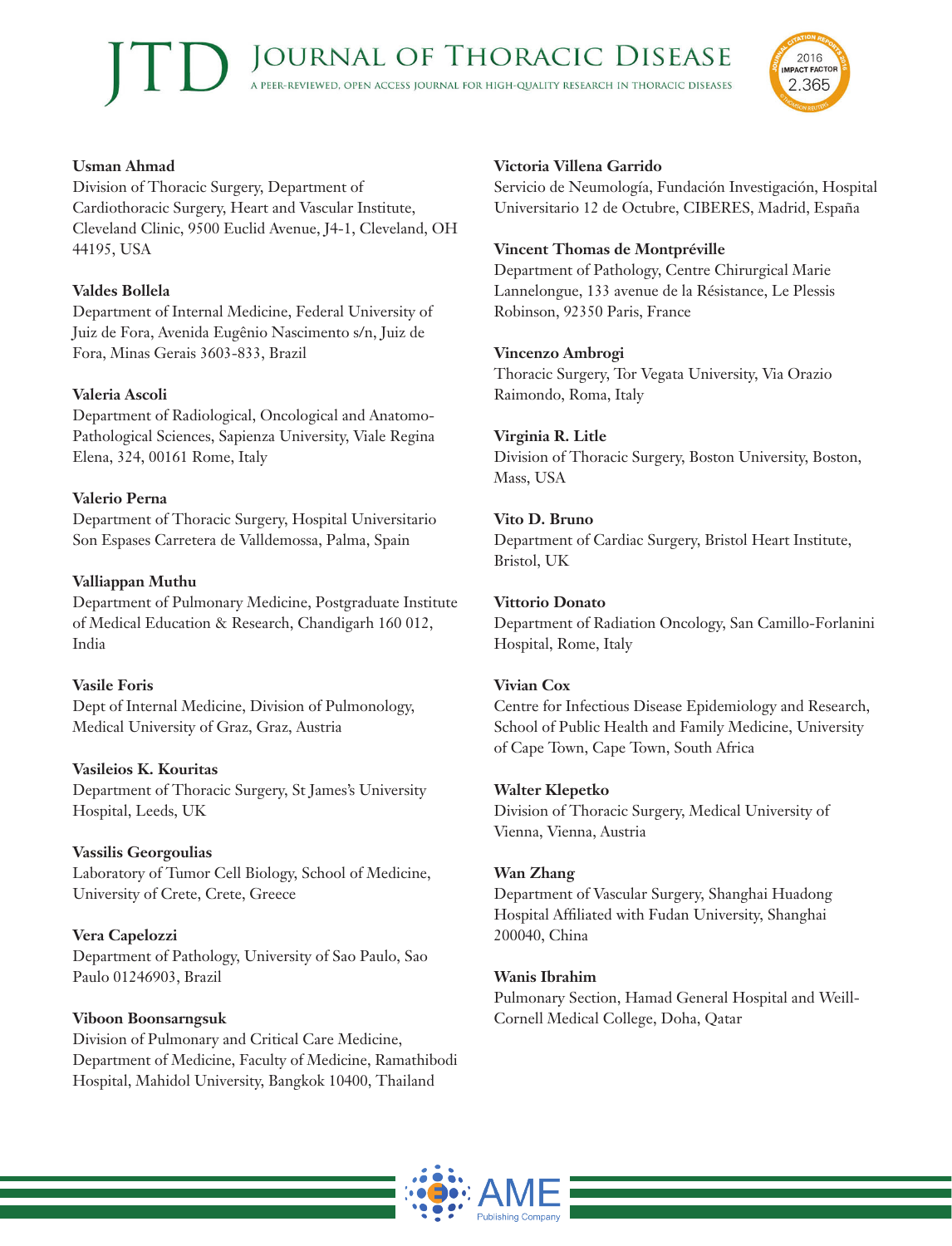

## **Wassim Fares**

Pulmonary Vascular Disease Program, Yale University School of Medicine, 15 York Street, LCI 105-C, New Haven, CT 06510, USA

# **Weihong He**

Virginia Commonwealth University, Floyd Ave, Richmond, VA, USA

# **Weijie Guan**

State Key Laboratory of Respiratory Disease, First Affiliated Hospital of Guangzhou Medical College, Guangzhou, China

## **Wen-Hsien Lu**

Department of Pediatrics, Kaohsiung Veterans General Hospital, Kaohsiung, Taiwan

## **Wensen Chen**

Vice director of Infection Management Office, the First Affiliated Hospital of Nanjing Medical University, Nanjing, China

# **William F. Carson**

Department of Pathology, University of Michigan, Ann Arbor, MI, USA

# **Wojciech Dudek**

Department of Thoracic Surgery, University Hospital, Friedrich-Alexander University Erlangen-Nuremberg, Erlangen, Germany

#### **Wojtek Karolak**

Department of Cardiac Surgery and Transplantology, Silesian Center for Heart Disease, Zabrze, Poland

# **Wolfgang Jungraithmayr**

Division of Thoracic Surgery, University Hospital Zurich, Zurich 8091, Switzerland

#### **Wolfgang Schuette**

Department of Internal Medicine II, Hospital Martha-Maria, Halle-Dölau, Halle, Germany

#### **Woong-Han Kim**

Department of Thoracic and Cardiovascular Surgery, Seoul National University Children's Hospital, 101 Daehak-ro, Jongno-gu, Seoul, 110-744, South Korea

#### **Wu Ching-Yang**

Chang Gung Memorial Hospital, Linkou, Taiwan

#### **Wu-Wei Lai**

Division of Thoracic Surgery, Department of Surgery, National Cheng Kung University Hospital, Tainan, Taiwan

#### **Xiangbin Pan**

Department of Pediatric Cardiac Surgery, National Center for Cardiovascular Disease and Fuwai Hospital, Chinese Academy of Medical Sciences, Peking Union Medical College, Beijing, China

#### **Xiangshan Fan**

Department of Pathology, Affiliated Drum Tower Hospital, Nanjing University Medical School, Nanjing, China

#### **Xian-wei Ye**

Department of Respiratory Medicine, The People's Hospital of Guizhou Province, Guiyang, China

#### **Xiao Li**

Department of Urology, The First Affiliated Hospital of Nanjing Medical University, 300 Guangzhou Road, Nanjing, 210029, China

#### **Xiaohan Yang**

Shenzhen Sun Yat-sen Cardiovascular Hospital, Shenzhen Heart Institute, Guangdong, China

#### **Xiaoqiang Li**

Department of Thoracic Surgery, Peking University Shenzhen Hospital, Shenzhen, China

#### **Xiaoyan Wang**

Department of Cardiology, Zhongshan Hospital, Fudan University, Shanghai, China

#### **Xicheng Deng**

Department of Cardiothoracic Surgery, Hunan Children's Hospital, Changsha, China

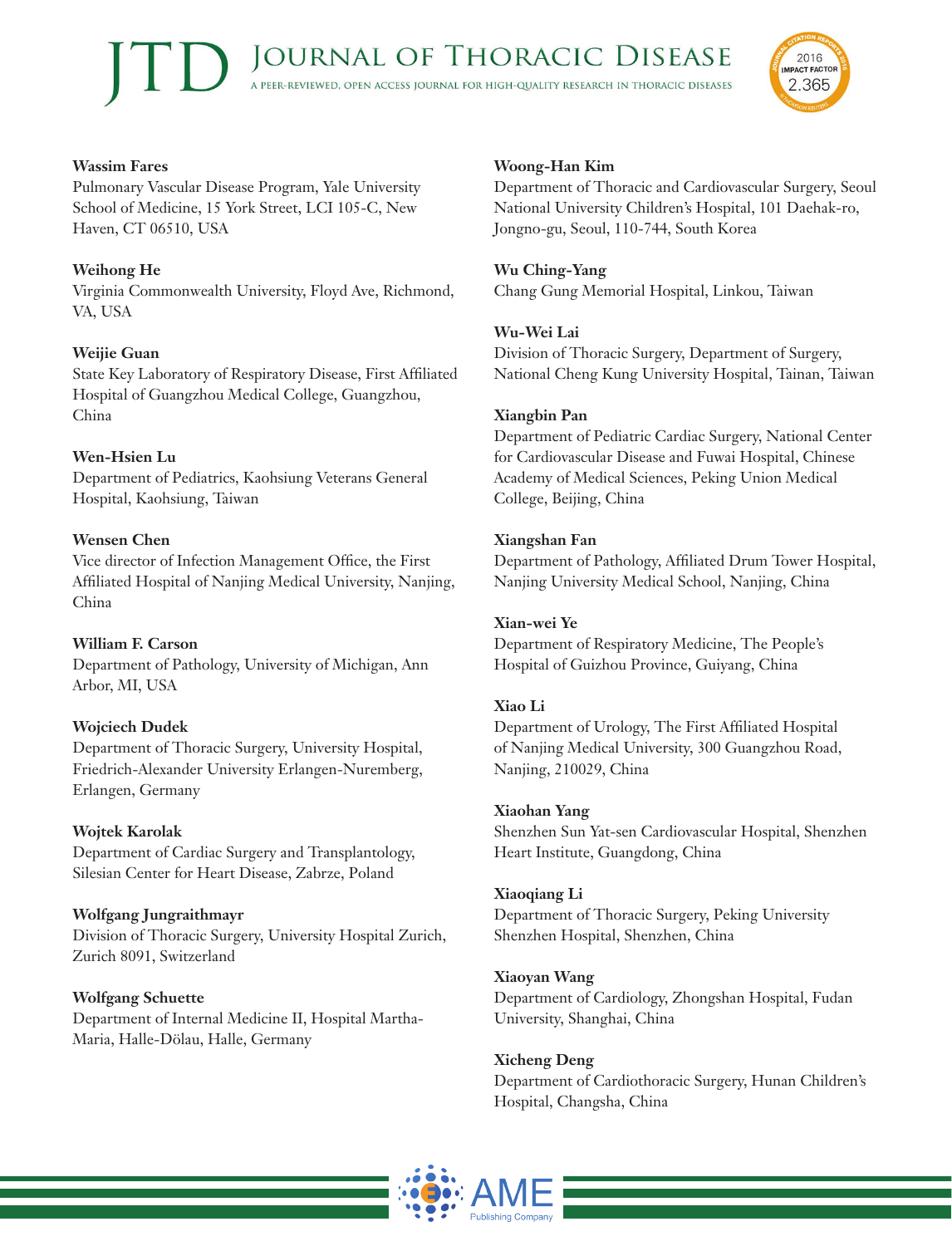#### **Xin Sun**

The First Affiliation Hospital of Xi'an Jiaotong University, Xi'an, China

## **Xi-ping Liu**

Wisconsin Medical College, Milwaukee, WI, USA

## **Xue-Feng Leng**

Affiliated hospital of Chengdu University, Sichuan, China

## **Xufeng Guo**

Department of Thoracic Surgery, Section of Esophageal Cancer, Shanghai Chest Hospital, Shanghai Jiaotong University, Shanghai, 200030, China

## **Yanglu Zhao**

Heart Disease Prevention Program, Division of Cardiology, Department of Medicine, University of California, Irvine, Irvine, California, USA

## **Yasuhiro Matsuda**

Department of Surgery, Kishiwada Tokushukai Hospital, 4-27-1 Kamori-chou, Kishiwada City, Osaka 596-8522, Japan

#### **Yasuhiro Shirakawa**

Department of Gastroenterological Surgery, Okayama University Graduate School of Medicine, Dentistry and Pharmaceutical Sciences, Okayama 700-8558, Japan

#### **Yasunobu Hayabuchi**

Department of Pediatrics, Tokushima University, Kuramoto-cho-3, Tokushima, 770-8503, Japan

#### **Yasunori Enomoto**

Second Division, Department of Internal Medicine, Hamamatsu University School of Medicine, Shizuoka, Japan; Department of Regenerative and Infectious Pathology, Hamamatsu University School of Medicine, Shizuoka, Japan

#### **Yasutaka Watanabe**

Division of Diagnostic Pathology, Saitama Prefectural Cardiovascular and Respiratory Center, 1696 Itai, Kumagaya City, Saitama, 360-0105, Japan; Division of Pulmonary Medicine, Clinical Department of Internal Medicine, Jichi Medical University, Saitama Medical Center, 1-847, Amanuma-cho, Omiya City, Saitama, 330- 8503, Japan; Department of Clinical Oncology, Tokyo Medical University Hachioji Medical Center, 1163 Tatemachi, Hachioji City, Tokyo, 193-0998, Japan

2016 **IMPACT FACTOR** 

2.365

## **Ye Cui**

Division of Pulmonary and Critical Care Medicine, Brigham and Women's Hospital, Boston, Massachusetts, USA

#### **Yeonyee E. Yoon**

Department of Internal Medicine, Seoul National University College of Medicine, Seoul, Korea, Department of Cardiology, Cardiovascular Center, Seoul National University Bundang Hospital, Seongnam, Korea

#### **Yin-Kai Chao**

Division of Thoracic Surgery, Chang Gung Memorial Hospital-Linko, Chang Gung University, No 5. Fu-Hsing Street, Taoyuan, Taiwan

# **Yipeng Ge**

Beijing Anzhen Hospital, Capital Medical University, Beijing, China

#### **Yi-Pin Chou**

Division of Trauma, Department of Emergency, Veterans General Hospital-Kaohsiung, Kaohsiung, Taiwan; Research Center for Industry of Human Ecology, Chang Gung University of Science and Technology, Kweishan, Taoyuan, Taiwan

#### **Yo Kawaguchi**

Division of General Thoracic Surgery, Kohka Public Hospital, Shiga, Japan

#### **Yogesh Kumar Vashist**

Department of General, Visceral and Thoracic Surgery, University Medical Center Hamburg-Eppendorf, Martinistrasse 52, 20246 Hamburg, Germany

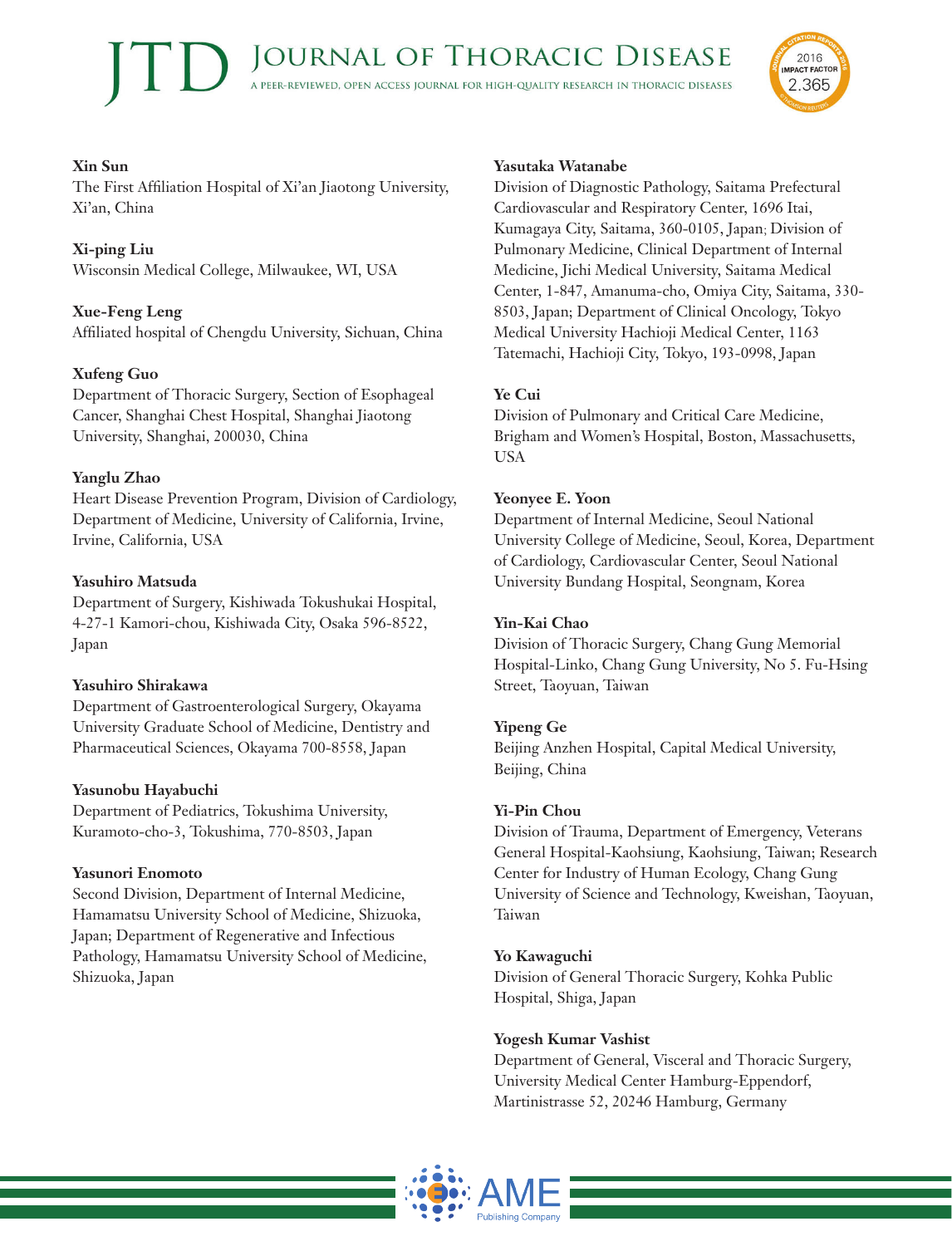

# **Yong Chan Ahn**

Department of Radiation Oncology, Samsung Medical Center, Sungkyunkwan University School of Medicine, Seoul, Korea

**Yong Qiang** Nanjing General Hospital, Nanjing, China

# **Yong Zhang**

Department of Thoracic Surgery, First Affiliated Hospital of Xi'an Jiaotong University, Xi'an, China

## **Yoshikane Yamauchi**

Department of Surgery, School of Medicine, Keio University, 35 Shinanomachi, Shinjuku-ku, Tokyo 160- 8582, Japan

## **Yoshimasa Maniwa**

Division of Thoracic Surgery, Kobe University Graduate School of Medicine, Kobe, Japan

## **Yoshio Misawa**

Division of Cardiovascular Surgery, Jichi Medical University, 3311-1 Yakushiji, Shimotsuke, Tochigi, 329- 0498, Japan

# **Yoshiro Nakahara**

Department of Respiratory Medicine, Kitasato University School of Medicine, 1-15-1 Kitasato Minami-Ku, Sagamihara, Kanagawa 252-0374, Japan

#### **Yoshito Inoue**

Department of Cardiovascular Surgery, Hiratsuka City Hospital, Hiratsuka, Japan

# **Yoshito Yamada**

Department of General Thoracic Surgery, Chiba University Graduate School of Medicine, Chiba, Japan

#### **Young Sik Park**

Division of Pulmonary and Critical Care Medicine, Department of Internal Medicine, Seoul National University Hospital, Seoul National University College of Medicine, Seoul, Korea

#### **Young-Du Kim**

Department of Thoracic and Cardiovascular Surgery, Bucheon St. Mary's Hospital, The Catholic University of Korea, 222 Banpo-daero, Seocho-gu, Seoul, 137-701, Republic of Korea

#### **Youngkyu Moon**

Department of Thoracic & Cardiovascular Surgery, Seoul St. Mary's Hospital, College of medicine, The Catholic University of Korea, Seoul, Republic of Korea

#### **Young-Nam Youn**

Division of Cardiovascular Surgery, Department of Thoracic and Cardiovascular Surgery, Severance Cardiovascular Hospital, Yonsei University College of Medicine, Seoul, Korea

#### **Yousef Rezaei**

Heart Valve Disease Research Center, Rajaie Cardiovascular Medical and Research Center, Iran University of Medical Sciences, Tehran, Iran

#### **Yousser Mohammad**

National Center for Research on Chronic Respiratory Diseases, Tishreen University, Tishreen Hospital, Lattakia, Syria; Department of Internal Medicine, Syrian Private University, Damascus, Syria

# **Yu Koyama**

Division of Digestive and General Surgery, Niigata University Graduate School of Medical and Dental Sciences, Niigata, Japan

#### **Yu Kyung Cho**

Department of Internal Medicine, The Catholic University of Korea, The College of Medicine, Seoul, Korea

#### **Yuan Bai**

Changhai Hospital, The Second Military Medical University, Shanghai, China

# **Yu-Chung Wu**

Division of Thoracic Surgery, Department of Surgery, Taipei Veterans General Hospital, Taipei, Taiwan

#### **Yuichi Sakairi**

Department of General Thoracic Surgery, Chiba University Graduate School of Medicine, Japan

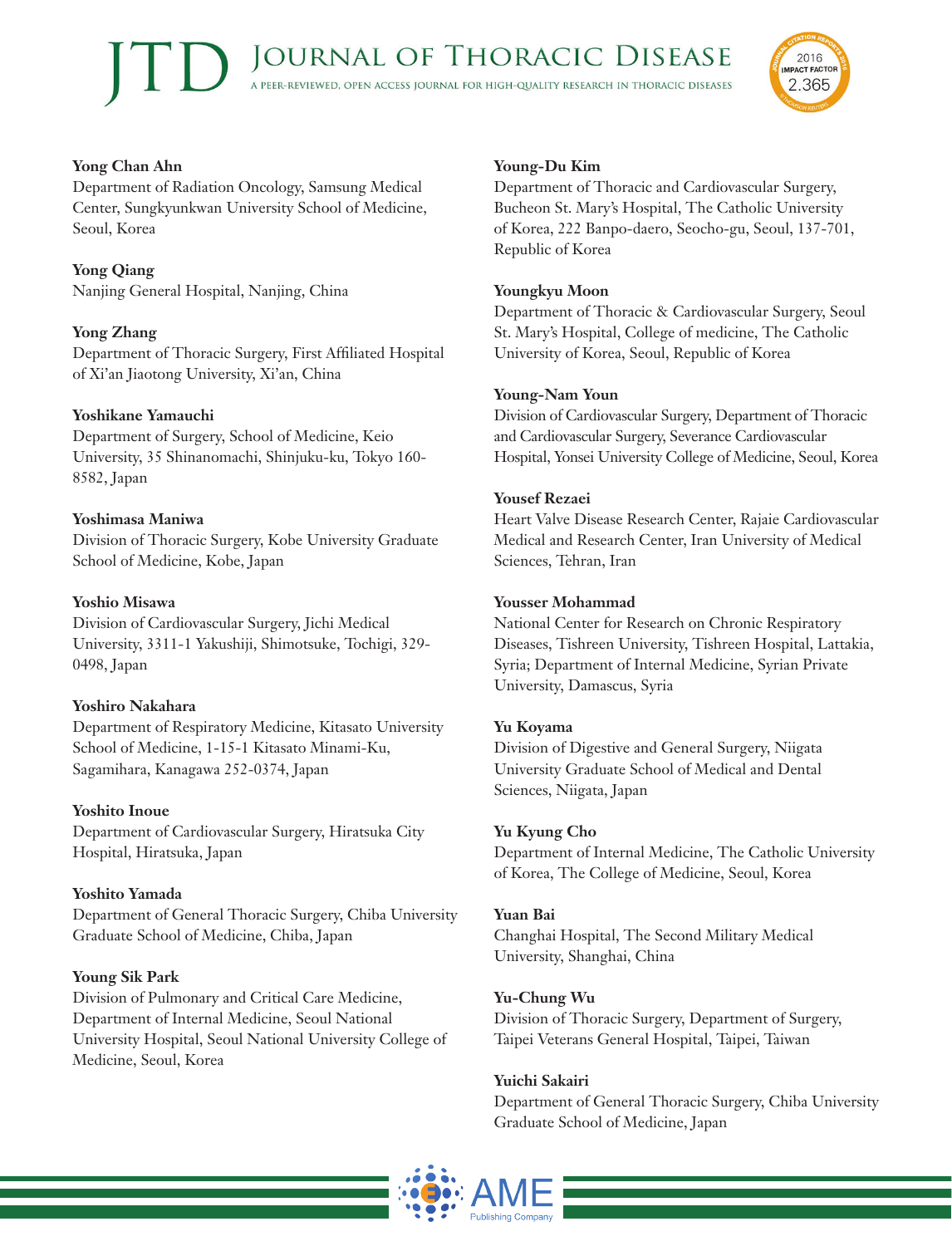

# **Yuji Hirai**

Department of Infectious Diseases, Tokyo Women's Medical University; Department of General Medicine, Faculty of Medicine, Juntendo University, Toyko, Japan

# **Yujin Kudo**

Department of Thoracic Surgery, Tokyo Medical University, Tokyo, Japan

# **Yuki Nakayama**

Tokyo Metropolitan Inst Med Sci, Lab Nursing Res Intractable Dis, Setagaya Ku, 2-1-6 Kamikitazawa, Tokyo 1568506, Japan

# **Yukihiro Yoshida**

Department of Cardiothoracic Surgery, University of Tokyo Graduate School of Medicine, 7-3-1 Hongo, Bunkyo-ku, Tokyo 113-8655, Japan

## **Yukinori Yamagata**

Department of Gastrointestinal Surgery, The University of Tokyo Hospital, Tokyo, Japan; Department of Surgery, Dokkyo Medical University Koshigaya Hospital, 2-1-50 Minami-Koshigaya, Koshigaya City, Saitama, Japan

# **Yuko Ono**

Emergency and Critical Care Medical Center, Fukushima Medical University Hospital, Fukushima, 960-1295, Japan; Department of Anesthesiology, Ohta General Hospital Foundation, Ohta Nishinouchi Hospital, Koriyama, Japan

# **Yun Su Sim**

Division of Pulmonary, Allergy and Critical Care Medicine, Department of Internal Medicine, Hallym University Kangnam Sacred Heart Hospital, Daerim 1-dong, Yeongdeungpo-gu, Seoul, 150-950, Korea

# **Yusuke Taniyama**

Division of Advanced Surgical Science and Technology, Tohoku University Graduate School of Medicine, Sendai, Japan

# **Yutakafu Fujiwara**

Department of Thoracic Oncology, National Cancer Center Hospital, Tokyo, Japan

## **Zhantao Deng**

Department of Orthopedics, Guangdong General Hospital, Guangdong Academy of Medical Sciences, Guangzhou, China

## **Zhengcheng Liu**

Department of Thoracic Surgery, Nanjing Chest Hospital Affiliated to Southeast University School of Medicine, Guangzhou Road No215, Nanjing, China

## **Zhengfei Zhu**

Department of Radiation Oncology, Fudan University Shanghai Cancer Center, Shanghai, China

# **Zhi-De Hu**

Department of Laboratory Medicine, the Affiliated Hospital of Inner Mongolia Medical University, Hohhot, China

## **Zhiheng Xu**

State Key Laboratory of Respiratory Disease, Guangzhou Institute of Respiratory Disease, Department of Intensive Care, The First Affiliated Hospital of Guangzhou Medical University, Guangzhou, China

#### **Zhi-Rui Zhou**

Department of Radiation Oncology, Fudan University Shanghai Cancer Center, Shanghai

#### **Zhongheng Zhang**

Department of emergency medicine, Sir Run-Run Shaw Hospital, Zhejiang University School of Medicine, Hangzhou, China

#### **Ziwei Li**

Vice President, Shanghai Biotecan Health Management Co. Ltd., Shanghai, China

# **Ziyad M. Binsalamah**

Department of Surgery, Division of Congenital Heart Surgery, Baylor College of Medicine, 6621 Fannin St, MC19345H, Houston, TX 77030, USA

#### **Zsuzsanna Lelovics**

Institute of Diagnostic Imaging and Radiation Oncology, Health Center, Kaposvár University, Kaposvár, Hungary